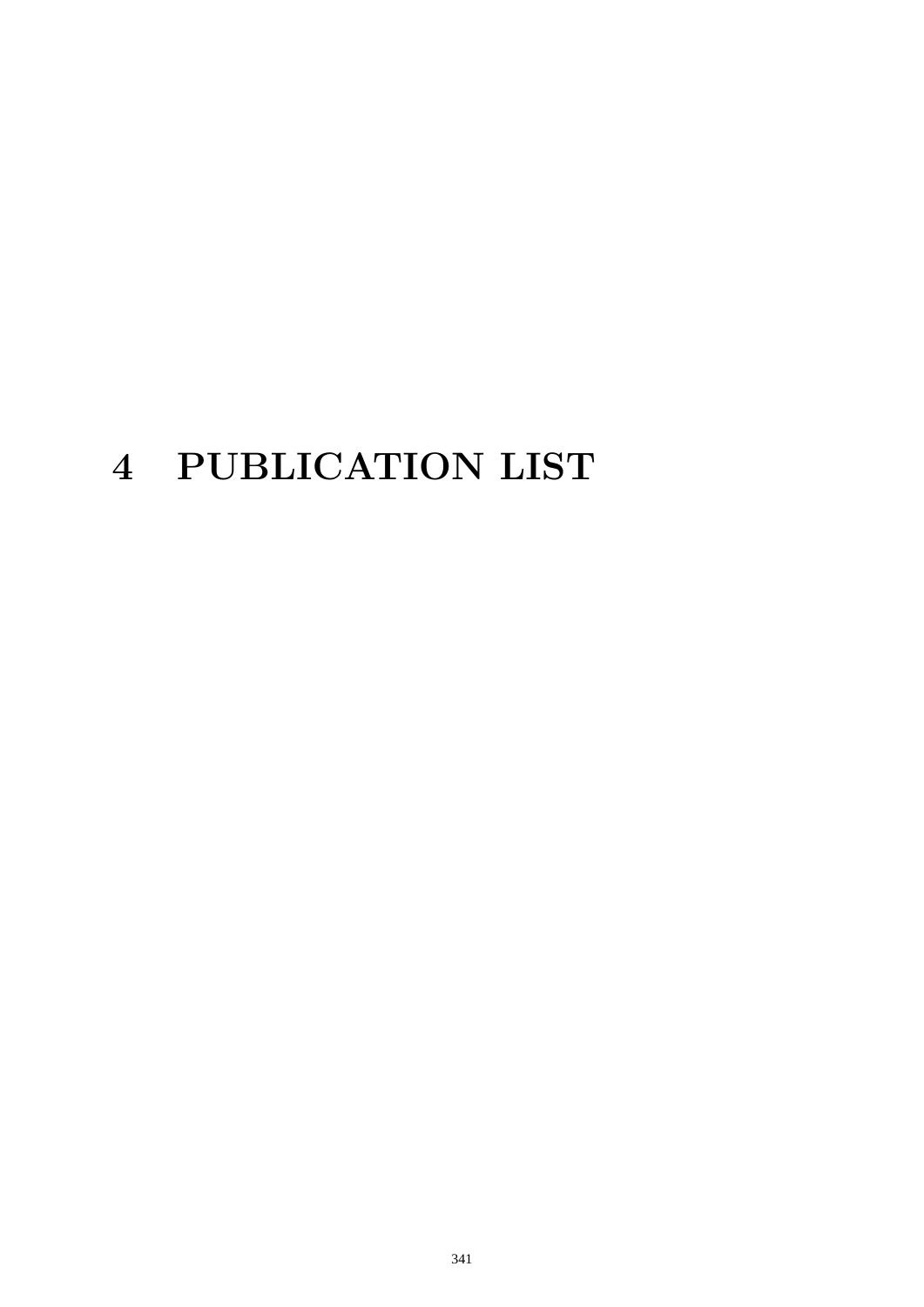Example:

**LASTNAME, Firstname** [ project class;  $\#$  points (B),  $\#$  points (C) ] (Page  $\#$ )

- Project title
	- 1. First paper
		- Names of Authors, etc.
	- 2. Second paper
		- ...

# □ ISSP Joint Research Projects

#### AKAGI, Kazuto [ C class; 4000 (B), 0 (C) ] (105)

- Topological Analysis and Order Parameter of the System
- 1. Local chemical ordering within the incubation period as a trigger for nanocrystallization of a highly supercooled Ti-based liquid Z. Wang, C. L. Chen, S. V. Ketov, K. Akagi, A. A. Tsarkov, Y. Ikuhara and D. V. Louzguine-

#### AKAI, Hisazumi [ B class; 1300 (B), 50 (C) ] (139,140)

Luzgin: Materials and Design 156 (2018) 504-513.

— Stability and magnetic properties of rare earth mixed crystal magnet materials

- 1. First-principles study of spin-wave dispersion in  $Sm(Fe_{1-x}Co)_{12}$ T. Fukazawa, H. Akai. Y. Harashima, and T. Miyake : J. Magn, Magn. Mater. 469, 296 (2019).
- 2. Ab initio Study of High-field NMR Shift of  ${}^{59}Co$  in the Ferromagnetic Heusler Alloy C<sub>2</sub>TiGa H. Nishihara, H. Akai, K. Sato, T. Kanomata, M. Geshi, T. Sakon, and T. Wada: J. Phys. Soc. Jpn. 88, 034712 (2019).

#### AKASHI, Ryosuke [ C class; 6500 (B), 0 (C) ] (70)

— First-principles quantitative approach to the interplay of charge and spin fluctuations in superconductors

#### AOYAMA, Kazushi [ B class; 1300 (B), 90 (C) ] (282)

— Theoretical study of dynamical spin correlations in Heisenberg antiferromagnets on the triangular lattice

- Transport properties of the classical antiferromagnetic Heisenberg model in two dimension
	- 1. Spin ordering induced by lattice distortions in classical Heisenberg antiferromagnets on the breathing pyrochlore lattice K. Aoyama and H. Kawamura: Phys. Rev. B 99 (2019) 144406.

ARAI, Munehito [ C class; 5000 (B), 0 (C) ] ()

— Theoretical analysis and design of proteins for industrial and pharmaceutical applications

ARAIDAI, Masaaki [ C class; 2500 (B), 800 (C) ] (117)

— First-principles study on two-dimensional crystals of germanium

#### ASANO, Yuta [ C,E class; 22000 (B), 3300 (C) ] (205)

- A Molecular Dynamics Study of the Cavitation
- Molecular Dynamics Simulation of a Karman-Vortex Cavitation
- 1. Polymer effects on Karman vortex: Molecular dynamics study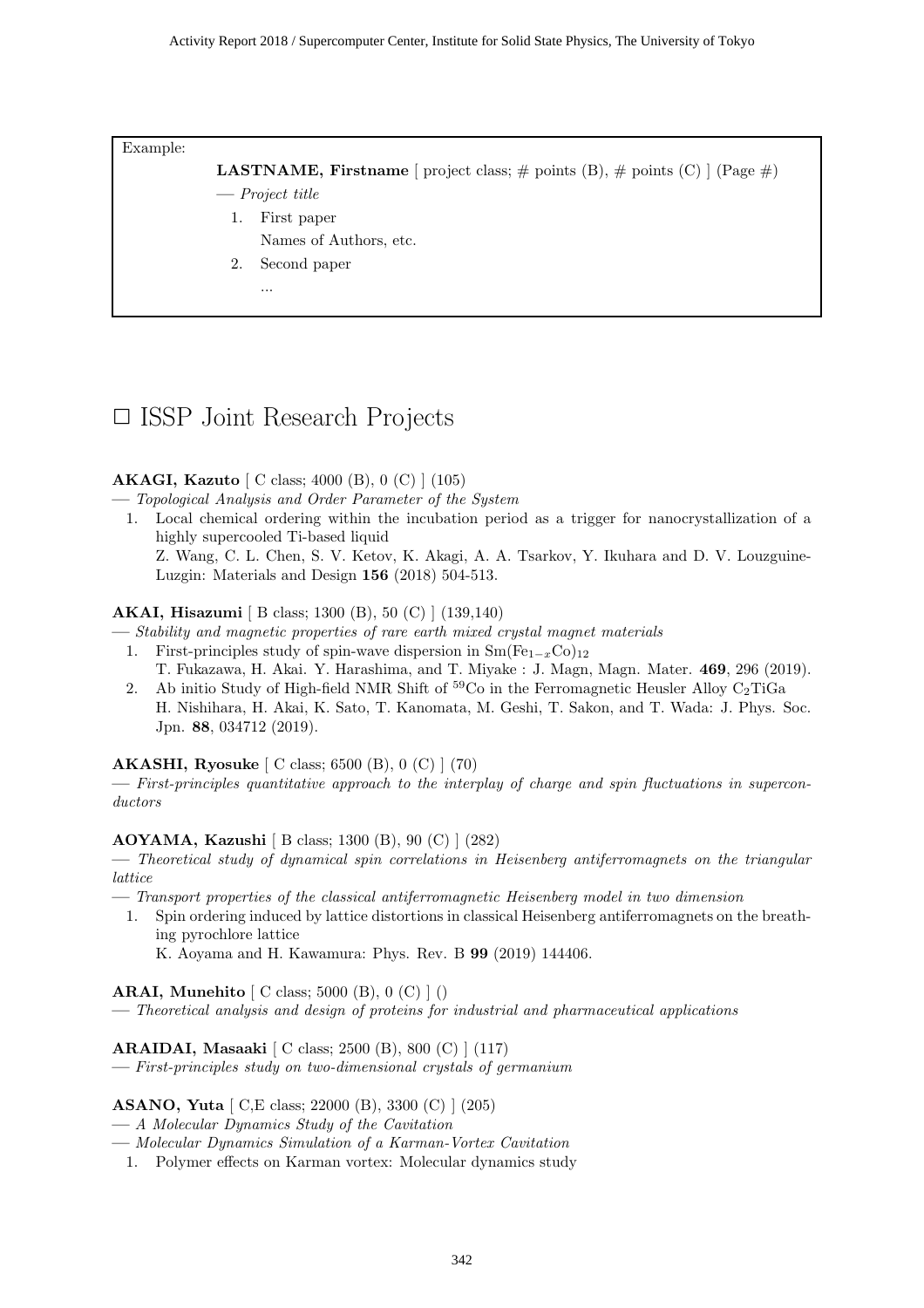Y. Asano, H. Watanabe, and H. Noguchi: J. Chem. Phys. 148,(2018) 144901.

#### BUI, PHO VAN [ C class; 4000 (B), 1300 (C) ] (88)

- Study on removal mechanism in catalyst referred etching of single crystalline SiC with pure water
	- 1. Catalyzed Chemical Polishing of SiO2 Glasses in Pure Water D. Toh, P.V. Bui, A. Isohashi, N. Kidadi. S. Matsuyama, Y. Sano, Y. Morikawa, K. Yamauchi: Rev. Sci. Instru. 90 (2019) accepted
	- 2. High-efficiency SiC polishing using a thin film catalyst in pure water P.V. Bui, D. Toh, S. Matsuyama, Y. Sano, K. Yamauchi: euspen's 19th Internation Conference and Exhibition (2019)

#### EGAMI, Yoshiyuki [ C class; 3500 (B), 350 (C) ] (107)

— Development of a time-dependent electron-transport simulator and its application to atomic-layered materials

1. Efficient calculation of the self-energy matrices for electron-transport simulations Y. Egami, S. Tsukamoto and T. Ono: submitted to Phys. Rev. B.

#### FUCHIZAKI, Kazuhiro [ C class; 4500 (B), 0 (C) ] (252)

- Phase equilibria and polyamorphism
- 1. Liquid–Gas Spinodal of the Modified Lennard-Jones Fluid
	- K. Fuchizaki and K. Watanabe: J. Phys. Soc. Jpn. 87 (2018) 114006.
- 2. Pressure-induced local symmetry breaking upon liquid–liquid transition of  $\text{GeI}_4$  and  $\text{SnI}_4$ K. Fuchizaki, T. Sakagami, and H. Iwayama: J. Chem. Phys. 150 (2019) 114501.
- 3. A polymerization scenario of the liquid–liquid transition of  $GeI<sub>4</sub>$ K. Fuchizaki, H. Naruta, and T. Sakagami: J. Phys.: Condens. Matter 31 (2019) 225101.

# FUJIMOTO, Yoshitaka [ C class; 2000 (B), 0 (C) ] (128)

— First-principles study of electronic properties of graphene layers

- 1. Gas adsorption effects on the stabilities, electronic structures and scanning tunneling microscopy of graphene monolayers doped with B or N
	- Y. Fujimoto and S. Saito: Jpn. J. Appl. Phys. 58, 015005 (2019).
- 2. STM visualization of carbon impurities in sandwich structures consisting of hexagonal boron nitride and graphene
	- T. Haga, Y. Fujimoto, and S. Saito: Jpn. J. Appl. Phys., Accepted.
- 3. Electronic structures and scanning tunneling microscopy images of graphene/carbon-doped hexagonal boron nitride heterostructures
	- T. Haga, Y. Fujimoto, and S. Saito: Phys. Rev. B, submitted.
- 4. Design and Analysis of Carbon-Based Nanomaterials for Removal of Environmental Contaminants Y. Fujimoto: Nanotechnology for Sustainable Water Remediation (Wiley-Scrivener Publishers 2018) Chapter 9, p.277.

#### FUJISHIRO, Hiroki [ C class; 1500 (B), 0 (C) ] (137)

— Strained Band-Structure Engineering for Antimonide-Based Terahertz Transistors

# FUKUDA, Jun-ichi [ B class; 1500 (B), 0 (C) ] (279)

- Calculation of ordered structures and their optical properties of soft materials
	- 1. Liquid-crystalline half-Skyrmion lattice spotted by Kossel diagrams J. Fukuda, A. Nych, U. Ognysta, S. Žumer and I. Muševič: Scientific Reports 8 (2018) 17234.
	- 2. Theoretical study on optical properties of liquid crystalline Skyrmion lattice J. Fukuda and S. Žumer: Proc. SPIE 10941 (2019) 1094108.

# FUKUI, Ken-ichi [ C class; 2000 (B), 0 (C) ] (271)

— Analysis on Structuring and Dynamics of Ionic Liquid Forming Electric Double Layer at Electrode Interfaces

1. Microscopic properties of ionic liquid / organic semiconductor interfaces revealed by molecular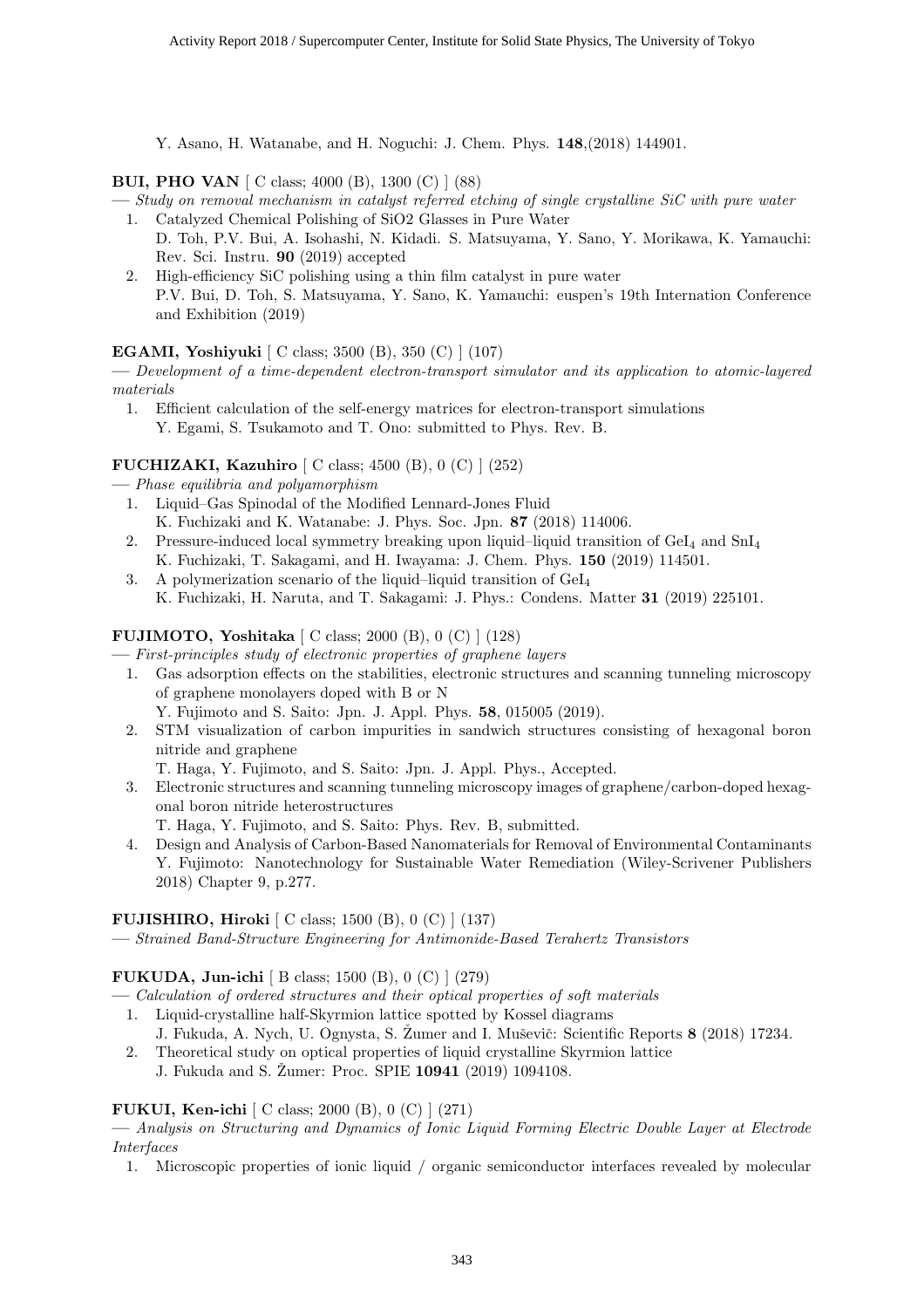dynamics simulations

Y. Yokota, H. Miyamoto, A. Imanishi, J. Takeya, K. Inagaki, Y. Morikawa, and K. Fukui: Phys. Chem. Chem. Phys. 20 (2018) 13075.

2. Potential dependent changes of structural and dynamical properties of 1-butyl-3-methylimidazolium bis(trifluoromethanesulfonyl)imide on graphite electrode revealed by molecular dynamics simulation

H. Miyamoto, Y. Yokota, A. Imanishi, K. Inagaki, Y. Morikawa, K. Fukui: Phys. Chem. Chem. Phys.20 (2018) 19408.

# FUKUMOTO, Yoshiyuki [ B class; 500 (B), 0 (C) ] (305)

— Theoretical studies on kagome antiferromagnets and related systems

1. Impact of Dzyaloshinsky-Moriya Interactions and Tilts of the g Tensors on the Magnetization Process of a Spherical Kagomé Cluster in  ${W_{72}V_{30}}$ 

Y.Fukumoto, Y. Yokoyama, and H. Nakano: J. Phys. Soc. Jpn. 87, 124710, 2018

2. Canonical-Ensemble Calculations of the Magnetic Susceptibility for a Spin-1/2 Spherical Kagome Cluster With DzyaloshinskiiMoriya Interactions by Using Microcanonical Thermal Pure Quantum States

K. Inoue, Y. Maeda, H. Nakano, Y. Fukumoto: IEEE TRANSACTIONS ON MAGNETICS 55, 2019

#### GESHI, Masaaki [ C class; 3500 (B), 700 (C) ] (100)

— Development of new structural search method and search for new functional materials

# GOHDA, Yoshihiro [ C class; 4500 (B), 800 (C) ] (87)

— Rashba effects in surface-Bi nanostructures

- 1. First-principles study of magnetoelectric coupling at  $Fe/BiFeO<sub>3</sub>(001)$  interfaces K. Fujita and Y. Gohda: Phys. Rev. Appl. 11, 024006 (2019).
- 2. First-principles prediction of one-dimensional giant Rashba splittings in Bi-adsorbed In atomic chains

T. Tanaka and Y. Gohda: Phys. Rev. B 98, 241409(R) (2018).

- 3. First-principles study on substitution effects in  $Nd_2$ (Fe,  $X)_{14}B$ Y. Tatetsu, S. Tsuneyuki, and Y. Gohda: Mater. 4, 388 (2018).
- 4. Hidden order in amorphous structures: extraction of nearest neighbor networks of amorphous Nd-Fe alloys with Gabriel graph analyses A. Terasawa and Y. Gohda: J. Chem. Phys. 149, 154502 (2018).
- 5. Role of typical elements in  $Nd_2Fe_{14}X$  (X=B, C, N, O, F) Y. Tatetsu, Y. Harashima, T. Miyake, and Y. Gohda: Phys. Rev. Mater. 2, 074410 (2018).

# HAGITA, Katsumi [ C class; 3500 (B), 700 (C) ] (254)

— Coarse grained MD simulation for fracture and reinforcement of polymer materials

- 1. Super resolution for asymmetric resolution of FIB-SEM 3D imaging of silica nanoparticles in SBR K. Hagita, T. Higuchi and H. Jinnai: Scientific reports, 8 (2018) 5877.
- 2. Molecular dynamics simulations of cross-linked phenolic resins using a united-atom model A. Izumi, Y. Shudo, K. Hagita and M. Shibayama: Macromolecular Theory and Simulations, 27 (2018) 1700103.
- 3. Two-dimensional scattering patterns of polymers in elongated polymer networks and composites K. Hagita: Polymer, 147 (2018) 247-259.
- 4. Diffusion Behavior of Methanol Molecules Confined in Cross-Linked Phenolic Resins Studied Using Neutron Scattering and Molecular Dynamics Simulations Y. Shudo, A. Izumi, K. Hagita, T. Yamada, K. Shibata and M. Shibayama: Macromolecules, 51 (2018) 6334-6343.
- 5. Multipoint segmental repulsive potential for entangled polymer simulations with dissipative particle dynamics

N. Iwaoka, K. Hagita and H. Takano: J. Chem. Phys., 149 (2018) 114901.

6. Two-dimensional scattering patterns and stress-strain relation of elongated clay nano composite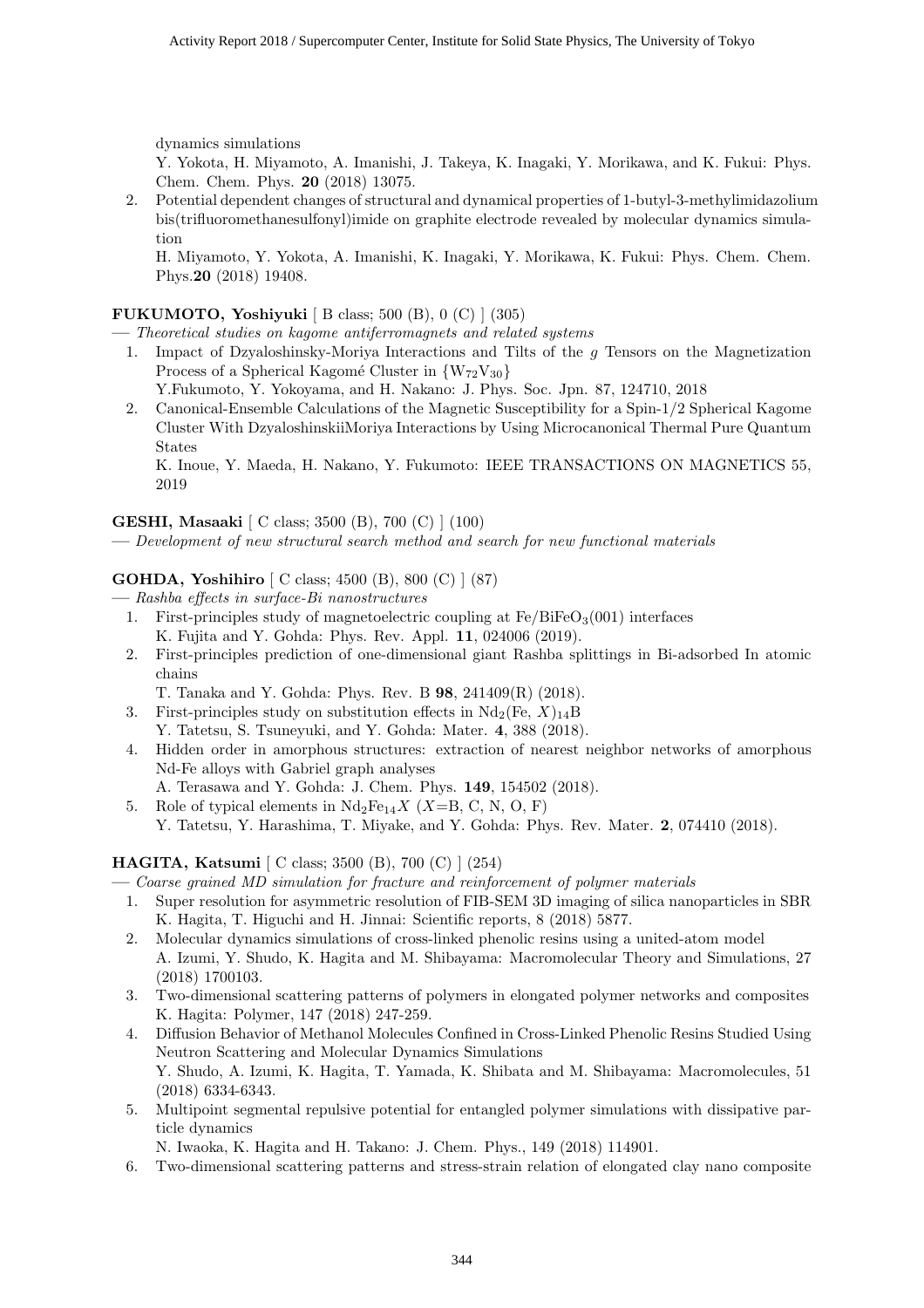gels: Molecular dynamics simulation analysis

K. Hagita, Y. Shudo and M. Shibayama: Polymer, 154 (2018) 62-79.

- 7. Thinning Approximation for Calculating Two-Dimensional Scattering Patterns in Dissipative Particle Dynamics Simulations under Shear Flow
	- K. Hagita, T. Murashima and N. Iwaoka: Polymers, 10 (2018) 1224.
- 8. Structure formation of a quenched single polyethylene chain with different force fields in united atom molecular dynamics simulations
	- K. Hagita, S. Fujiwara and N. Iwaoka: AIP Advances, 8 (2018) 115108.
- 9. Molecular Dynamics Studies on Pressure-Induced Structural Change of Poly(4-methyl-1-pentene) Melts

K. Hagita and Y. Senda: J. Phys. Soc. Jpn., 87 (2018) 114803.

10. Elongational viscosity of weakly entangled polymer melt via coarse-grained molecular dynamics simulation

T. Murashima, K. Hagita and T. Kawakatsu: J. Soc. Rheol. Jpn. (Nihon Reoroji Gakkaishi), 46 (2018) 207-220.

- 11. Effect of diameter distribution on two-dimensional scattering patterns of a rubber model filled with carbon black and silica NPs K. Hagita: Polymer, 160 (2019) 65-72.
- 12. Scattering Patterns and Stress-Strain Relations on Phase-separated ABA Block Copolymers under Uniaxial Elongating Simulations

K. Hagita, T. Tominaga, K. Akutagawa and H. Jinnai: Soft Matter, 15 (2019) 926-936.

- 13. Study of Commodity VR for Computational Material Sciences K. Hagita, S. Matsumoto and K. Ohta: ACS Omega, 4 (2019) 3990-3999.
- 14. An Accelerated United-Atom Molecular Dynamics Simulation on the Fast Crystallization of Ring Polyethylene Melts

K. Hagita, S. Fujiwara and N. Iwaoka: J. Chem. Phys., 4 (2019) 3990-3999.

15. Two-dimensional scattering patterns of coarse-grained molecular dynamics model of filled polymer gels during uniaxial expansion

K. Hagita: Polymer, 166 (2019) 155-168.

16. Applications of aesthetic pentagon-shaped stereo tiling employing pentagraphene carbon - star walls and embossment design

K. Hagita, Y. Kawazoe and M. Ogino: AIP Advances, 9 (2019) 035001.

17. Nanovoids in Uniaxially Elongated Polymer Network Filled with Polydisperse Nanoparticles via Coarse-Grained Molecular Dynamics Simulation and Two-Dimensional Scattering Patterns K. Hagita: Polymer, (2019) in press.

HAGIWARA, Satoshi [ B class; 700 (B), 90 (C) ] (149)

— First-principles study on positron states in d0 ferromagnetics and at solid surfaces

HAMADA, Ikutaro [ C class; 4500 (B), 800 (C) ] (86) — van der Waals density functional study of molecular adsorption on metal surfaces

HAMAMOTO, Yuji [ C class; 2000 (B), 0 (C) ] (126)

— van der Waals density functional study of organic-metal interfaces

# HARADA, KENJI [ C class; 5000 (B), 0 (C) ] (248)

— Numerical study of phase transition in non-equilibrium systems

1. Entropy governed by the absorbing state of directed percolation Kenji Harada and Naoki Kawashima, arXiv:1902.10479.

# HASHIMOTO, Tamotsu [ C class; 3000 (B), 0 (C) ] (262)

— Molecular dynamics simulation of ferroelectrics using a shell model IV

1. Structure of Amorphous Ba $TiO<sub>3</sub>$  by Molecular Dynamics Simulations Using a Shell Model T. Hashimoto and H. Moriwake: submitted.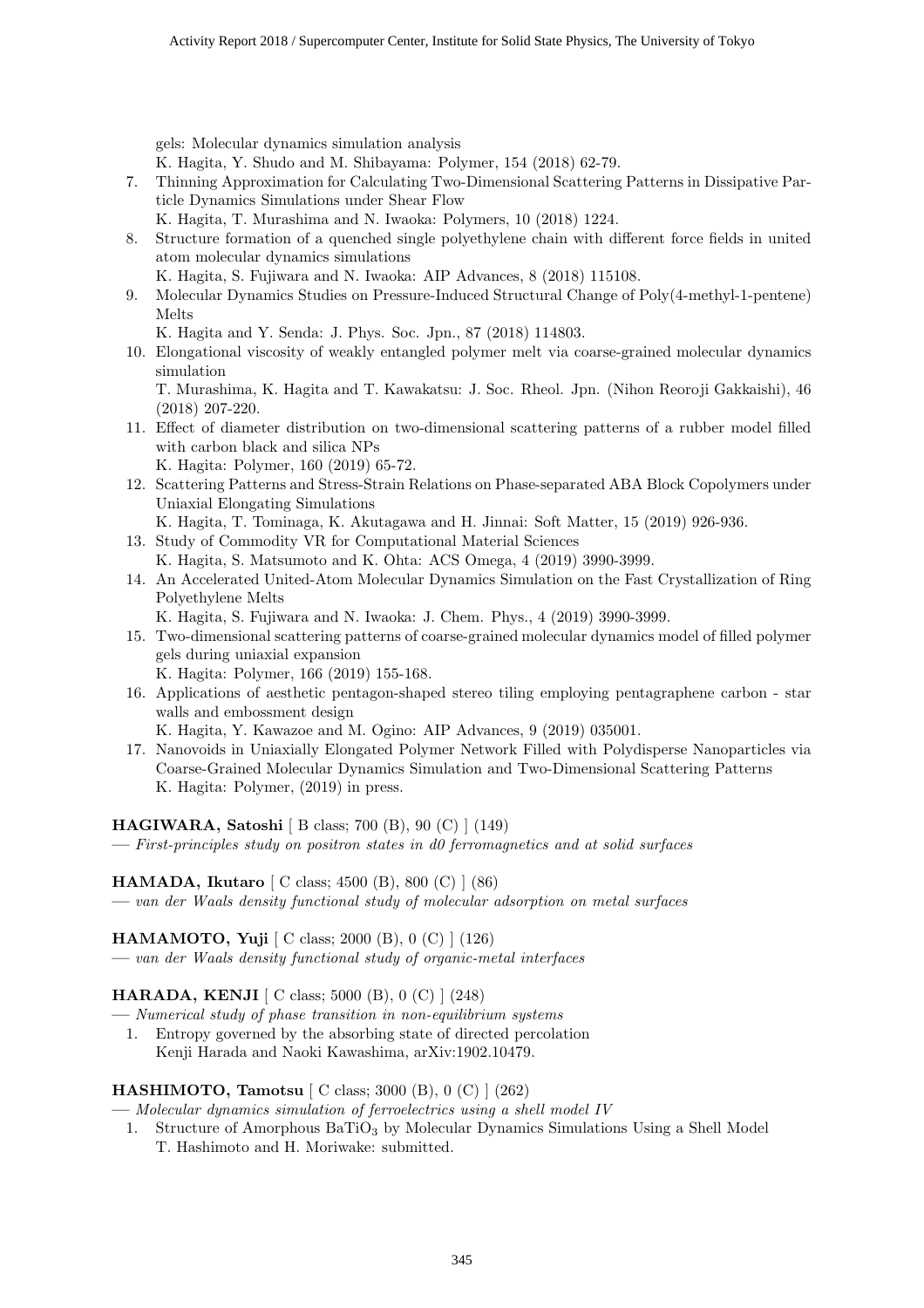#### HASHMI, Arqum [ C class; 1500 (B), 0 (C) ] ()

 $S_{pin-valley}$  polarization  $\mathcal B$  quantum anomalous Hall conductivity in Transition metal dichalcogenides

HATANO, Naomichi [ B class; 0 (B), 90 (C) ] ()

— Fractality of the Anderson localization with binary randomness

#### HATSUGAI, Yasuhiro [ C class; 4000 (B), 750 (C) ] (249)

— Numerical studies of topological phases and bulk-edge correspondence

- 1. Weyl points of mechanical diamond Y. Takahashi, T. Kariyado and Y. Hatsugai: Phys. Rev. B 99, 024102 (2019).
- 2.  $Z_N$  Berry Phases in Symmetry Protected Topological Phases Toshikaze Kariyado, Takahiro Morimoto, and Yasuhiro Hatsugai: Phys. Rev. Lett. 120, 247203
- (1-5) (2018).
- 3. Fractional Quantum Hall Effect in  $n = 0$  Landau Band of Graphene with Chern Number Matrix K. Kudo and Y. Hatsugai: J. Phys. Soc. Jpn. 87, 063701 (1-5) (2018).
- 4. Many-Body Chern Number without Integration Koji Kudo, Haruki Watanabe, Toshikaze Kariyado, and Yasuhiro Hatsugai: Phys. Rev. Lett. 122, 146601 (1-5) (2019), (Editors' Suggestion).
- 5. Phase diagram of a disordered higher-order topological insulator: A machine learning study H. Araki, T. Mizoguchi and Y. Hatsugai: Phys. Rev. B 99, 085406 (1-8) (2018).
- 6. Symmetry-protected exceptional rings in two-dimensional correlated systems with chiral symmetry Tsuneya Yoshida, Robert Peters, Norio Kawakami, and Yasuhiro Hatsugai: Phys. Rev. B 99,  $121101(R)(1-5)$  (2019).

# HATTORI, Ken [ C class; 3000 (B), 650 (C) ] (110)

— Atomic structure and electronic states for Si surfaces with adsorbates

#### HAYAMI, Satoru [ C class; 6000 (B), 0 (C) ] (183)

- Effect of magnetic anisotropy on skyrmion crystal in the Kondo lattice model
	- 1. Néel- and Bloch-Type Magnetic Vortices in Rashba Metals S. Hayami and Y. Motome: Phys. Rev. Lett. 121, 137202 (2018).
	- 2. Classification of atomic-scale multipoles under crystallographic point groups and application to linear response tensors
		- S. Hayami, M. Yatsushiro, Y. Yanagi, and H. Kusunose: Phys. Rev. B 98 (2018) 165110.
	- 3. Effect of magnetic anisotropy on Skyrmions with a high topological number in itinerant magnets S. Hayami and Y. Motome: Phys. Rev. B 99, 094420 (2019).
	- 4. Multiple-Q Magnetic States in Spin-Orbit Coupled Metals S. Hayami and Y. Motome: IEEE Trans. Magn. 55, 1500107 (2018).

HIDA, Kazuo [ B class; 300 (B), 90 (C) ] (308)

— Numerical Study of One Dimensional Frustrated Quantum Spin Systems

# HIGUCHI, Yuji [ C class; 4500 (B), 0 (C) ] (251)

— Assembly process and mechanical properties of crystalline polymers by large-scale coarse-grained molecular dynamics simulation

#### HINOKIHARA, Taichi [ C class; 4000 (B), 0 (C) ] (258)

— Construction of coarse-graining spin model and analysis of the coercivity

# HINUMA, Yoyo [ B class; 600 (B), 80 (C) ] (154)

- Calculation of oxide surface properties for catalyst informatics
	- 1. Density Functional Theory Calculations of Oxygen Vacancy Formation and Subsequent Molecular Adsorption on Oxide Surfaces
		- Y. Hinuma, T. Toyao, T. Kamachi, Z. Maeno, S. Takakusagi, S. Furukawa, I. Takigawa, and K. Shimizu: J. Phys. Chem. C, 122 (2018) 29435.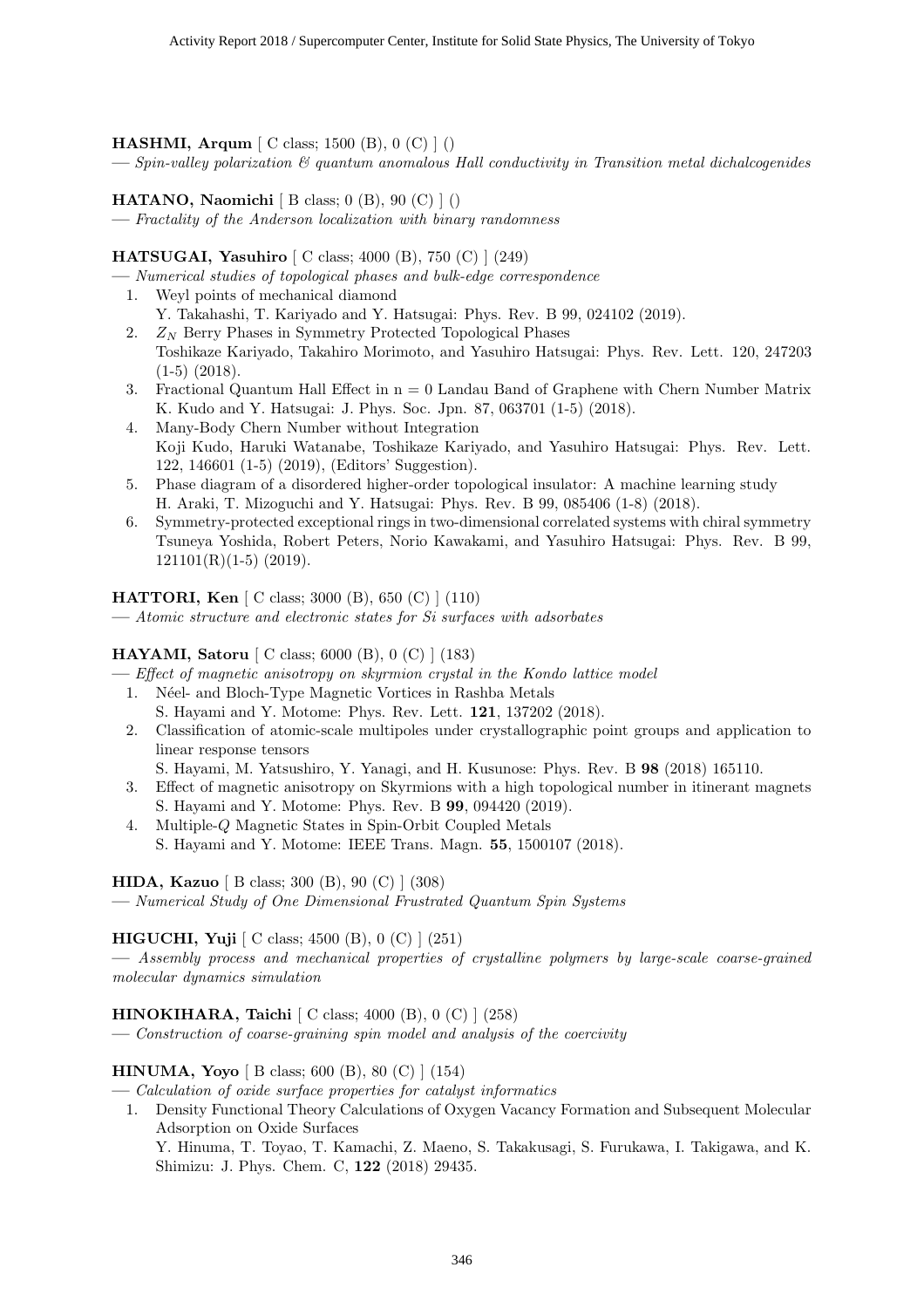- 2. Effects of composition, crystal structure, and surface orientation on band alignment of divalent metal oxides: A first-principles study
	- Y. Hinuma, Y. Kumagai, and I. Tanaka, F Oba: Phys. Rev. Mater., 2 (2018) 124603.
- 3. Temperature coefficient of redox potential of LixFePO4 Y. Fukuzumi, Y. Hinuma, and Y. Moritomo: AIP Advances, 8 (2018) 065021.

# HIRATSUKA, Masaki [ B class; 1300 (B), 170 (C) ] ()

- ab initio calculations to determine the phase equilibrium conditions of TBAB semiclathrate hydrates
- ab initio molecular dynamics study on the vibrational spectra of semi-clathrate hydrates

#### HIYAMA, Miyabi [ B class; 600 (B), 80 (C) ] (153)

— Elucidation of electronic states for caged compounds in aqueous solution

# HOSHI, Takeo [ C class; 5000 (B), 850 (C) ] (80)

— Large-scale device-material research by massively parallel electronic structure calculation and datadriven science

1. Solution of the k-th eigenvalue problem in large-scale electronic structure calculations Dongjin Lee, Takeo Hoshi, Tomohiro Sogabe, Yuto Miyatake, Shao-Liang Zhang, submitted; Preprint (arXiv.1710.05134)

# HOSHINO, Shintaro [ C class; 2500 (B), 0 (C) ] (192)

— Numerical approach to unconventional electronic orderings in strongly correlated systems

- 1. Spontaneously orbital selective superconductivity in a three-orbital Hubbard model K. Ishigaki, J. Nasu, A. Koga, S. Hoshino and P. Werner: Phys. Rev. 98, 235120 (2018)a
- 2. Staggered ordered phases in the three-orbital Hubbard model K. Ishigaki, J. Nasu, A. Koga, S. Hoshino and P. Werner: Phys. Rev. 99, 085131 (2019)a
- 3. Unconventional orbital ordering and emergent dimensional reduction in fulleride superconductors S. Hoshino, P. Werner and R. Arita, arXiv:1902.09053 (2019)
- 4. Nature of superconducting fluctuation in photo-excited systems R. Iwazaki, N. Tsuji and S. Hoshino, arXiv:1904.05820 (2019)
- 5. Unconventional full-gap superconductivity in Kondo lattice with semi-metallic conduction bands S. Iimura, M. Hirayama and S. Hoshino, arXiv:1904.06240 (2019)

HOTTA, Chisa [ D class; 2000 (B), 0 (C) ] (195)

— Study on the bond random transverse Ising model

# HOTTA, Takashi [ C class; 5500 (B), 0 (C) ] (187)

- Multi-channel Kondo Effect in Rare-Earth Systems
	- 1. Impurity Effects in Nodal Extended s- and Nodeless d-Wave Superconductors: Gap Symmetry of BiS2-Based Layered Superconductors
		- Akihiro Ichikawa and Takashi Hotta, J. Phys. Soc. Jpn. 87, 114706 (2018).
	- 2. Microscopic Theory of  $\Gamma_3$  Quadrupole Ordering in Pr Compounds on the Basis of a j-j Coupling Scheme

Ryosuke Yamamura and Takashi Hotta, J. Phys. Soc. Jpn. 88, 034715 (2019).

# HUKUSHIMA, Koji [ C class; 6500 (B), 0 (C) ] (228)

- Data-driven science for material science
- Statistical-mechanical study for chiral magnets
	- 1. Phase transitions in quantum annealing of an NP-hard problem detected by fidelity susceptibility J Takahashi, K Hukushima: Journal of Statistical Mechanics: Theory and Experiment (2019) 043102a
	- 2. Solid-liquid transition of skyrmions in a two-dimensional chiral magnet Y Nishikawa, K Hukushima, W Krauth: Physical Review B 99 (2019) 064435/1-10
	- 3. Power-law decay in the nonadiabatic photodissociation dynamics of alkali halides due to quantum wavepacket interference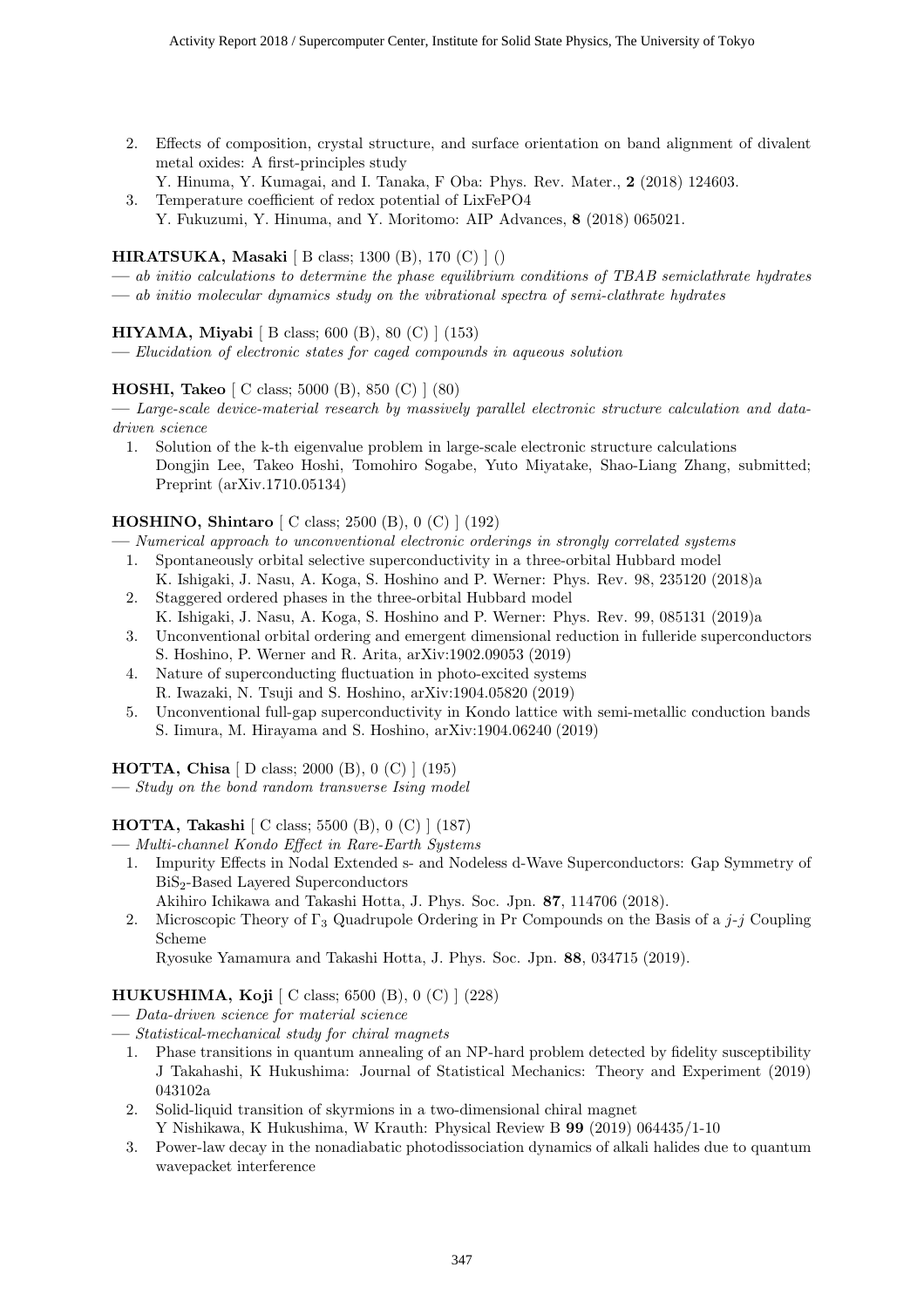Y Mizuno, K Hukushima: J. Chem. Phys. 149 (2018) 174313/1-6

4. Data-driven diagnosis for compressed sensing with cross validation Y Nakanishi-Ohno, K Hukushima: Physical Review E 98 (2018) 052120/1-6

#### IGARASHI, Ryo [ C class; 500 (B), 150 (C) ] ()

— Full diagonalization using low-rank approximation to Hamiltonian matrices and its application to quantum spin models

#### IKEDA, Hiroaki [ B class; 1100 (B), 70 (C) ] (142)

- Development of the first-principles approach and analysis of superconductivity
- Electronic structure and superconductivity based on a first-principles approach

#### IKUHARA, Yuichi [ C class; 6000 (B), 0 (C) ] (79)

- Ab initio study on atomic and electronic structure of functional materials
- Atomic structure and properties of functional materials
- 1. Ceramic phases with one-dimensional long-range order D. Yin, C. Chen, M. Saito, K. Inoue, Y. Ikuhara: Nat. Mat. 18 (2019) 19-23.
- 2. Atomic-scale valence state distribution inside ultrafine  $CeO<sub>2</sub>$  nanocubes and its size dependence X. Hao, A. Yoko, C. Chen, K. Inoue, M. Saito, G. Seong, S. Takami, T. Adschiri, Y. Ikuhara: SMALL 14 (2018) 1802915.

#### IMADA, Masatoshi [ D,E class; 52000 (B), 6700 (C) ] (168,171)

— Highly accurate analysis of an effective Hamiltonian for high Tc cuprates by the many-variable variational Monte Carlo method combined with tensor network

— Mechanism of pseudogap and superconductivity with low-energy fermionic excitations in high-Tc cuprates

- Study on frustrated quantum spin systems using machine-learning solvers
	- 1. Competition among various charge-inhomogeneous states and d-wave superconducting state in Hubbard models on square lattices

Kota Ido, Takahiro Ohgoe, and Masatoshi Imada: Phys. Rev. B 97 (2018) 045138.

- 2. Quantum spin liquid signatures in Kitaev-like frustrated magnets Matthias Gohlke, Gideon Wachtel, Youhei Yamaji, Frank Pollmann, and Yong Baek Kim: Phys. Rev. B 97, (2018) 075126.
- 3. Ab initio effective Hamiltonians for cuprate superconductors Motoaki Hirayama, Youhei Yamaji, Takahiro Misawa, and Masatoshi Imada: Phys. Rev. B. 98 (2018) 134501.
- 4. Direct connection between Mott insulators and d-wave high-temperature superconductors revealed by continuous evolution of self-energy poles
	- Shiro Sakai, Marcello Civelli, and Masatoshi Imada : Phys. Rev. B.98 (2018) 195109
- 5. Stripe and superconducting order competing in the Hubbard model on a square lattice studied by a combined variational Monte Carlo and tensor network method Andrew S. Darmawan, Yusuke Nomura, Youhei Yamaji, and Masatoshi Imada: Phys. Rev. B 98,98 (2018) 205132.
- 6. Resummation of diagrammatic series with zero convergence radius for strongly correlated fermions Riccardo Rossi, Takahiro Ohgoe, Kris Van Houcke, and Felix Werner: Phys. Rev. Lett. 121 (2018) 130405.
- 7. Contact and Momentum distribution of the Unitary Fermi Gas Riccardo Rossi, Takahiro Ohgoe, Kris Van Houcke, and Felix Werner: Phys. Rev. Lett. 121 (2018) 130406.
- 8. mVMC-Open-source software for many-variable variational Monte Carlo method Takahiro Misawa, Satoshi Morita, Kazuyoshi Yoshimi, Mitsuaki Kawamura, Yuichi Motoyama, Kota Ido, Takahiro Ohgoe, Masatoshi Imada, Takeo Kato: Compt. Phys. Commun.,235 (2019) 447.
- 9. Excitons and Dark Fermions as Origins of Mott Gap, Pseudogap and Superconductivity in Cuprate Superconductors — General Idea and Basic Concept Based on Gap Physics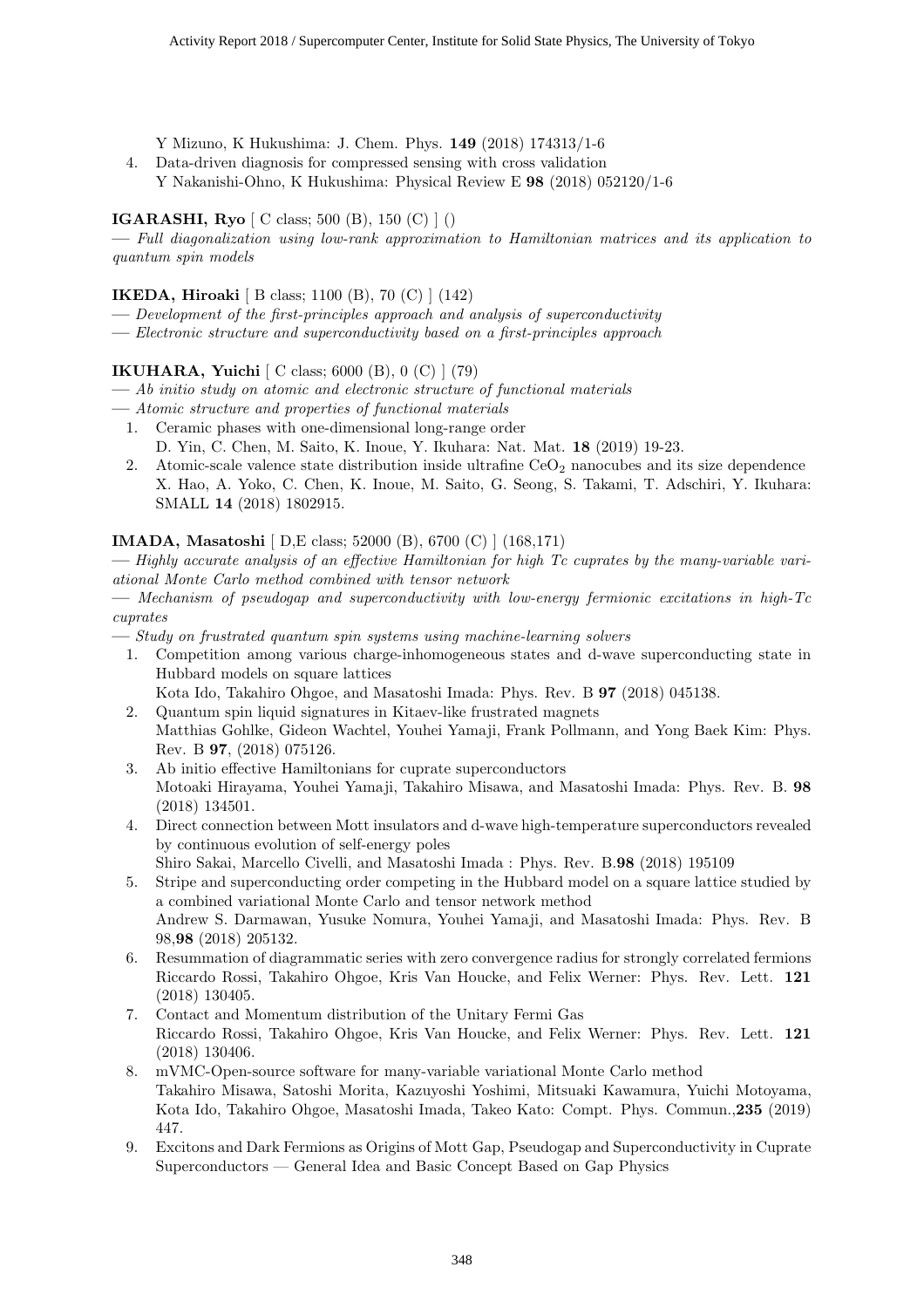Takafumi J. Suzuki, Masatoshi Imada: J. Phys. Soc. Jpn. 88 (2019) 024701.

# INAGAKI, Kouji [ C class; 4000 (B), 400 (C) ] (166)

— First-principles meta-dynamics analysis of Catalyst Referred Etching method -Analysis of surface roughness formed by etching-

1. Platinum-catalyzed hydrolysis etching of SiC in water: A density functional theory study P. V. Bui, D. Toh, A. Isohashi, S. Matsuyama, K. Inagaki, Y. Sano, K. Yamauchi, and Y. Morikawa: Jpn. J. Appl. Phys. 57 (2018) 055703.

#### INAOKA, Takeshi [ C class; 500 (B), 150 (C) ] (155)

— Search and realization of novel electronic properties of solid surfaces and interfaces and of small particles

1. Vibration-induced structures in scanning tunneling microscope light emission spectra of Ni(110)-  $(2x1)$ O

Y. Uehara, T. Inaoka, T. Nishio, and S. Katano: J. Appl. Phys. 123 (2018) 224302 (8 pages).

#### ISHIBASHI, Shoji [ C class; 4000 (B), 0 (C) ] (104)

- Prediction of properties of organic ferroelectrics and piezoelectrics by first-principles calculation 1. Computational findings of metastable ferroelectric phases of squaric acid
	- S. Ishibashi, S. Horiuchi, and R. Kumai: 97 (2018) 184102.

#### ISHIDA, Kunio [ B class; 1300 (B), 90 (C) ] (280)

- Ultrafast nonadiabatic dynamics of electron-phonon-photon system
- Ultrafast nonadiabatic dynamics of electron-phonon-photon systems
	- 1. Interplay of electron-phonon nonadiabaticity and Raman scattering in the wavepacket dynamics of electron-phonon-photon systems Kunio Ishida: Eur. Phys. J. D, doi:10.1140/epjd/e2019-09485-5

# ISHIHARA, Sumio [ B class; 1600 (B), 0 (C) ] (196)

— Complexed quantum dynamics in strongly interacting systems

- Opto-spintronics in correlated magnets
- 1. Photocontrol of magnetic structure in an itinerant magnet Atsushi Ono and Sumio Ishihara: Phys. Rev. B 98, 214408 (2018).
- 2. Photoinduced topological spin texture in a metallic ferromagnet Atsushi Ono and Sumio Ishihara: J. Phys. Soc. Jpn. 88, 023703 (2019).
- 3. Photoinduced collective mode, inhomogeneity, and melting in a charge-order system Hitoshi Seo, Yasuhiro Tanaka, and Sumio Ishihara: Phys. Rev. B 98, 235150 (2018).
- 4. Quantum Paramagnet Near Spin-State Transition K. Tomiyasu, N. Ito, R. Okazaki, Y. Takahashi, M. Onodera, K. Iwasa, T. Nojima, T. Aoyama, K. Ohgushi, Y. Ishikawa, T. Kamiyama, S. Ohira-Kawamura, M. Kofu, and S. Ishihara: Advanced Quantum Technologies, 1800057 (2018).
- 5. Probing ultrafast spin-relaxation and precession dynamics in a cuprate Mott insulator with sevenfemtosecond optical pulses T. Miyamoto, Y. Matsui, T. Terashige, T. Morimoto, N. Sono, H. Yada, S. Ishihara, Y. Watanabe,
	- S. Adachi, T. Ito, K. Oka, A. Sawa, and H. Okamoto: Nature Communications 9, 3948 (2018).

# ISHII, Fumiyuki [ C class; 13500 (B), 0 (C) ] (27)

- First-principles study of spin conversion materials
- First-principles study of topological thermoelectric materials
- 1. Clear variation of spin splitting by changing electron distribution at non-magnetic metal/ $\text{Bi}_2\text{O}_3$ interfaces

H. Tsai, S. Karube, K. Kondou, N. Yamaguchi, F. Ishii, Y. Otani: Sci. Rep. 8 (2018) 5564.

2. Strong Rashba effect in the localized impurity states of halogen-doped monolayer  $PtSe<sub>2</sub>$ M. A. U. Absor, I. Santoso, Harsojo, K. Abraha, H. Kotaka, F. Ishii, and M. Saito: Phys. Rev. B 97, (2018) 205138.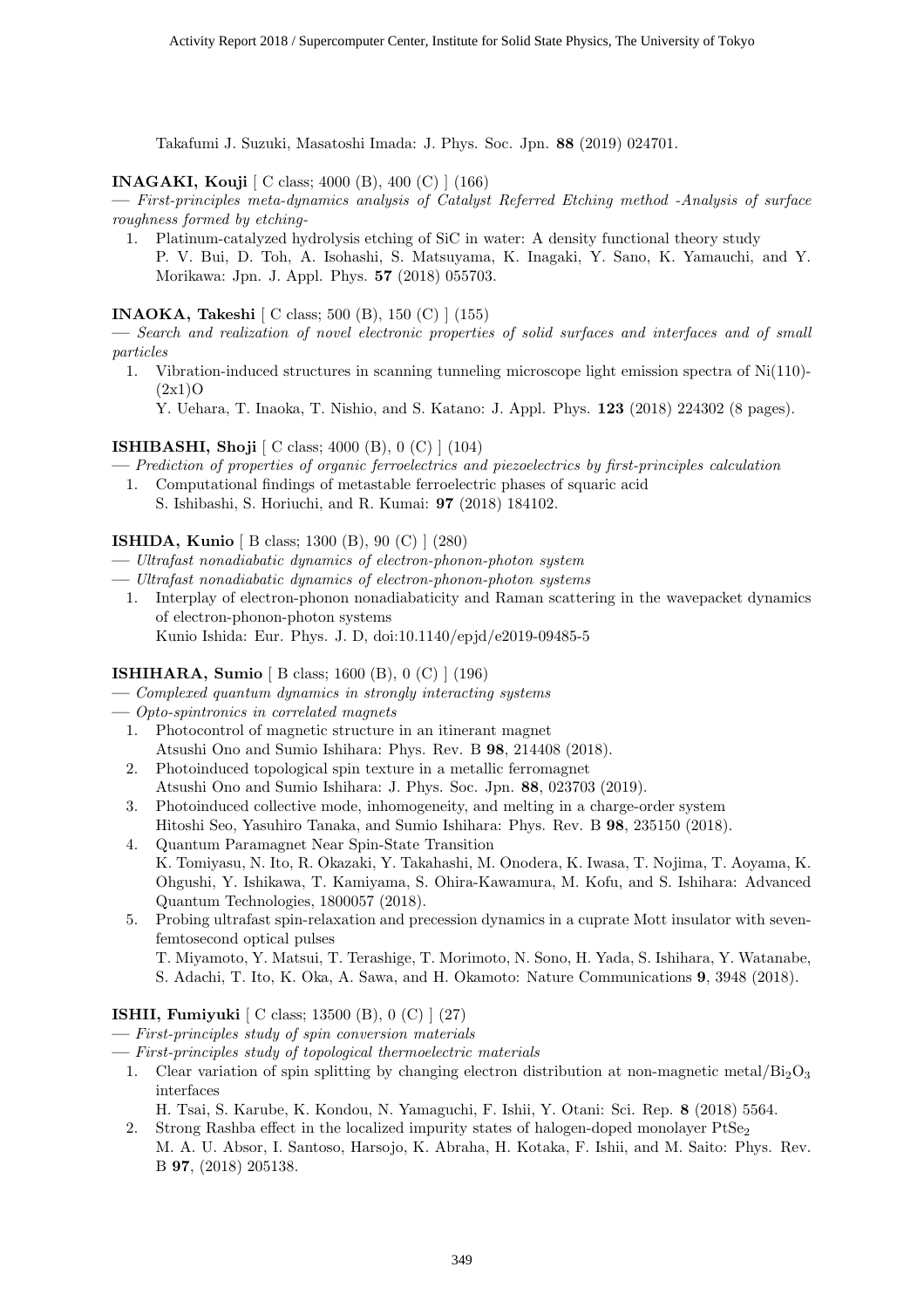- 3. First-principles study on thermoelectric properties of half-Heusler compounds CoMSb(M=Sc, Ti, V, Cr, and Mn)
	- S. Minami, F. Ishii, Y. P. Mizuta, and M. Saito: Appl. Phys. Lett. 113 (2018) 032403.
- 4. First-principles Study of Rashba Spin Splitting at Strained SrTiO3(001) Surfaces N. Yamaguchi and F. Ishii: e-J. Surf. Sci. Nanotechnol. 16 (2018) 360.
- 5. Implementation of Generalized Bloch Theorem Using Linear Combination of Pseudo-Atomic Orbitals
	- T. B. Prayitno and F. Ishii: J. Phys. Soc. Jpn. 87 (2018) 114709.
- 6. Large Anomalous Nernst Coefficient in an oxide Skyrmion Crystal Chern Insulator Y. P. Mizuta, H. Sawahata, and F. Ishii: Phys. Rev. B 98 (2018) 205125.
- 7. Electric field dependence of topological edge states in one-bilayer Bi(111):A first-principles study H. Sawahata, N. Yamaguchi, H. Kotaka, and F. Ishii : e-J. Surf. Sci. Nanotechnol. 16 (2018) 427.
- 8. Anisotropic thermoelectric effect on phosphorene and bismuthene: first-principles calculations based on nonequilibrium Green's function theory
	- Y. Tanaka, M. Saito, and F. Ishii: Jpn. J. App. Phys. 57 (2018) 125201.
- 9. First-principles design of the spinel iridate  $Ir_2O_4$  for high-temperature quantum spin ice S. Onoda and F. Ishii: Phys. Rev. Lett. 122 (2019) 067201.
- 10. Doping-induced persistent spin helix with a large spin splitting in monolayer SnSe M.A.U. Absor and F. Ishii: Phys. Rev. B. 99 (2019) 075136.
- 11. First-principles Study of Spin-wave Excitations of 3d Transition Metals with Linear Combination of Pseudo-atomic Orbitals
	- T.B. Prayitno and F. Ishii: J. Phys. Soc. Jpn. 88 (2019) 054701.

#### ISHIZUKA, Ryosuke [ E class; 12000 (B), 1950 (C) ] ()

— Seeking of catalytic reaction with the MD/order-N DFT self-consistent scheme

#### ISOBE, Masaharu [ B class; 700 (B), 0 (C) ] (295)

— Nonequilibrium phase transition and slow dynamics in the dense hard sphere systems 1. 粉体乱流ーマクロとミクロをつなぐ架け橋へ 礒部雅晴,齊藤国靖:日本物理学会誌, 73 (2018) 469-474.

# IYODA, Eiki [ C class; 2500 (B), 0 (C) ] (267)

— Numerical study of eigenstate thermalization hypothesis in phase transition

# JESCHKE, Harald [ C class; 6500 (B), 0 (C) ] (226)

- Doping effect on electronic structure and superconductivity in two-dimensional layered materials
- Effects of pressure in iron chalcogenide superconductors
- 1. Two-dome superconductivity in FeS induced by a Lifshitz transition M. Shimizu, N. Takemori, D. Guterding, H. O. Jeschke: Phys. Rev. Lett. 121, 137001 (2018)
- 2. Quantum and classical phases of the pyrochlore Heisenberg model with competing interactions Y. Iqbal, T. Mller, P. Ghosh, M. J. P. Gingras, H. O. Jeschke, S. Rachel, J. Reuther, R. Thomale: Phys. Rev. X 9, 011005 (2019)

# KAGESHIMA, Hiroyuki [ C class; 1500 (B), 0 (C) ] (136)

— Study on physical properties of structural elementary excitations of semiconductor surfaces and interfaces

- 1. Oxygen concentration dependence of silicon oxide dynamical properties Yuji Yajima, Kenji Shiraishi, Tetsuo Endoh, and Hiroyuki Kageshima: Jpn. J. Appl. Phys. 57 (2018) 06KD01.
- 2. First-principles Study on Charged Vacancies in  $MoS<sub>2</sub>$ S. Urasaki and H. Kageshima, Jpn. J. Appl. Phys. 57 (2018) 125202.

# KAMACHI, Takashi [ B class; 600 (B), 80 (C)  $|$  ()

— Database construction for activation and reaction of small molecules on solid surfaces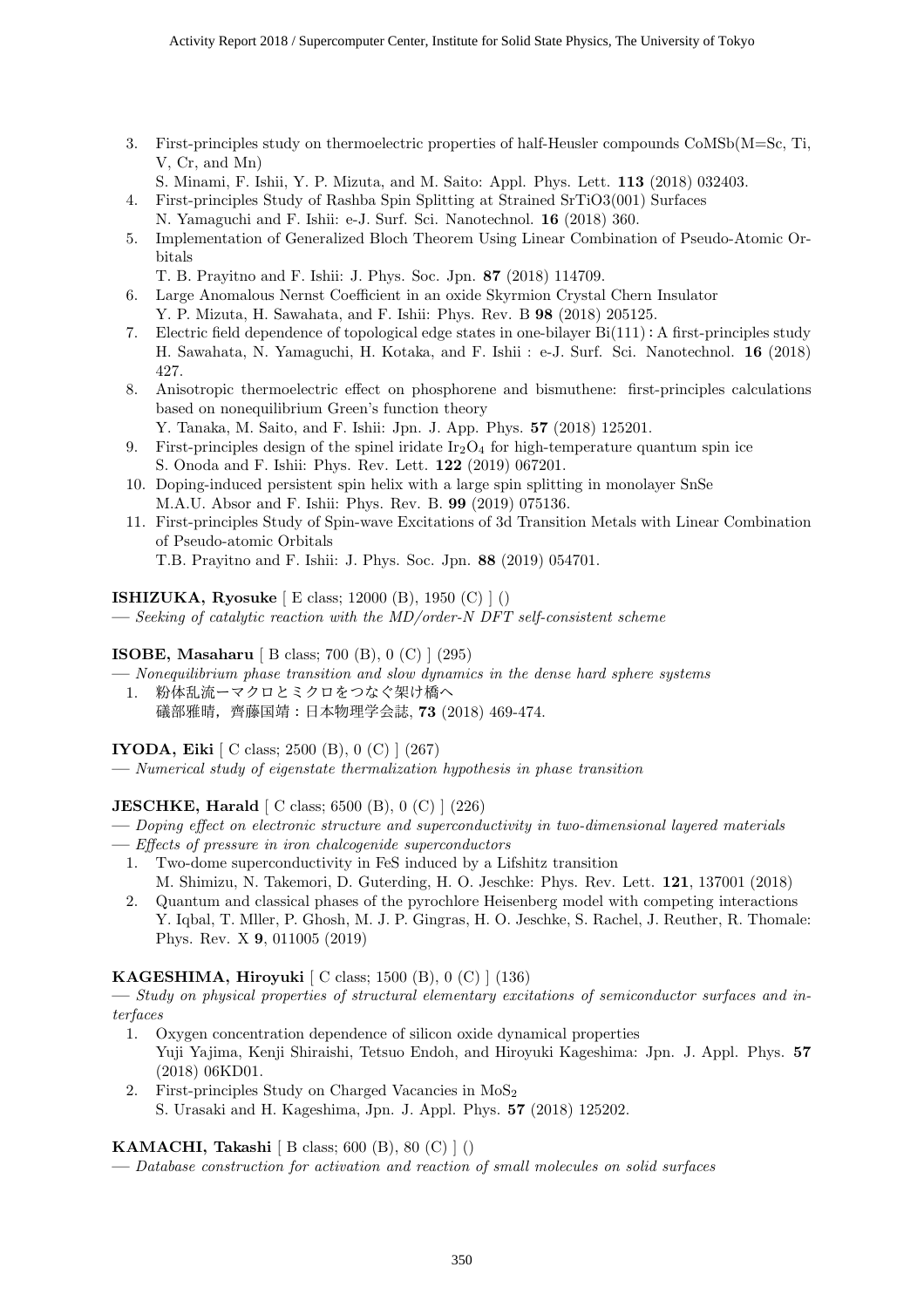#### KARIYADO, Toshikaze [ B class; 600 (B), 90 (C) ] (300)

- Realization and Manipulation of Topological States by Nanostructures
	- 1.  $Z_N$  Berry Phases in Symmetry Protected Topological Phases
		- T. Kariyado, T. Morimoto, and Y. Hatsugai: Phys. Rev. Lett. 120 (2018) 247202.
	- 2. Counterpropagating topological interface states in graphene patchwork structures with regular arrays of nanoholes
		- T. Kariyado, Y.-C. Jiang, H. Yang, and X. Hu: Phys. Rev. B 98 (2018) 195416.
	- 3. Weyl points of mechanical diamond Y. Takahashi, T. Kariyado, and Y. Hatsugai: Phys. Rev. B 99 (2019) 024102.

#### KASAMATSU, Shusuke [ C class; 6000 (B), 950 (C) ] (69)

— Development of Structure/Property Prediction Framework Based on Replica Exchange Method Combined with Ab Initio Calculations

- 1. Direct coupling of first-principles calculations with replica exchange Monte Carlo sampling of ion disorder in solids
	- S. Kasamatsu and O. Sugino: J. Phys.: Condens. Matter 31 (2019) 085901.

# KATO, Takeo [ D class; 1000 (B), 0 (C) ] (287)

— Transport properties of one-dimensional interacting electron systems by a quantum Monte Carlo method

#### KAWAKAMI, Norio [ C class; 11500 (B), 1900 (C) ] (177)

— Study of magnetism, topological phase formation, and response to external fields in strongly correlated quantum systems

- Study of response to external fields and topological phenomena in strongly correlated quantum systems
	- 1. Quantum oscillations in strongly correlated topological Kondo insulators Robert Peters, Tsuneya Yoshida, and Norio Kawakami: arXiv:1901.05099
	- 2. Impact of the Rashba Spin Orbit Coupling on f-electron Materials Yoshihiro Michishita and Robert Peters: arXiv:1812.10888
	- 3. Interplay between charge, magnetic, and superconducting order in a Kondo lattice with attractive Hubbard interaction

Benedikt Lechtenberg, Robert Peters, and Norio Kawakami: Phys. Rev. B 98 (2018) 195111.

- 4. Breakdown of topological Thouless pumping in the strongly interacting regime Masaya Nakagawa, Tsuneya Yoshida, Robert Peters, and Norio Kawakami: Phys. Rev. B 98 (2018) 115147.
- 5. Magnetic states in a three-dimensional topological Kondo insulator Robert Peters, Tsuneya Yoshida, and Norio Kawakami: Phys. Rev. B 98 (2018) 075104.
- 6. Non-Hermitian perspective of the band structure in heavy-fermion systems Tsuneya Yoshida, Robert Peters, and Norio Kawakami: Phys. Rev. B 98 (2018) 035141.
- 7. Topological properties of magnetically ordered heavy-fermion systems in the presence of mirror symmetry

Kazuhiro Kimura, Tsuneya Yoshida, and Norio Kawakami: J. Phys. Soc. Jpn. 87 (2018) 084705. 8. Reduction of topological Z classification in cold-atom systems

- Tsuneya Yoshida, Ippei Danshita, Robert Peters, and Norio Kawakami: Phys. Rev. Lett. 121 (2018) 025301.
- 9. Equilibrium and real-time properties of the spin correlation function in the two-impurity Kondo model

Benedikt Lechtenberg and Frithjof B. Anders: Phys. Rev. B 98 (2018) 035109.

10. Chaotic-integrable transition in the Sachdev-Ye-Kitaev model Antonio M. Garcia-Garcia, Bruno Loureiro, Aurelio Romero-Bermudez, and Masaki Tezuka: Phys. Rev. Lett 120 (2018) 241603.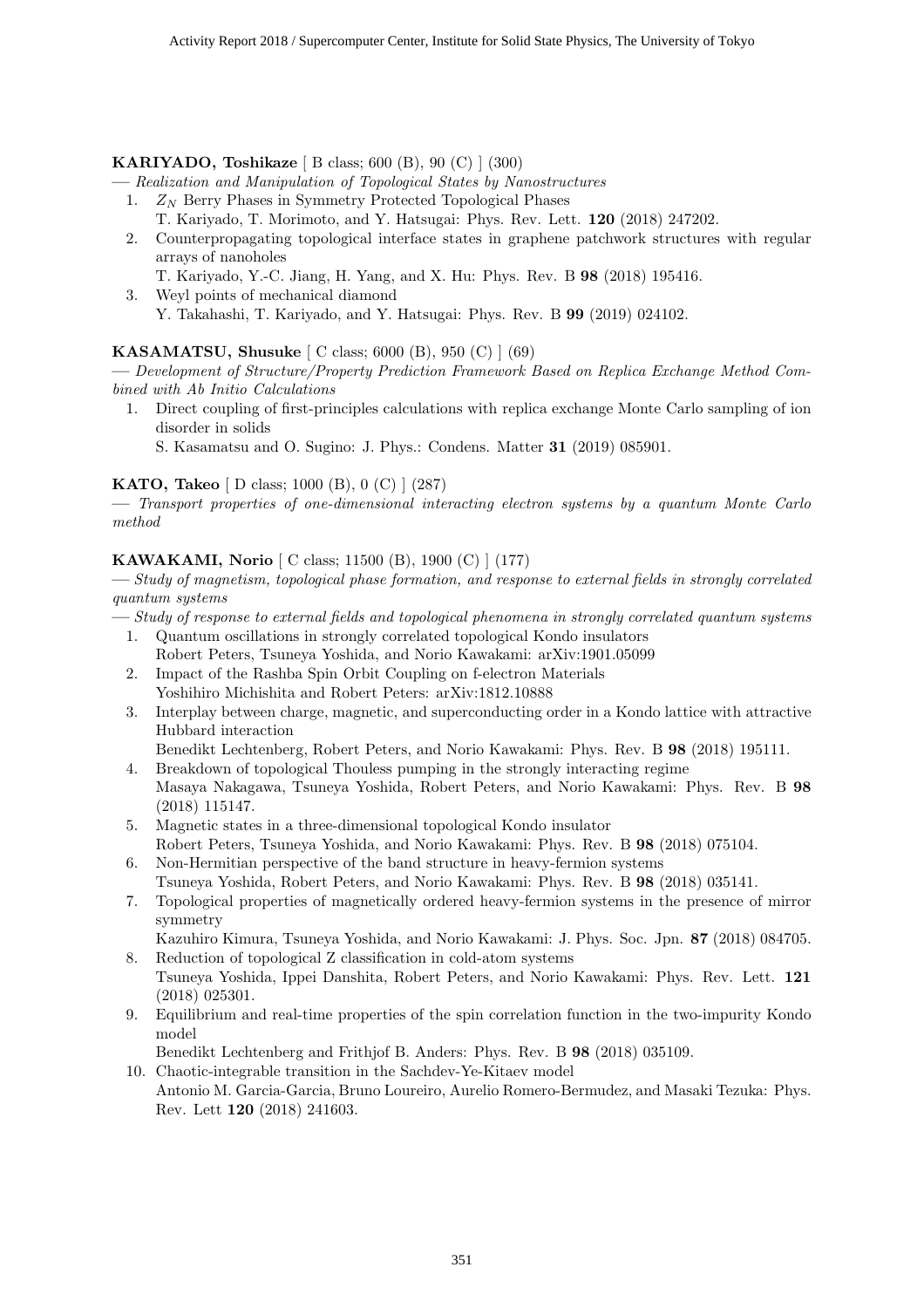# KAWAMURA, Hikaru [ B,C,E class; 24000 (B), 0 (C) ] (207,208)

- Novel order in frustrated magnets
- Numerical simulations on statistical models of earthquakes
	- 1. Slow-slip phenomena represented by the one-dimensional Burridge-Knopoff model of earthquakes H. Kawamura, M. Yamamoto and Y. Ueda: J. Phys. Soc. Jpn. 87, (2018) 053001.
	- 2. Randomness-induced quantum spin liquid behavior in the  $s = 1/2$  random  $J_1 J_2$  Heisenberg antiferromagnet on the square lattice
		- K. Uematsu and H. Kawamura: Phys. Rev. B 98, (2018) 134427.
	- 3. Nature of the high-speed rupture of the two-dimensional Burridge-Knopoff model of earthquakes H. Kawamura, K. Yoshimura, and S. Kakui: Phil. Trans. R. Soc. A 377 (2018) 20170391.
	- 4. Spin ordering induced by lattice distortions in classical Heisenberg antiferromagnets on the breathing pyrochlore lattice
		- K. Aoyama and H. Kawamura: Phys. Rev. B 99, (2019) 1444062.

#### KAWASHIMA, Naoki [ E class; 46000 (B), 6000 (C) ] (204,337)

— Tensornetwork Method and Its Application to Non-Magnetic States

- 1. A series of magnon crystals appearing under ultrahigh magnetic fields in a kagome antiferromagnet R. Okuma, D. Nakamura, T. Okubo, A. Miyake, A. Matsuo, K. Kindo, M. Tokunaga, N. Kawashima, S. Takeyama and Z. Hiroi: Nature Communications 10, 1229/1-7 (2019).
- 2. Calculation of higher-order moments by higher-order tensor renormalization group Satoshi Morita, Naoki Kawashima: Computer Physics Communications 236, 65-71 (2019)
- 3. Detecting signals of weakly first-order phase transitions in two-dimensional Potts models Shumpei Iino, Satoshi Morita, Anders W. Sandvik, and Naoki Kawashima: J. Phys. Soc. Jpn. 88, 034006/1-8 (2019).
- 4. Spin-one bilinear-biquadratic model on a star lattice Hyun-Yong Lee, and Naoki Kawashima: Phys. Rev. B 97, 205123/1-7 (2018).
- 5. Spin Thermal Hall Conductivity of a Kagome Antiferromagnet Hayato Doki, Masatoshi Akazawa, Hyun-Yong Lee, Jung Hoon Han, Kaori Sugii, Masaaki Shimozawa, Naoki Kawashima, Migaku Oda, Hiroyuki Yoshida, and Minoru Yamashita: Phys. Rev. Lett. 121, 097203/1-4 (2018).
- 6. Fast algorithm for generating random bit strings and multispin coding for directed percolation Hiroshi Watanabe, Satoshi Morita, Synge Todo, and Naoki Kawashima: J. Phys. Soc. Jpn. 88, 024004 (2019).

#### KITA, Takafumi [ C class; 5500 (B), 0 (C) ] (242,244)

- Analysis of many-body effects in Bose-Einstein condensate
- Microscopic calculation of the flux-flow Hall effect baed on the augmented quasiclassical equations
	- 1. Charging in a Superconducting Vortex Due to the Three Force Terms in Augmented Eilenberger Equations

Hikaru Ueki, Marie Ohuchi, and Takafumi Kita: J. Phys. Soc. Jpn. 87 (2018) 044704.

2. A Variational Approach to Many-Body Problems Incorporating Many-Body Effects at Finite Temperature

Akimitsu Kirikoshi, Wataru Kohno, and Takafumi Kita: J. Phys. Soc. Jpn., in press.

KITAO, Akio [ C class; 5500 (B), 900 (C) ] (235)

- Efficient sampling simulation of the soft modes significantly contribute to protein properties
	- 1. Dissociation Process of a MDM2/p53 Complex Investigated by Parallel Cascade Selection Molecular Dynamics and the Markov State Model D.P. Duy and A. Kitao: J. Phys. Chem. B, 123 (2019) 2469.
	- 2. Refining evERdock: Improved selection of good protein-protein complex models achieved by MD optimization and use of multiple conformations

A. Shinobu, K. Takemura, N. Matubayasi, and A Kitao: J. Chem. Phys., 149 (2018) 195101.

3. Similarities and Differences between Thymine (6–4) Thymine/Cytosine DNA Lesion Repairs by Photolyases

H.M. Dokainish and A. Kitao: J. Phys. Chem. B, 122 (2018) 8537.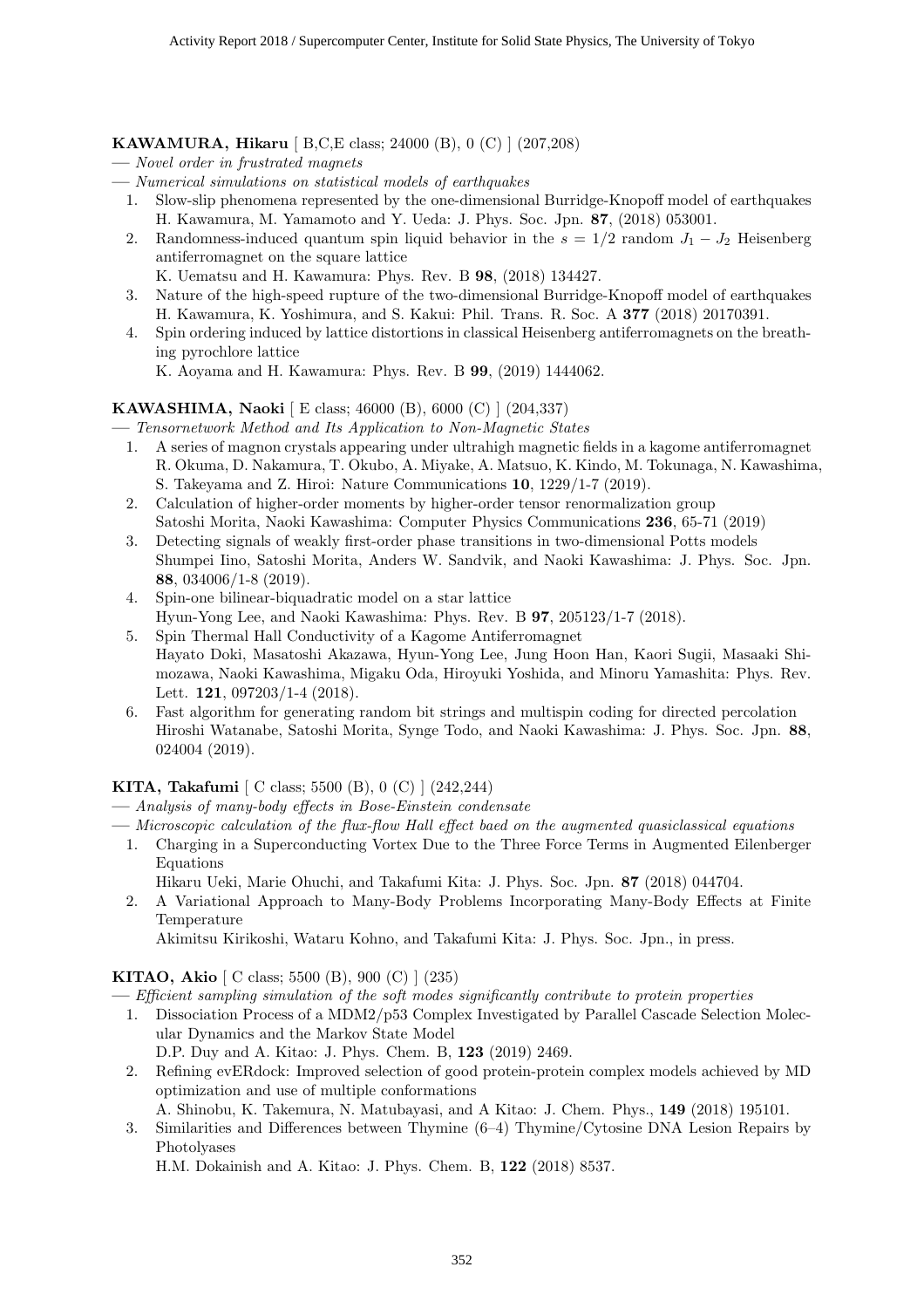4. ColDock: Concentrated Ligand Docking with All-Atom Molecular Dynamics Simulation K. Takemura, C. Sato, and A. Kitao: J. Phys. Chem. B, 122 (2018) 7191.

KOBAYASHI, Katsuyoshi [ B class; 400 (B), 50 (C) ] (163)

— Study on electronic properties in new nanoscale surfaces and interfaces

#### KOBAYASHI, Nobuhiko [ C class; 4500 (B), 800 (C) ] (84)

— First-principles study of quantum transport in nanostructures

- 1. Theory of electron transport at the atomistic level
- N. Kobayashi, H. Ishii, K. Hirose: Jpn. J. Appl. Phys. 57, 08NA01 (2018).
- 2. Computational Study on Atomic Structures, Electronic Properties, and Chemical Reactions at Surfaces and Interfaces and in Biomaterials
	- Y. Takano, N. Kobayashi, Y. Morikawa: J. Phys. Soc. Jpn. 87, 061013 (2018).
- 3. Quantitative mobility evaluation of organic semiconductors using quantum dynamics based on density functional theory

H. Ishii, J. Inoue, N. Kobayashi, K. Hirose: Phys. Rev. B 98, 235422 (2018).

- 4. Surface Structure of Organic Semiconductor [n]Phenacene Single Crystals Y. Wakabayashi, M. Nakamura, K. Sasaki, T. Maeda, Y. Kishi, H. Ishii, N. Kobayashi, S. Yanagisawa, Y. Shimo, Y. Kubozono: J. Am. Chem. Soc. 140, 14046 (2018).
- 5. Operando Direct Observation of Charge Accumulation and the Correlation with Performance Deterioration in PTB7 Polymer Solar Cells T. Kubodera, M. Yabusaki, V. Rachmat, Y. Cho, T. Yamanari, Y. Yoshida, N. Kobayashi, K. Marumoto: ACS Appl. Mater. Interfaces 10, 26434 (2018).
- 6. Theory of Electrical Conduction N. Kobayashi, H. Ishii, K. Hirose: 3D Local Structure and Functionality Design of Materials eds H. Daimon, Y. C. Sasaki (World Scientific, 2018) p133.

#### KOGA, Akihisa [ C class; 8000 (B), 1450 (C) ] (180)

— Competition between superconductivity and orbital order emerging in strongly correlated electron systems

— Stability of magnetic phases in strongly correlated electron systems with various electron filling

- 1. Quantum and classical behavior of spin-S Kitaev models in an anisotropic limit
- T. Minakawa, J. Nasu, and A. Koga, Phys. Rev. B 99, 104408/1-8 (2019)
- 2. Staggered ordered phases in the three-orbital Hubbard model
- K. Ishigaki, J. Nasu, A. Koga, S. Hoshino, and P. Werner, Phys. Rev. B 99, 085131/1-11 (2019) 3. Symmetry breaking states in the half-filled two-orbital Hubbard model with crystalline electric field
	- K. Ishigaki, J. Nasu, and A. Koga, J. Phys. Soc. Jpn. 88, 024702/1-5 (2019)
- 4. Spontaneously orbital-selective superconductivity in a three-orbital Hubbard model K. Ishigaki, J. Nasu, A. Koga, S. Hoshino, and P. Werner, Phys. Rev. B 98, 235120/1-7 (2018)
- 5. Incipient and well-developed entropy plateaus in spin-S Kitaev models J. Oitmaa, A. Koga, and R. R. P. Singh, Phys. Rev. B 98, 214404/1-6 (2018)
- 6. Successive Majorana Topological Transitions Driven by a Magnetic Field in the Kitaev Model J. Nasu, Y. Kato, Y. Kamiya, and Y. Motome, Phys. Rev. B 98, 060416/1-6 (2018)
- 7. Majorana quantization and half-integer thermal quantum Hall effect in a Kitaev spin liquid Y. Kasahara, T. Ohnishi, Y. Mizukami, O. Tanaka, Sixiao Ma, K. Sugii, N. Kurita, H. Tanaka, J. Nasu, Y. Motome, T. Shibauchi, and Y. Matsuda, Nature 559, 227-231 (2018)
- 8. Unusual Thermal Hall Effect in a Kitaev Spin Liquid Candidate  $\alpha$ -RuCl3 Y. Kasahara, K. Sugii, T. Ohnishi, M. Shimozawa, M. Yamashita, N. Kurita, H. Tanaka, J. Nasu, Y. Motome, T. Shibauchi, and Y. Matsuda, Phys. Rev. Lett. 120, 217205/1-6 (2018)
- 9. Magnetoelectric Effect in a Spin-State Transition System M. Naka, E. Mizoguchi, J. Nasu, and S. Ishihara, J. Phys. Soc. Jpn. 87, 063709/1-5 (2018)
- 10. Ground-state and thermodynamic properties of an S=1 Kitaev model A. Koga, H. Tomishige, and J. Nasu, J. Phys. Soc. Jpn. 87, 063703 (2018)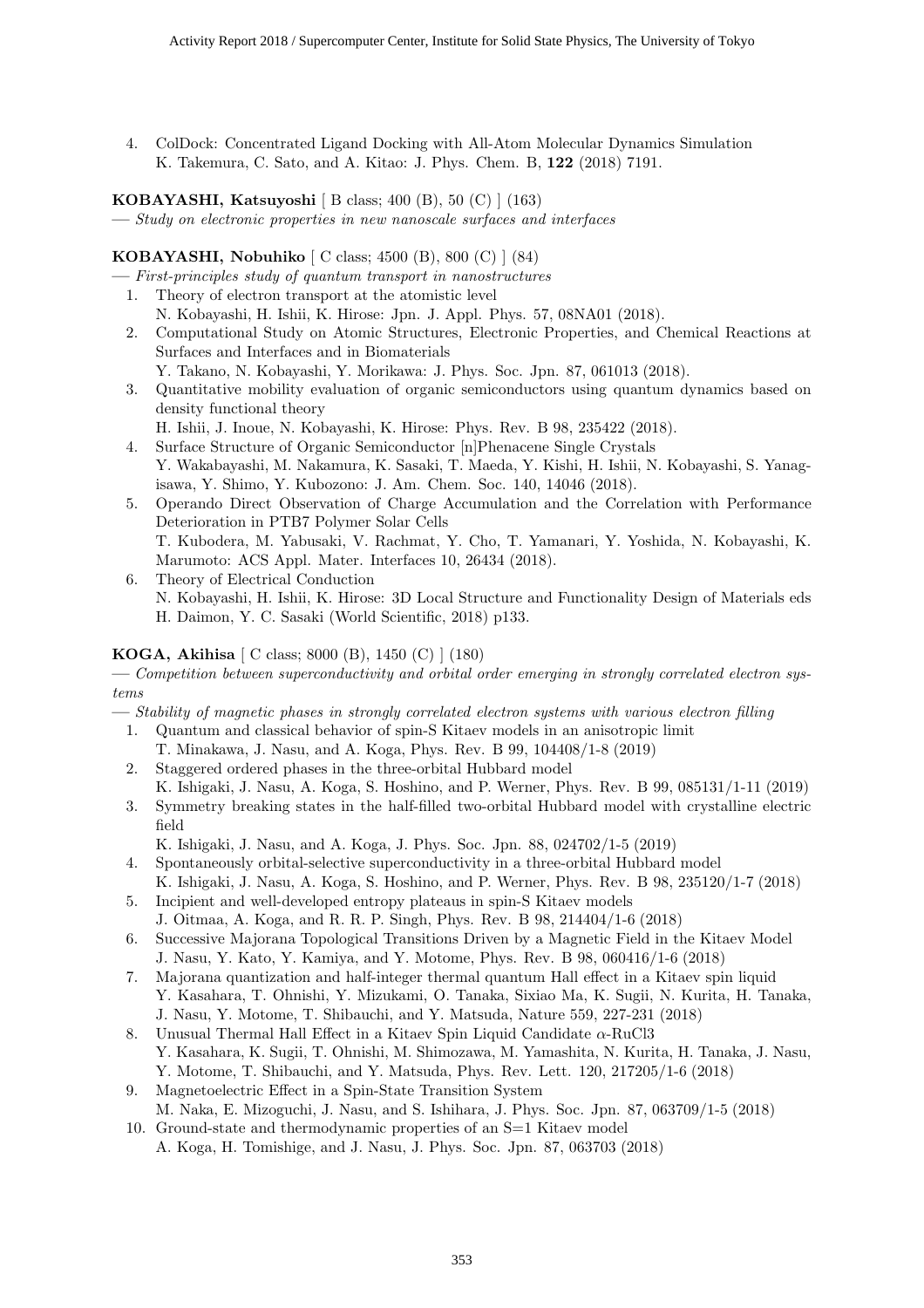#### KOMATSU, Yu [ B class; 600 (B), 90 (C) ] (298)

— Constructing the database of exited states for desigining photosynthetic pigments to absorb the longer wavelength radiation

#### KOURA, Akihide [ C class; 4000 (B), 0 (C) ] (103)

— Ab initio molecular dynamics study of static structure of glasses

- 1. Peculiar atomic dynamics in liquid GeTe with asymmetrical bonding: Observation by inelastic x-ray scattering M. Inui, A. Koura, Y. Kajihara, S. Hosokawa, A. Chiba, K. Kimura, F. Shimojo, S. Tsutsui, and A. Q. R. Baron: Phys. Rev. B 97, (2018) 174203.
- 2. Static Structure of Liquid GeSe Under Pressure: Ab Initio Molecular Dynamics Simulations A. Koura and F. Shimojo: Phys. Status Solidi B 255 (2018) 1800103.
- 3. Electronic structures and impurity cluster features in Mg-Zn-Y alloys with a synchronized longperiod stacking ordered phase S. Hosokawa, K. Maruyama, K. Kobayashi, J. R. Stellhorn, B. Paulus, A. Koura, F. Shimojo, T. Tsumuraya, M. Yamasaki, Y. Kawamura, S. Yoshioka, and H. Sato: J. Alloys Compd. 762 (2018) 797.

#### KUNISADA, Yuji [ C class; 10500 (B), 0 (C) ] (55)

- Reduction of Rare Metals in Formic Acid Decomposition Catalysts and Oxygen Storage Materials 1. Sr Substitution Effects on Atomic and Local Electronic Structure of  $\text{Ca}_2\text{AlMnO}_{5+\delta}$
- Y. Kunisada, G. Saito, K. Hayami, T. Nomura, N. Sakaguchi: Surf. Inter. Anal. 51 (2019) 65. 2. Interaction of Localized Surface Plasmons of a Silver Nanosphere Dimer Embedded in a Uniform
- Medium: STEM-EELS and DDA Simulation N. Sakaguchi, S. Matsumoto, Y. Kunisada, M. Ueda: J. Phys. Chem. C 123 (2019) 6735.

#### KUROKI, Kazuhiko [ C class; 11500 (B), 1800 (C) ] (179)

- First principles and model study of electron correlation and superconductivity in multiband systems
- Numerical study on unconventional superconductivity in bilayer strongly correlated systems
	- 1. Effective interaction for vanadium oxyhydrides  $S_{n+1}V_nO_{2n+1}H_n$   $(n = 1 \text{ and } n \to \infty)$ : A constrained-RPA study

M. Ochi, K. Kuroki: Phys. Rev. B. 99 (2019) 155143.

#### KUSAKABE, Koichi [ C class; 3000 (B), 0 (C) ] (124)

- Theoretical analysis of dynamical effects of nanographene
	- 1. Edge States Caused by Shift of Dirac Points at the Armchair Edge of Distorted nanographene K. Kusakabe, K. Nishiguchi, S. Teranishi, Y. Wicaksono: J. Phys. Soc. Jpn. 87 (2018) 084716.
	- 2. Tunable induced magnetic moment and in-planeconductance of graphene in Ni/Graphene/Ni nano spin-valve like structure: a first principles study

Y. Wicaksono, S. Teranishi, K. Nishiguchi, K. Kusakabe: CARBON 143 (2018) 828.

- 3. Supercondictivity arising from layer- differen- tiation in multi-layer cuprates with inter-layer effects K. Nishiguchi, S. Teranishi, K. Kusakabe, H. Aoki: Phys. Rev. B 98 (2018) 174508.
- 4. Material-dependent screening of Coulomb interaction in single-layer cuprates S. Teranishi, K. Nishiguchi, K. Kusakabe: J. Phys. Soc. Jpn. 87 (2018) 114701.
- 5. ナノグラファイトの構造と電子状態の関係:トポロジカル物性の予測 草部浩一: ニューダイヤモンド 35 (2018) 38.

#### MACHIDA, Manabu [ B class; 600 (B),  $0$  (C) ] ()

— Optical properties of random media

#### MAKINO, Takayuki [ B,C class; 1000 (B), 420 (C) ] (138)

— Study on electronic structures in Yb2O3 crystals

- Study on optical transition and density of states in Yb2O3
	- 1. Temperature Dependent Localization Dynamics of Excitons in MgZnO Alloyed Semiconductor Md. Sherajul Islam, Md. Soyaeb Hasan, E. Kobayashi, T. Makino: Physica B 558, 127 (2019)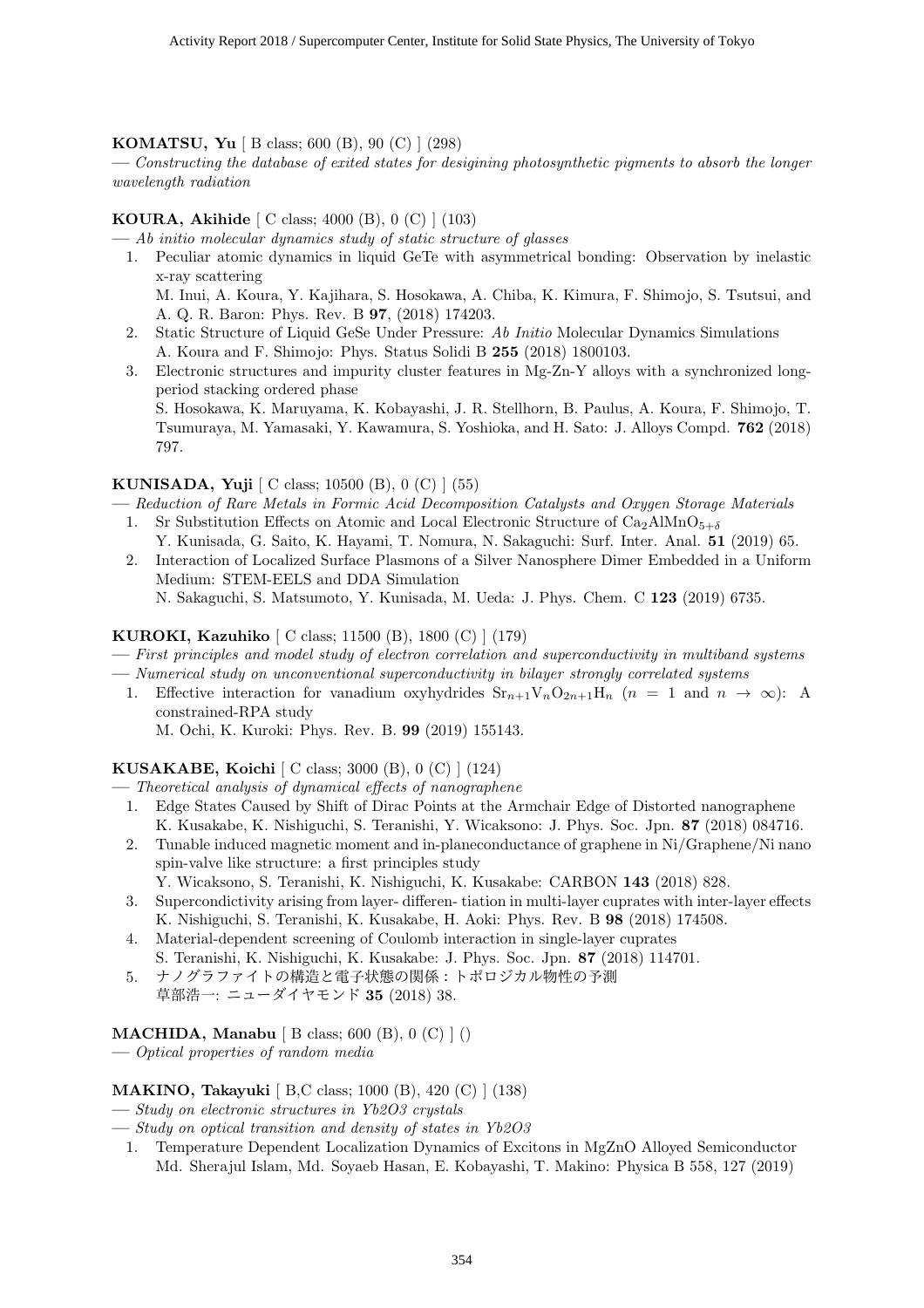#### MAO, Wei [ C class; 4000 (B), 750 (C) ] ()

— First-principles calculation of microscopic behaviors of hydrogen in metal oxides for tritium permeation barrier

MASAKI-KATO, Akiko [ C class; 6000 (B), 950 (C) ] ()

— Study of excitation dynamics of Heisenberg models

MATSUDA, Yasuhiro [ B class; 500 (B), 70 (C) ] (304)

— Estimation of the density of states using Maximum entropy method and Sparse modeling

MATSUKAWA, Hiroshi  $\vert$  C class; 2000 (B), 550 (C)  $\vert$  ()

— Physics of Friction

# MATSUMOTO, Munehisa [ C class; 11000 (B), 1350 (C) ] (233)

— Bridging space-time scales via coarse grained Green's function and reverse Monte Carlo between microscopic electronic structure and macroscopic observation

— Integration of ab initio data of microscopic electronic structure and experimental data of mesoscopic domain structure for ferromagnetic f-d intermetallics

- 1. First-principles calculations of the magnetocrystalline anisotropy of the prototype 2:17 cell boundary phase  $Y(Co_{1-x} - \mu \text{Fe}_{x}Cu_{y})_{5}$ Christopher E. Patrick, Munehisa Matsumoto, Julie B. Staunton: Journal of Magnetism and Magnetic Materials 477 (2019) 147.
- 2. Calculated Curie temperatures for rare-earth permanent magnets: ab initio inspection on localized magnetic moments in d-electron ferromagnetism preprint (arXiv: 1812.04842)
- 3. Site preference of dopant elements in  $Nd_2Fe_{14}B$ Munehisa Matsumoto: preprint (arXiv: 1812.10945)
- 4. Navigating the trends in the proximity to magnetic quantum critical point and superconductivity for Ce-based heavy-fermion compounds
	- Munehisa Matsumoto: preprint (arXiv: 1812.11502)
- 5. Optimal uni-axial ferromagnetism in (La,Ce)2Fe14B for permanent magnets Munehisa Matsumoto, Masaaki Ito, Noritsugu Sakuma, Masao Yano, Tetsuya Shoji, Hisazumi Akai: preprint (arXiv: 1901.10119)
- 6. Anisotropic ferromagnetism and structure stability in  $4f-3d$  intermetallics: ab initio structure optimization and magnetic anisotropy for  $RCo<sub>5</sub>$  (R=Ce, La, and Y) Munehisa Matsumoto: preprint (arXiv: 1901.11498)
- 7. Electronic Structure Calculations of CeRh3B<sup>2</sup> Shotaro Doi and Munehisa Matsumoto: preprint (arXiv: 1903.08480)

# **MATSUNAKA, Daisuke** [ B class; 600 (B), 0 (C) ] (158)

- First-principles Study of Defects of Magnesium Alloys
- 1. EAM ポテンシャルにおける異種原子間相互作用の検討 小細浩輔, 藤岡芳弥, 吉川創, 松中大介: 計算工学講演論文集, 24 (2019) A-03-04.
- 2. Molecular Dynamics Simulation on Defect Nucleation from Pre-existing I1 Stacking Fault in Magnesium

S. Yoshikawa and D. Matsunaka: to be submitted.

# MATSUSHITA, Katsuyoshi [ C class; 1000 (B), 600 (C) ] (276)

- Numerical Analysis of Instability in Motion of Crowding Cellular Tissue
- Numerical study of collective motion transition of crowding cells with anisotropic shape.
	- 1. Katsuyoshi Matsushita, Emergence of collective propulsion through cell-cell adhesion Physical Review E: 97 (2018) 042413
	- 2. Cell Migration driven by Receptor Density Polarity of Cell-Matrix Adhesion Katsuyoshi Matsushita, Kazuya Horibe, Naoya Kamamoto and Koichi Fujimoto, Proceedings of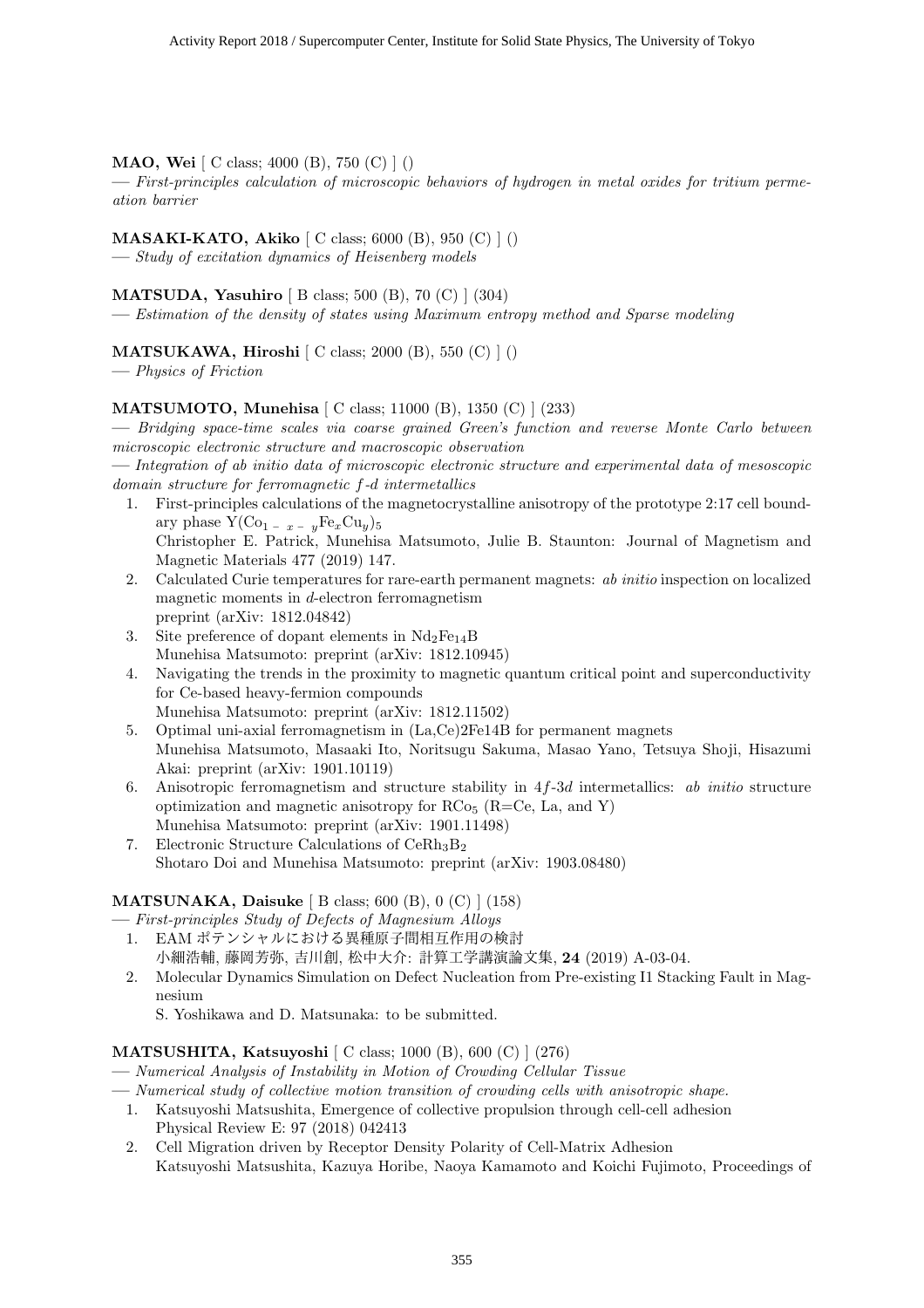the Symposium on Simulation of Traffic Flow 24, (2018) 5

# MAYUMI, Koichi [ B class; 600 (B), 80 (C) ] (301)

- Study on Dynamics of Ring and Axial Molecules of Slide-Ring Gel Under Deformation
	- 1. Sliding Dynamics of Ring on Polymer in Rotaxane: a Coarse-Grained Molecular Dynamics Simulation Study.
		- Y. Yasuda, M. Toda, K. Mayumi, H. Yokoyama, H. Morita, and K. Ito: accepted.
	- 2. Molecular Dynamics of Polyrotaxane in Solution Investigated by Quasi-Elastic Neutron Scattering and Molecular Dynamics Simulation: Sliding Motion of Rings on Polymer. Y. Yasuda, Y. Hidaka, K. Mayumi, T. Yamada, K. Fujimoto, S. Okazaki, H. Yokoyama, and K. Ito, submitted.

MISAWA, Masaaki [ B class; 700 (B), 0 (C) ] (150)

— Molecular dynamics study on pressure-induced transformation of silicates

# MISAWA, Takahiro [ E class; 14500 (B), 2500 (C) ] (15)

- Superconductivity and quantum spin liquid in multi-orbital systems with inverted Hund's rule coupling 1. Ab initio effective Hamiltonians for cuprate superconductors
	- Motoaki Hirayama, Youhei Yamaji, Takahiro Misawa, and Masatoshi Imada: Phys. Rev. B 98, 134501 (2018).
	- 2. mVMC Open-source software for many-variable variational Monte Carlo method Takahiro Misawa, Satoshi Morita, Kazuyoshi Yoshimi, Mitsuaki Kawamura, Yuichi Motoyama, Kota Ido, Takahiro Ohgore, Masatoshi Imada, and Takeo Kato :Comput. Phys. Commun. 235, 447 (2019).

# MIYASHITA, Seiji [ C class; 6000 (B), 950 (C) ] (223)

- Manipulation of quantum state by external fields
	- 1. Optical bistability in a low-photon-density regime Tatsuhiko Shirai, Synge Todo, Hans de Raedt, and Seiji Miyashita:Phys. Rev. A 98, 043802 (2018).
	- 2. Mechanism for subgap optical conductivity in honeycomb Kitaev materials A. Bolens, H. Katsura, M. Ogata, and S. Miyashita:Phys. Rev. B97, 161108 (R), (1-5) (2018)
	- 3. Exploration of the effects of dipole-dipole interactions in  $Nd_2Fe_{14}B$  thin films based on a stochastic cutoff method with a novel efficient algorithm, T. Hinokihara, M. Nishino, Y. Toga, and S. Miyashita:Phys. Rev. B97, 104427(1-8) (2018)
	- 4. Anisotropy of exchange stiffness based on atomic-scale magnetic properties in the rare-earth permanent magnet  $Nd_2Fe_{14}B$ Yuta Toga, Masamichi Nishino, Seiji Miyashita, Takashi Miyake, and Akimasa Sakuma: Phys. Rev. B98, 054418 (2018).

# MIZUGUCHI, Tomoko [ C class; 2500 (B), 0 (C) ] (265)

- Effect of interface on the dynamics of water confined in mesoporous silica
- 1. Hydrogen bond analysis of confined water in mesoporous silica using the reactive force field T. Mizuguchi, K. Hagita, S. Fujiwara and T. Yamada: submitted to Mol. Sim.

# MIZUKAMI, Wataru [ C class; 2000 (B), 0 (C) ] (125)

— Exploration of surface reactions on model real catalyst

# MOMIDA, Hiroyoshi [ C class; 3000 (B), 500 (C) ] (113)

- Theoretical design of energy harvesting and storage device materials by first-principles calculations
	- 1. First-Principles Study on Cathode Properties of  $Li<sub>2</sub>MTiO<sub>4</sub>$  ( $M = V$ , Cr, Mn, Fe, Co, and Ni) with Oxygen Deficiencies for Li-Ion Batteries

M. Hamaguchi, H. Momida, and T. Oguchi, J. Phys. Soc. Jpn. 87, 044805 (2018).

2. Elucidation of Discharge Mechanism and Evaluation of Na-Ion Battery Performance of Tin Sulfide (SnS) Electrode by using First-Principles Calculation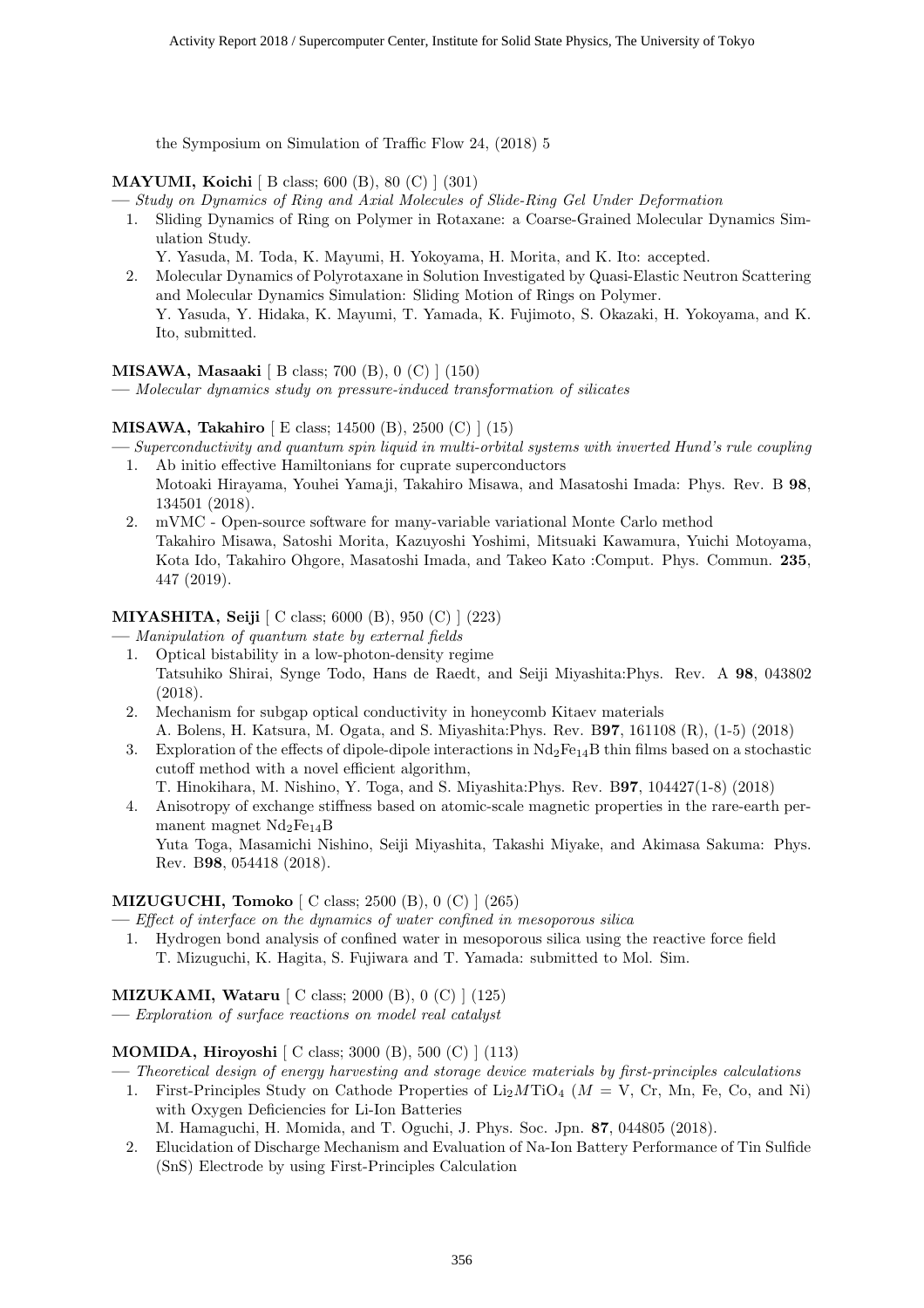H. Kotaka, H. Momida, A. Kitajou, S. Okada, and T. Oguchi, J. Comput. Chem. Jpn. 18, 78 (2019).

3. First-Principles Study of Na-Ion Battery Performance and Reaction Mechanism of Tin Sulfide as Negative Electrode

H. Kotaka, H. Momida, A. Kitajou, S. Okada, and T. Oguchi, Chem. Rec. (2019) in press.

#### MORI, Takashi [ C class; 3000 (B), 0 (C) ] (261)

— Semiclassical dynamics of quantum spin systems

1. Prethermalization in the transverse-field Ising chain with long-range interactions T. Mori: J. Phys. A 52, 054001 (2019).

#### MORIKAWA, Yoshitada [ C class; 2500 (B), 900 (C) ] (114)

— First-principles Thermodynamics and Statistical Mechanics Simulations of Catalytic Reactions at Solid Surfaces

- 1. A New Pentacene Polymorph Induced by Interaction with a Bi(0001) Substrate T. Shirasawa, S. Yanagisawa, S. Hatada, W. Voegeli, Y. Morikawa, and T. Takahashi: J. Phys. Chem. C 122 (2018) 6240.
- 2. Platinum-catalyzed hydrolysis etching of SiC in water: A density functional theory study P. V. Bui, D. Toh, A. Isohashi, S. Matsuyama, K. Inagaki, Y. Sano, K. Yamauchi, and Y. Morikawa: Jpn. J. Appl. Phys. 57 (2018) 055703.
- 3. Computational Study on Atomic Structures, Electronic Properties, and Chemical Reactions at Surfaces and Interfaces and in Biomaterials
	- Y. Takano, N. Kobayashi, and Y. Morikawa: J. Phys. Soc. Jpn. 87 (2018) 061013.
- 4. Hydrogen-bond Induced Nitric Oxide Dissociation on Cu(110) T. N. Pham, M. Sugiyama, F. Muttaqien, S. E. M. Putra, K. Inagaki, D. N. Son, Y. Hamamoto, I. Hamada, and Y. Morikawa: J. Phys. Chem. C 122 (2018) 11814.
- 5. Enhancement of  $CO<sub>2</sub>$  adsorption on oxygen-functionalized epitaxial graphene surface under nearambient conditions

S. Yamamoto, K. Takeuchi, Y. Hamamoto, R. Liu, Y. Shiozawa, T. Koitaya, T. Someya, K. Tashima , H. Fukidome, K. Mukai, S. Yoshimoto, M. Suemitsu, Y. Morikawa, J. Yoshinobu, and I. Matsuda: Phys. Chem. Chem. Phys. 20 (2018)19532.

- 6. Diffusion mechanism of Na ionpolaron complex in potential cathode materials  $\text{NaVOPO}_4$  and VOPO<sup>4</sup> for rechargeable sodium-ion batteries H. D. Luong, T. D. Pham, Y. Morikawa, Y. Shibutani, and V. A. Dinh: Phys. Chem. Chem. Phys., 20 (2018) 23625.
- 7. Effects of Surface Termination and Layer Thickness on Electronic Structures of LaNiO<sup>3</sup> Thin Films

H. D. Nguyen, B. T. Cong, and Y. Morikawa: J. Phys. Soc. Jpn. 87 (2018) 114704.

8. First-principles study of polar, nonpolar, and semipolar GaN surfaces during oxide vapor phase epitaxy growth

T. Kawamura\*, A. Kitamoto, M. Imade, M. Yoshimura, Y. Mori, Y. Morikawa, Y. Kangawa, K. Kakimoto, and T. Akiyama: Jpn. J. Appl. Phys. 57 (2018) 115504.

- 9. Platinum Single-atom Adsorption on Graphene: A Density Functional Theory Study S. A. Wella, Y. Hamamoto, Suprijadi, Y. Morikawa, and I. Hamada: Nanoscale Adv. 1 (2019) 1165.
- 10. Experimental and Computational Studies on Ruthenium(II) Bis-diimine Complexes of N,N'- Chelate Ligand: The Origin of the Change in the Absorption Spectra upon Oxidation and Reduction

S. S. Tan, S. Yanagisawa, K. Inagaki, M. B. Kassim and Y. Morikawa: Phys. Chem. Chem. Phys. 21 (2019) 7973.

11. Van der Waals Density Functional Study of Formic Acid Adsorption and Decomposition on  $Cu(111)$ 

S. E. M. Putra, F. Muttaqien, Y. Hamamoto, K. Inagaki, I. Hamada, and Y. Morikawa: J. Chem. Phys. 150 (2019) 154707.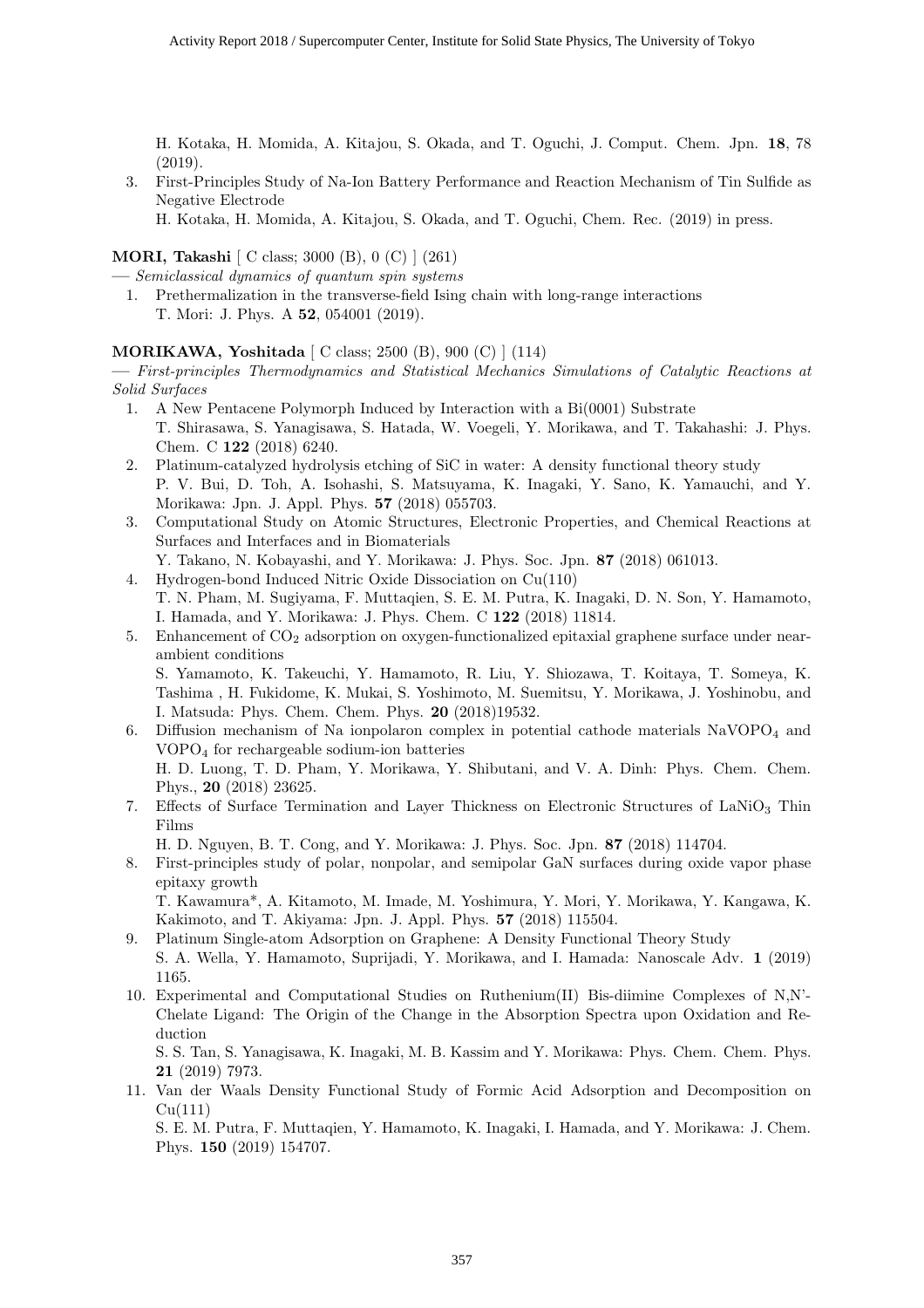# MORIMOTO, Kenichi [ C class; 2000 (B), 0 (C) ] ()

— RANS-LES Hybrid Analysis of Turbulent Heat Transfer

MORITA, Satoshi [ B class; 700 (B), 90 (C) ] (290)

- Quantum many-body problem solver with tensor network methods
- 1. Calculation of higher-order moments by higher-order tensor renormalization group
- S. Morita and N. Kawashima: Comput. Phys. Commun. 236, 6571 (2019).
- 2. Detecting signals of weakly first-order phase transitions in two-dimensional Potts models S. Iino, S. Morita, N. Kawashima, and A. W. Sandvik: J. Phys. Soc. Jpn. 88, 034006 (2019).
- 3. Fast Algorithm for Generating Random Bit Strings and Multispin Coding for Directed Percolation H. Watanabe, S. Morita, S. Todo, and N. Kawashima: J. Phys. Soc. Jpn. 80, 024004 (2019).

MOTOME, Yukitoshi [ C,D class; 16000 (B), 1950 (C) ] (173)

- Dynamics of Majorana particles in Kitaev spin liquids in a magnetic field
- Numerical study on novel quantum phenomena in spin-orbit coupled materials
- Numerical study on quantum magnetism in spin-orbit coupled materials
	- 1. Unusual Thermal Hall Effect in a Kitaev Spin Liquid Candidate  $\alpha$ -RuCl<sub>3</sub> Y. Kasahara, K. Sugii, T. Ohnishi, M. Shimozawa, M. Yamashita, N. Kurita, H. Tanaka, J. Nasu, Y. Motome, T. Shibauchi, and Y. Matsuda: Phys. Rev. Lett. 120 (2018) 217205.
	- 2. Nonreciprocal spin Seebeck effect in antiferromagnets
	- R. Takashima, Y. Shiomi, and Y. Motome: Phys. Rev. B 98 (2018) 020401(R).
	- 3. Majorana quantization and half-integer thermal quantum Hall effect in a Kitaev spin liquid Y. Kasahara, T. Ohnishi, Y. Mizukami, O. Tanaka, Sixiao Ma, K. Sugii, N. Kurita, H. Tanaka, J. Nasu, Y. Motome, T. Shibauchi, and Y. Matsuda: Nature 559 (2018) 227.
	- 4. Successive Majorana topological transitions driven by a magnetic field in the Kitaev model J. Nasu, Y. Kato, Y. Kamiya, and Y. Motome: Phys. Rev. B 98 (2018) 060416(R).
	- 5. Néel and Bloch-Type Magnetic Vortices in Rashba Metals S. Hayami and Y. Motome: Phys. Rev. Lett. 121 (2018) 137202.
	- 6. Magnetic structural unit with convex geometry: A building block hosting an exchange-strictiondriven magnetoelectric coupling K. Kimura, Y. Kato, K. Yamauchi, A. Miyake, M. Tokunaga, A. Matsuo, K. Kindo, M. Akaki, M. Hagiwara, S. Kimura, M. Toyoda, Y. Motome, and T. Kimura: Phys. Rev. Materials 2 (2018) 104415.
	- 7. Multiple-Q magnetic orders in Rashba-Dresselhaus metals
	- K. N. Okada, Y. Kato, and Y. Motome: Phys. Rev. B 98 (2018) 224406.
	- 8. Band crossings in honeycomb-layered transition metal compounds Y. Sugita and Y. Motome: Phys. Rev. B 99 (2019) 041101(R).
	- 9. Magnetoelectric behavior from cluster multipoles in square cupolas: Study of  $Sr(TiO)Cu_4(PO_4)_4$ in comparison with Ba and Pb isostructurals Y. Kato, K. Kimura, A. Miyake, M. Tokunaga, A. Matsuo, K. Kindo, M. Akaki, M. Hagiwara, S. Kimura, T. Kimura, and Y. Motome: Phys. Rev. B 99 (2019) 024415.
	- 10. Effect of magnetic anisotropy on skyrmions with a high topological number in itinerant magnets S. Hayami and Y. Motome: Phys. Rev. B 99 (2019) 094420.
	- 11. Antiferromagnetic Kitaev Interaction in f-Electron Based Honeycomb Magnets S.-H. Jang, R. Sano, Y. Kato, and Y. Motome: preprint (arXiv:1807.01443), submitted to Phys. Rev. B.
	- 12. Magnetoelectric effect in band insulator-ferromagnet heterostructures K. N. Okada, Y. Kato, and, Y. Motome: preprint (arXiv:1902.04204), accepted for the publication in Phys. Rev. B.
	- 13. Spin-current diode with a monoaxial chiral magnet S. Okumura, H. Ishizuka, Y. Kato, J. Ohe, and Y. Motome: preprint (arXiv:1903.12358), submitted to Appl. Phys. Lett.

# MOTOYAMA, Yuichi [ B class; 800 (B), 100 (C) ] (199)

— Drawing phase diagram from many-variable variational wave functions with machine learning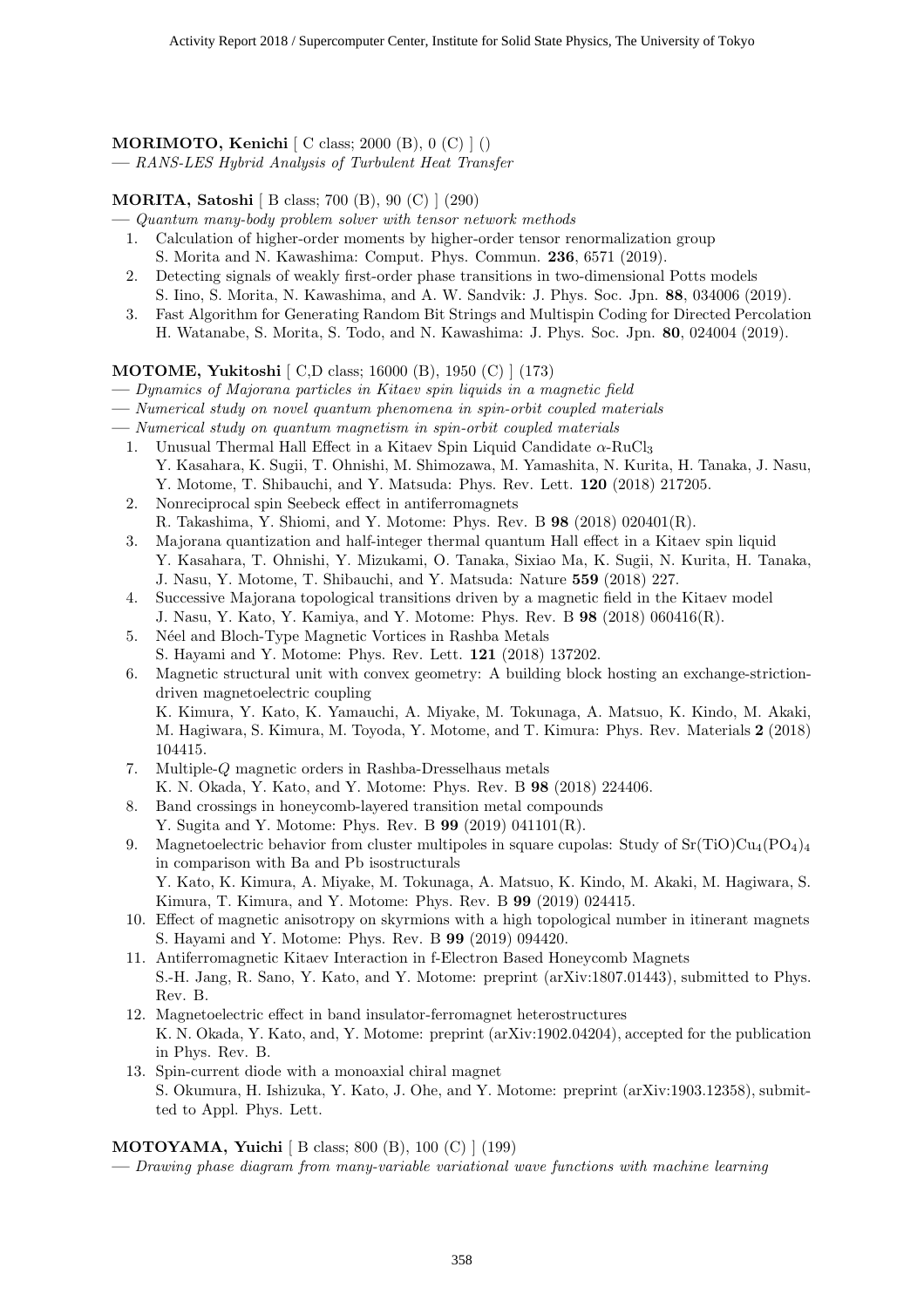#### MURASHIMA, Takahiro [ E class; 20000 (B), 3000 (C) ] (209)

— Numerical analysis of non-equilibrium dynamics of polymeric liquid

- 1. Elongational Viscosity of Weakly Entangled Polymer Melt via Coarse-Grained Molecular Dynamics Simulation
	- T. Murashima, K. Hagita, T. Kawakatsu: J. Soc. Rheol. Jpn. 46 (2018) 207.
- 2. Coupling Finite Element Method with Large Scale Atomic/Molecular Massively Parallel Simulator (LAMMPS) for Hierarchical Multiscale Simulations
	- T. Murashima, S. Urata, S. Li: arXiv:1902.09171, submitted to EPJB.

# NADA, Hiroki [ B,C class; 4000 (B), 90 (C) ] (256,257)

— Analysis of Formation Mechanism of Calcium Phosphate Crystal by Large-Scale Molecular Dynamics Simulation Combined with Metadynamics Method

— Large-Scale Molecular Dynamics Simulation Study on the Crystallization Mechanism of Water Including Air Molecules

- 1. A New Methodology for Evaluating the Structural Similarity Between Different Phases Using a Dimensionality Reduction Technique H. Nada: ACS Omega, 3 (2018) 5789.
- 2. Computer Simulations: Essential Tools for Crystal Growth Studies H. Nada: Crystals, 8 (2018) 314.
- 3. Shock Growth of Ice Crystals Near Equilibrium Melting Pressure Under Dynamic Compression Y.-J. Kim, Y.-H. Lee, S. Lee, H. Nada and G. W. Lee: Proc. Natl. Acad. Sci. U.S.A., in press.
- 4. Anisotropy in Stable Conformations of Hydroxylate Ions Between the 001 and 110 Planes of TiO<sup>2</sup> Rutile Crystals for Glycolate, Lactate, and 2-Hydroxybutyrate Ions Studied by Metadynamics Method

H. Nada, M. Kobayashi and M. Kakihana: submitted to ACS Omega.

#### NAKAHARA, Akio [ B class; 700 (B), 90 (C) ] ()

— Numerical simulation for memory effect in paste of flow and vibration

# NAKAMURA, Kazuma [ C class; 4500 (B), 0 (C) ] (96,335)

- Ab initio derivation of effective low-energy model for excitonic insulator Ta2NiSe5
- Development of ab initio many-body perturbation calculation software RESPACK
	- 1. Hydrostatic pressure effects on superconducting transition of nanostructured niobium highly strained by high-pressure torsion M. Mito, Y. Kitamura, T. Tajiri, K. Nakamura, R. Shiraishi, K. Ogata, H. Deguchi, T. Yamaguchi, N. Takeshita, T. Nishizaki, K. Edalati, Z. Horita: J. Appl. Phys. 125, (2019) 125901.

# NAKANO, Hiroki [ C class; 4500 (B), 1100 (C) ] (240)

- Numerical study on low-energy states of quantum spin systems
	- 1. Impact of Dzyaloshinskii-Moriya Interactions and Tilts of g Tensors on the Magnetization of a Spherical Kagome Cluster in  ${W_{72}V_{30}}$ 
		- Y. Fukumoto, Y. Yokoyama, and H. Nakano: J. Phys. Soc. Jpn. 87 (2018) 124710(1-6)
	- 2. Third Boundary of the Shastry-Sutherland Model by Numerical Diagonalization H. Nakano and T. Sakai: J. Phys. Soc. Jpn. 87 (2018) 123702(1-5)
	- 3. Precise Estimation of the  $S = 2$  Haldane Gap by Numerical Diagonalization H. Nakano and T. Sakai: J. Phys. Soc. Jpn. 87 (2018) 105002(1-2)
	- 4. Numerical-Diagonalization Study of Magnetization Process of Frustrated Spin-1/2 Heisenberg Antiferromagnets in Two Dimensions: – Triangular- and Kagome-Lattice Antiferromagnets– H. Nakano and T. Sakai: J. Phys. Soc. Jpn. 87 (2018) 063706(1-5)
	- 5. Metamagnetic jump in the spin-1/2 antiferromagnetic Heisenberg model on the square kagome lattice

Y. Hasegawa, H. Nakano, and T. Sakai: Phys. Rev. B 98 (2018) 014404(1-9)

6. Ground state with nonzero spontaneous magnetization of the two-dimensional spin-1/2 Heisenberg antiferromagnet with frustration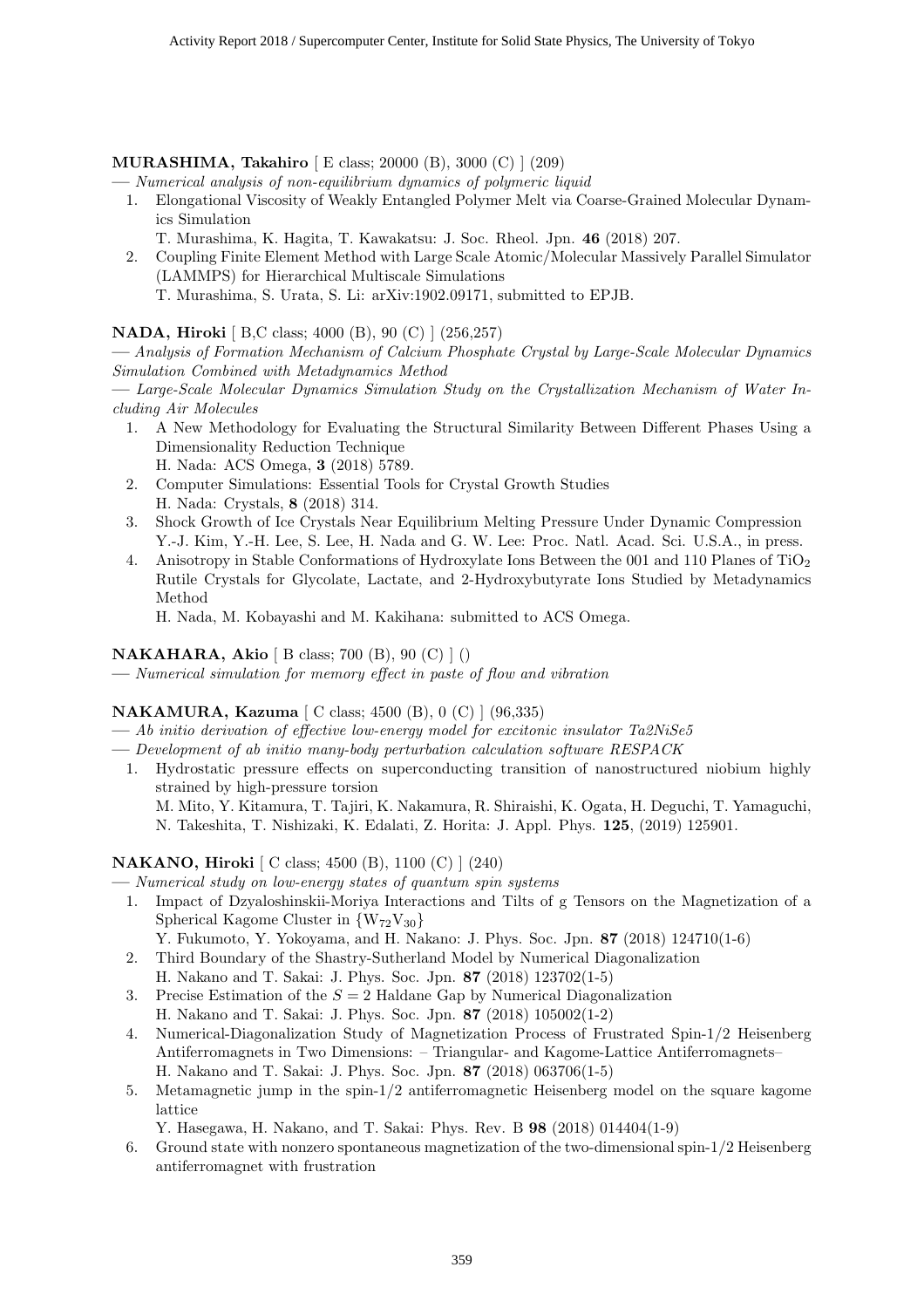T. Sakai and H. Nakano: AIP Adv. 8 (2018) 101408(1-5)

- 7. Gapless spin excitations in the  $S=1/2$  Kagome- and triangular-lattice Heisenberg antiferromagnets T. Sakai and H. Nakano: Physica B 536 (2018) 85-88
- 8. Spontaneous Magnetization of the Spin-1/2 Heisenberg Antiferromagnet on the Triangular Lattice with a Distortion
	- A. Shimada, T. Sakai, H. Nakano, and K. Yoshimura: J. Phys.: Conf. Series 969 (2018) 012126(1- 6)
- 9. Quantum Spin Fluid Behaviors of the Kagome- and Triangular-Lattice Antiferromagnets T. Sakai and H. Nakano: J. Phys.: Conf. Series 969 (2018) 012127(1-6)

# NAKAYAMA, Takashi [ C class; 5500 (B), 950 (C) ] (73)

— First-principles study of ionization and diffusion of metal atoms at metal/solid interfaces in electric fields: toward semiconductor and organic substrates

- 1. Physics of Fermi-Level "Unpinning" at Metal/Ge Interfaces; First-Principles View T. Nakayama, T. Nishimoto: ECS Transactions 86 (2018) 291.
- 2. Structural and Charging Stability of Metal Nanodot Memory in SiO2; First-Principles Study T. Nakayama, S. Yamazaki, Y. Shiraishi: ECS Transactions 86 (2018) 69.
- 3. Metal-atom penetration and diffusion in organic solids: difference between sigma- and pai- orbital molecular systems

S. Watanabe, T. Nakayama: Jpn. J. Appl. Phys. (2019) in press.

#### NISHIDATE, Kazume [ C class; 1500 (B), 0 (C) ] (135)

— Density functional calculations of the catalytic site of fuel cell and photocatalyst

1. Oxygen reduction reaction of  $FEN<sub>4</sub>$  center embedded in graphene and carbon nanotube: Density functional calculations

S. Aoyama, J. Kaiwa, P. Chantngarm, S. Tanibayashi, H. Saito, M. Hasegawa, and K. Nishidate: AIP Advances 8 (2018) 115113.

# NISHIGUCHI, Kazutaka [ B class; 500 (B), 0 (C) ] (306)

— Theoretical study for superconductivity in multilayer cuprates with two-particle self-consistent approach

1. Superconductivity arising from layer differentiation in multilayer cuprates K. Nishiguchi, S. Teranishi, K. Kusakabe, and H. Aoki: Phys. Rev. B 98 (2018) 174508.

# NOGUCHI, Hiroshi [ C class; 13000 (B), 1900 (C) ] (210)

- structure formation of biomembranes
	- 1. Angular-momentum conservation in discretization of the Navier-Stokes equation for viscous fluids H. Noguchi: Phys. Rev. E 99, 023307 (2019).
	- 2. Limiting shapes of confined lipid vesicles
		- B. Kavčič, A. Sakashita, H. Noguchi, and P. Ziherl: Soft Matter 15, 602 (2019).

# NOGUCHI, Yoshifumi [ C class; 6000 (B), 950 (C) ] (68)

— XPS simulation using self-consistent GW method

1. Optical properties of six isomers of three dimensionally delocalized  $\pi$ -conjugated carbon nanocage Y. Noguchi, D. Hirose, and O. Sugino: Eur. Phys. J. B 91 (2018) 125.a

# NOMURA, Yusuke [ C class; 10500 (B), 1700 (C) ] (185)

— Development of machine-learning solvers for Hamiltonians with electron-phonon interactions

- Implementation and application of multi-orbital TRILEX -a new method to bridge weak-coupling and strong coupling methods-
	- 1. Stripe and superconducting order competing in the Hubbard model on a square lattice studied by a combined variational Monte Carlo and tensor network method Andrew S. Darmawan, Yusuke Nomura, Youhei Yamaji, and Masatoshi Imada: Phys. Rev. B 98 (2018) 205132.
	- 2. Constructing exact representations of quantum many-body systems with deep neural networks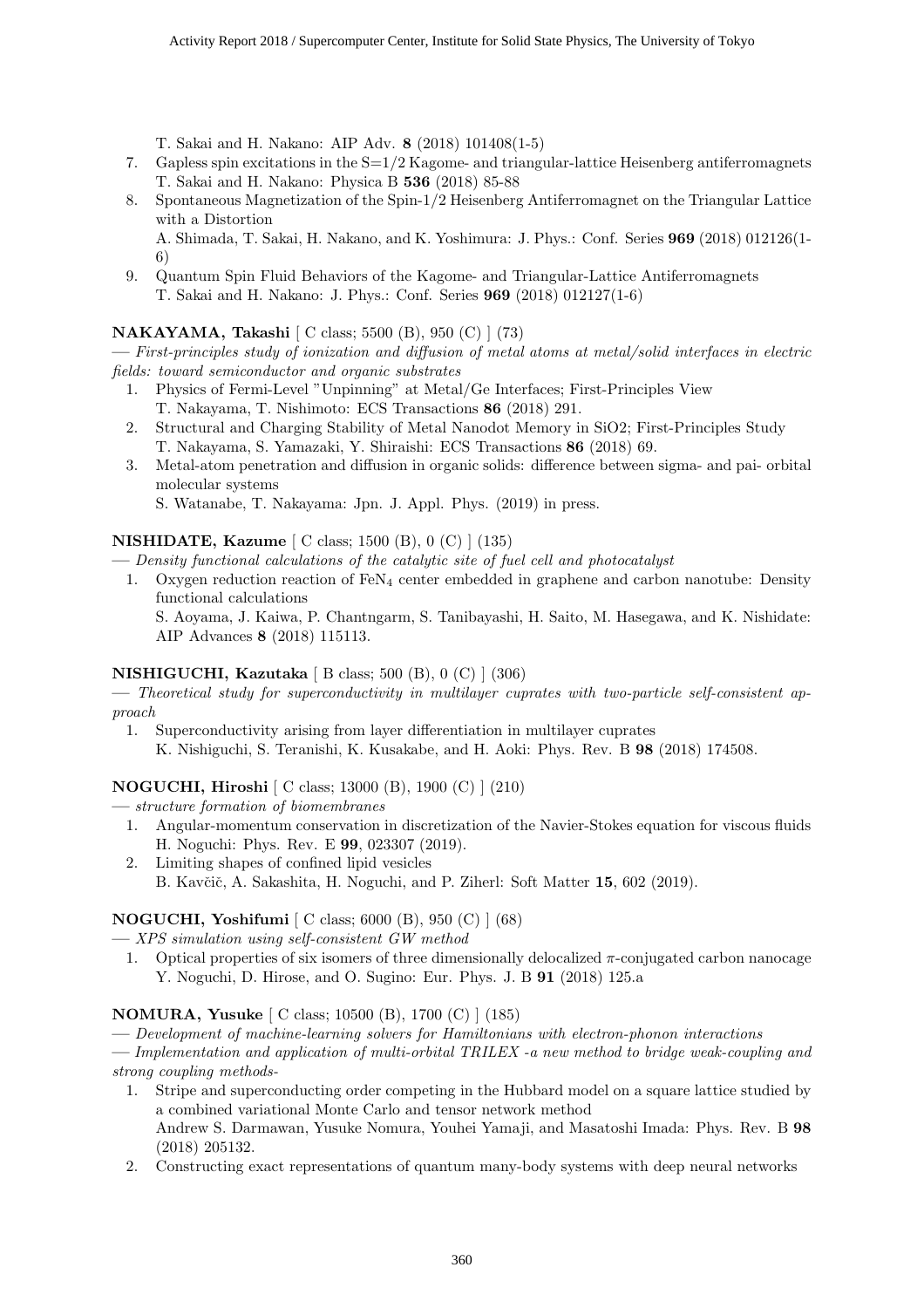Giuseppe Carleo, Yusuke Nomura, and Masatoshi Imada: Nat. Commun. 9 (2018) 5322.

NUGRAHA, Ahmad Ridwan Tresna [ B class: 200 (B), 30 (C)  $(164)$ 

— Coherent phonon spectroscopy of atomic layer materials

#### OBATA, Masao [ C class; 3000 (B), 300 (C) ] (116)

— Analysis on atomic and magnetic structure in magnetic molecular complex, crystal and interface and investigation of electron correlation effect

— Analysis on atomic structure in magnetic molecular complex, crystal and interface using spin dependent van der Waals density functional and investigation of electron correlation effect

- 1. Implementation of Magnetic Dipole Interaction in the Planewave-Basis Approach for Slab Systems T. Oda and M. Obata: J. Phys. Soc. Jpn. 87 (2018) 064803.
- 2. A Comprehensive Study of Sign Change in Electric Field Control Perpendicular Magnetic Anisotropy Energy at Fe/MgO Interface: First Principles Calculation I. Pardede, T. Kanagawa, N. Ikhsan, I. Murata, D. Yoshikawa, M. Obata, and T. Oda: IEEE Transactions on Magnetics 55, (2018) 1700104.
- 3. Investigation of magnetic dipole-dipole interaction using magnetic density on solid oxygen based on first-principles approach

M. Obata, M. Christivana, and T. Oda: AIP Advances 8 (2018) 101419.

- 4. Shape Magnetic Anisotropy From Spin Density in Nanoscal Slab Systems T. Oda, I. Pardede, T. Kanagawa, N. Ikhsan, D. Yoshikawa, and M. Obata: IEEE Transactions on Magnetics 55, (2018) 1300104.
- 5. Noncollinear magnetic structure with spin-dependent van der Waals density functional approach:  $\beta$ -phase solid oxygen

M. Christivana, M. Obata, and T. Oda: submitted to J. Phys. Soc. Jpn.

#### ODA, Masato [ C class; 2500 (B), 600 (C) ] (119)

— Modulation of phonon modes originate from impurities in GaN

1. Investigation of the electronphonon interactions around Ga vacancies in GaN and their role in the first stage of defect reactions M. Oda: Jpn. J. Appl. Phys., in press

#### ODA, Tatsuki [ E class; 28500 (B), 4650 (C) ] (46,48)

— Analyses on atomic, magnetic, and electronic structures in high-performance spintronics materials

- Analyses on magnetic and electronic structures in high-performance spintronics materials
	- 1. Implementation of magnetic dipole interaction in the planewave-basis approach for slab systems Tatsuki Oda and Masao Obata: Journal of the Physical Society of Japan, 87, 064803 (2018)
	- 2. A comprehensive Study of Sign Change in Electric Field Control Perpendicular Magnetic Anisotropy Energy at Fe/MgO Interface: First Principles Calculation Indra Pardede, Tomosato Kanagawa, Nurul Ikhsan, Itsuki Murata, Daiki Yoshikawa, Masao
	- Obata, and Tatsuki Oda: IEEE Transactions on Magnetics, 55, 1700104 (2018) 3. Ab Initio study of martensitic transition in Ni2MnGa T. Koubský, P. Sedlák, H. Seiner, Jaroslava Fojtíková, Masao Obata, Tatsuki Oda, and Ladislav Kalvoda: ACTA PHYSICA POLONICA A, 134, 804 (2018)
	- 4. Shape Magnetic Anisotropy from Spin Density in Nanoscale Slab Systems Tatsuki Oda, Indra Pardede, Tomosato Kanagawa, Nurul Ikhsan, Daiki Yoshikawa, and Masao Obata: IEEE Transactions on Magnetics, 55, 1300104 (2018)
	- 5. Perpendicular and in-plane magnetic anisotropies in Cr-buffered Fe(x)/MgO interface from firstprinciples approach Nurul Ikhsan, Tomosato Kanagawa, Indra Pardede, Daiki Yoshikawa, and Tatsuki Oda: The Science Reports of Kanazawa University, 62, 23 (2018)
	- 6. Fermi level smearing effect in the perpendicular interface Fe/MgO magnetic anisotropy Nurul Ikhsan, Indra Pardede, Tomosato Kanagawa, Daiki Yoshikawa, and Tatsuki Oda: The Science Reports of Kanazawa University, 62, 37 (2018)
	- 7. Investigation of magnetic dipole-dipole interaction using magnetic density on solid oxygen based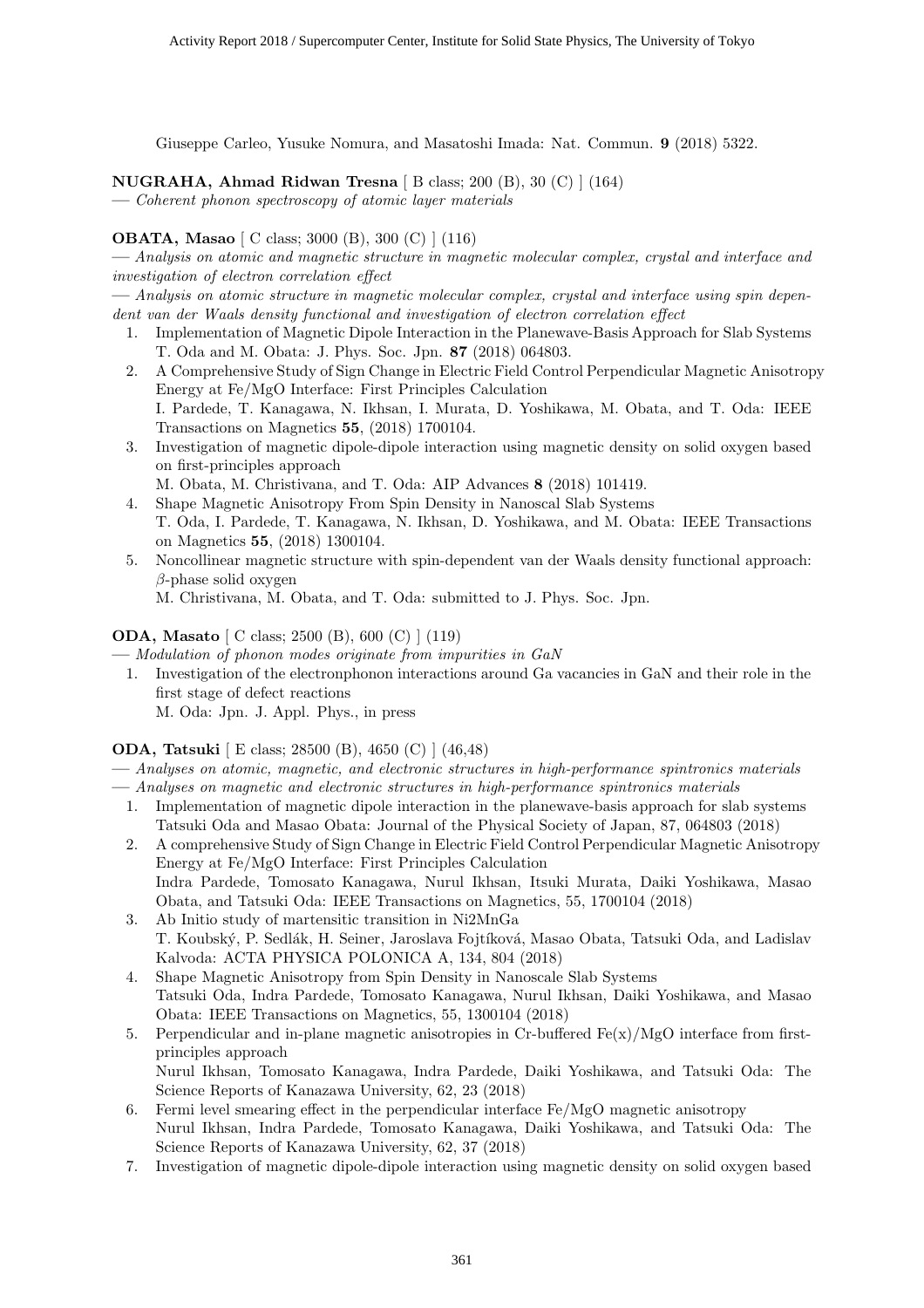on first-principles approach

Masao Obata, Mega Christivana, and Tatsuki Oda: AIP Advances, 8, 101419 (2018)

- 8. Noncollinear magnetic structure with spin-dependent van der Waals density functional approach:  $\beta$ -phase solid oxygen
- Mega Christivana, Masao Obata, and Tatsuki Oda: submitted for publication, (2018)
- 9. Large nonvolatile control of magnetic anisotropy in CoPt/ZnO magnetic tunnel junctions Muftah Al-Mahdawi, Mohamed Belmoubarik, Masao Obata, Daiki Yoshikawa, Hideyuki Sato, Tomohiro Nozaki, Tatsuki Oda, Masashi Sahashi: submitted for publication, (2018)

OHBA, Tomonori [ B class; 700 (B), 0 (C) ] (293)

— Organic Electrolyte Solution in Nanospaces

- 1. Anomalous changes of intermolecular distance in aqueous electrolytes in narrow pores of carbon nanotubes
	- S. M. Khan, S. Faraezi, Y. Oya, K. Hata, T. Ohba: Adsorption, in press.
- 2. Phase Transition of  $S = 1/2$  Heisenberg Antiferomagnet A. Karatrantos, S. Khan, T. Ohba, Q. Cai: Phys. Chem. Chem. Phys. 20 (2018) 6307.

# OHGOE, Takahiro [ C class; 10500 (B), 1700 (C) ] (239)

— Development of the diagrammatic Monte Carlo method and its application to cold Fermi gases

- Highly accurate numerical analysis of Tan's contact of two-component cold Fermi gases
	- 1. Diagrammatic Monte Carlo algorithm for the resonant Fermi gas K. Van Houcke, F. Werner, T. Ohgoe, N.V. Prokof 'ev and B. V. Svistunov: Phys. Rev. B 99 (2019) 035140.
	- 2. Contact and Momentum distribution of the Unitary Fermi Gas R. Rossi, T. Ohgoe, E. Kozik, N. Prokof 'ev, B. Svistunov, K. Van Houcke, and F. Werner: Phys. Rev. Lett. 121 (2018) 130406.
	- 3. Resummation of diagrammatic series with zero convergence radius for strongly correlated fermions R. Rossi, T. Ohgoe, K. Van Houcke, and F. Werner: Phys. Rev. Lett. 121 (2018) 130405.

# OHMURA, Satoshi [ C class; 3000 (B), 0 (C) ] (123)

— Effects of light elements on transport properties of liquid Fe alloy under ultrahigh pressure condition : ab initio molecular-dynamics simulations

1. Structural change in liquid sulphur from chain polymeric liquid to atomic simple liquid under high pressure

S Ohmura and F Shimojo: Journal of Physics: Condensed Matter 31 (2019) 215101.

2. Selective reduction mechanism of graphene oxide driven by photon mode versus thermal mode Hada Masaki, Miyata Kiyoshi, Ohmura Satoshi, Arashida Yusuke, Ichiyanagi Kohei, Katayama Ikufumi, Suzuki Takayuki, Chen Wang, Mizote Shota, Sawa Takayoshi, Yokoya Takayoshi, Seki Toshio, Matsuo Jiro, Tokunaga Tomoharu, Itoh Chihiro, Tsuruta Kenji, Fukaya Ryo, Nozawa Shunsuke, Adachi Shin-ichi, Takeda Jun, Onda Ken, Koshihara Shin-ya, Hayashi Yasuhiko Nishina Yuta: ACS Nano under review

# OHNISHI, Masato [ C class; 3500 (B), 750 (C) ] (98)

— Analysis of Thermoelectric Properties of Clathrate Compounds with Ab Initio Calculations

1. Perspective: Towards ultimate impedance of phonon transport by nanostructure interface Masato Ohnishi, Junichiro Shiomi: APL Materials, 7, 013102 (2019).

# OHSAWA, Kazuhito [ C class; 1000 (B), 0 (C) ] (144)

— Study of interaction between radiation damage and interstitial atom

# OHTO, Tatsuhiko [ C,D class; 9000 (B), 0 (C) ] (59,60,61)

— Ab initio molecular dynamics simulation of doped-graphene/water interfaces

— First-principles molecular dynamics simulation of the interface between water and a supramolecular self-assembled monolayer

— Interaction between osmolytes in water revealed by ab initio molecular dynamics simulation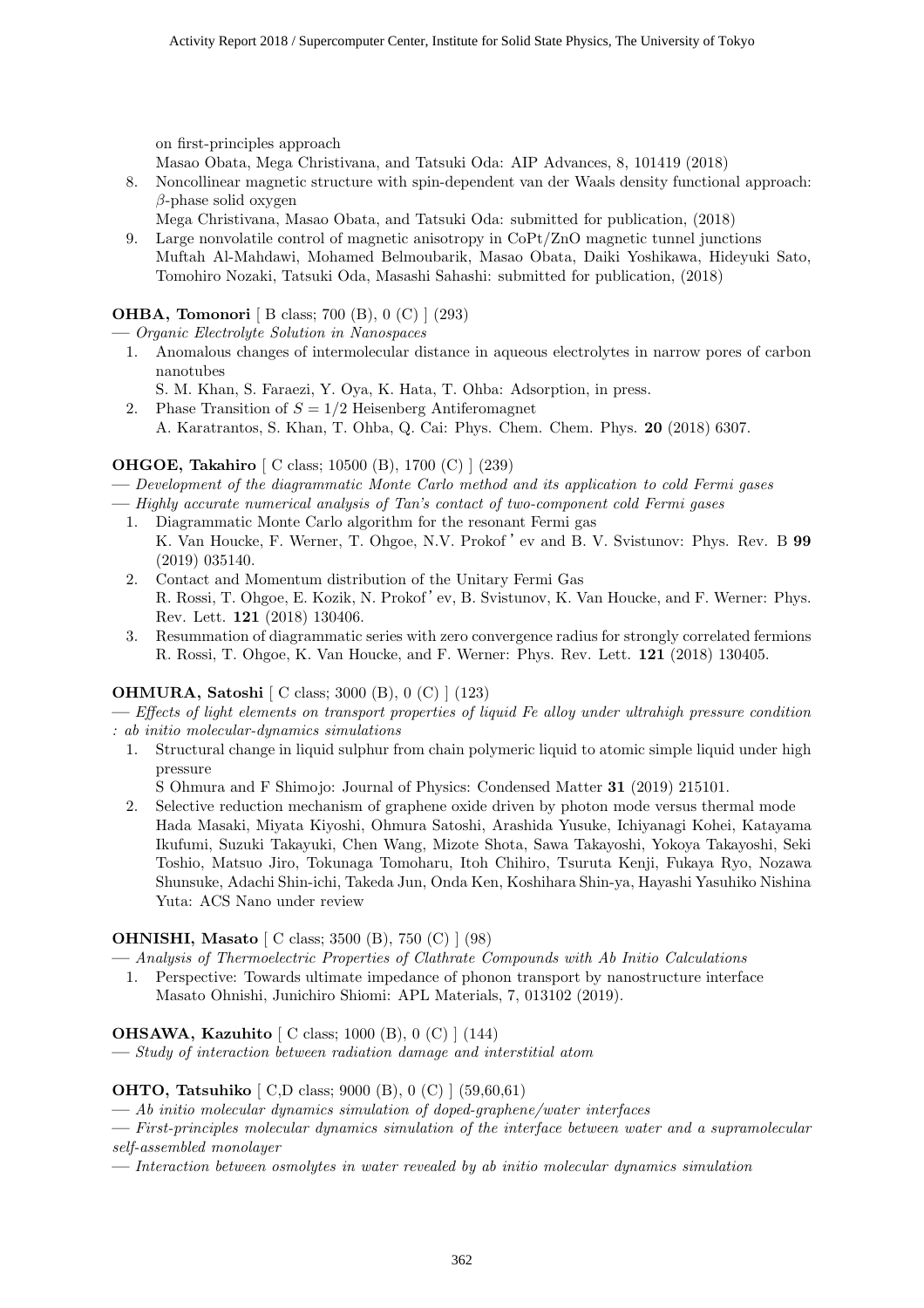1. Chemical dopants on edge of holey graphene accelerate electrochemical hydrogen evolution reaction

Akichika Kumatani, Chiho Miura, Hirotaka Kuramochi, Tatsuhiko Ohto, Mitsuru Wakisaka, Yuki Nagata, Hiroki Ida, Yasufumi Takahashi, Kailong Hu, Samuel Jeong, Jun-ichi Fujita, Tomokazu Matsue, Yoshikazu Ito: Adv. Sci. in press.

- 2. Boosting Electrochemical Water Splitting via Ternary NiMoCo Hybrid Nanowire Arrays Kailong Hu, Mingxing Wu, Satoshi Hinokuma, Tatsuhiko Ohto, Mitsuru Wakisaka, Jun-ichi Fujita, and Yoshikazu Ito: J. Mater. Chem. A 7, 2156 (2019)
- 3. Structure and Dynamics of Water at the Water-Air Interface Using First Principles Molecular Dynamics Simulations within Generalized Gradient Approximation Tatsuhiko Ohto, Mayank Dodia, Sho Imoto, and Yuki Nagata: J. Chem. Theory Comput. 15, 595 (2019)
- 4. Orientational Distribution of Free O-H Groups of Interfacial Water Is Exponential Shumei Sun, Fujie Tang, Sho Imoto, Daniel R. Moberg, Tatsuhiko Ohto, Francesco Paesani, Mischa Bonn, Ellen H. G. Backus, and Yuki Nagata: Phys. Rev. Lett. 121, 246101 (2018)
- 5. Single-molecule rectifiers based on voltage-dependent deformation of molecular orbitals in carbazole oligomers Ryo Yamada, Ken Albrecht, Tatsuhiko Ohto, Keigo Minode, Kimihisa Yamamoto, and Hirokazu Tada: Nanoscale 10, 19818 (2018)
- 6. Large Hydrogen Bond Mismatch between TMAO and Urea Promotes Their Hydrophobic Association

Wen Jun Xie, Seoncheol Cha, Tatsuhiko Ohto, Wataru Mizukami, Yuezhi Mao, Manfred Wagner, Mischa Bonn, Johannes Hunger, and Yuki Nagata: Chem 4, 2615 (2018)

7. Graphene Layer Encapsulation of Non-Noble Metal Nanoparticles as Acid-Stable Hydrogen Evolution Catalysts

Kailong Hu, Tatsuhiko Ohto, Linghan Chen, Jiuhui Han, Mitsuru Wakisaka, Yuki Nagata, Junichi Fujita, and Yoshikazu Ito: ACS Energy Letters 3, 1539 (2018)

- 8. Structure and Dynamics of Water at Water-Graphene and Water-Hexagonal Boron Nitride Sheet Interfaces Revealed by Ab Initio Sum-Frequency Generation Spectroscopy Tatsuhiko Ohto, Hirokazu Tada, and Yuki Nagata: Phys. Chem. Chem. Phys. 20, 12979 (2018)
- 9. Aggregation-Induced Emission Enhancement from Disilane-Bridged Donor–Acceptor–Donor Luminogens Based on the Triarylamine Functionality Tsukasa Usuki, Masaki Shimada, Yoshinori Yamanoi, Tatsuhiko Ohto, Hirokazu Tada, Hidetaka Kasai, Eiji Nishibori, Hiroshi Nishihara: ACS Appl. Mater. Interfaces, 10, 12164 (2018)
- 10. Cooperation between holey graphene and NiMo alloy for hydrogen evolution in an acidic electrolyte Yoshikazu Ito, Tatsuhiko Ohto, Daisuke Hojo, Mitsuru Wakisaka, Yuki Nagata, Linghan Chen, Kailong Hu, Masahiko Izumi, Jun-ichi Fujita, and Tadafumi Adschiri ACS Catal. 8, 3579 (2018)

# OHTSUKI, Tomi [ C class; 5500 (B), 900 (C) ] (232)

— Scaling theories of random topological and non topological systems

- 1. Unconventional Scaling Theory in Disorder-Driven Quantum Phase Transition X. Luo, T. Ohtsuki, R. Shindou: Physical Review B 98, 020201 (2018)
- 2. Critical Exponent of the Anderson Transition Using Massively Parallel Supercomputing K. Slevin, T. Ohtsuki: Journal of the Physical Society of Japan 87, 094703 (2018)
- 3. Topological Matter in the Absence of Translational Invariance Advanced Topological Insulators, 109-157, Wiley online (2019)

OKADA, Susumu [ B class; 600 (B), 80 (C) ] ()

— Physical properties of nanoscale carbon materials under an external electric field

# OKAMOTO, Yuko [ E class; 3000 (B), 0 (C) ] (259)

— Study on complex systems by generalized-ensemble algorithms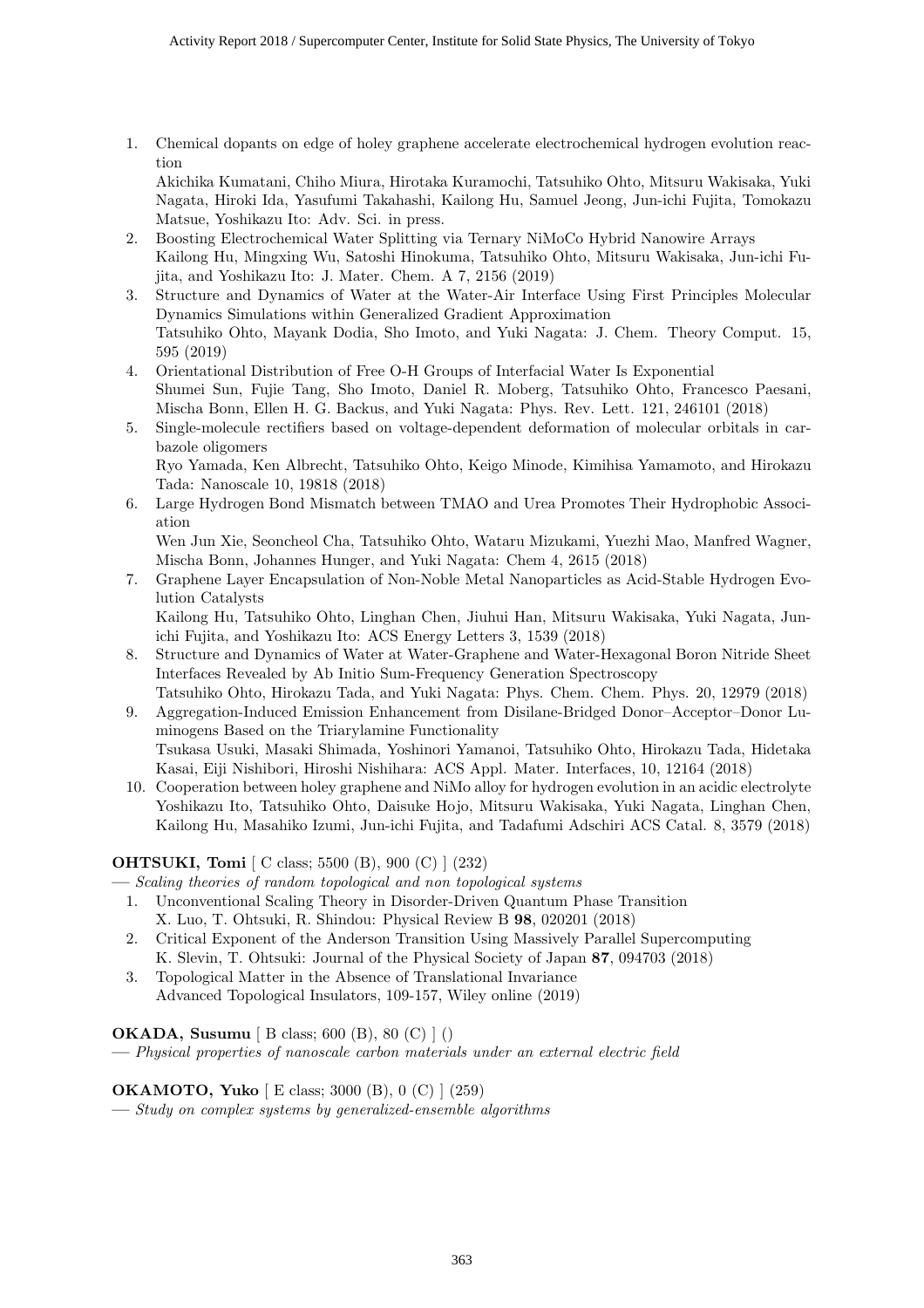# OKITSU, Kouhei [ C class; 1500 (B), 0 (C) ] (277)

— Study on 'cubic algorithm' for solving n-beam Takagi-Taupin equation

- 1. Experimentally obtained and computer-simulated X-ray asymmetric eight-beam pinhole topographs for a silicon crystal
- K. Okitsu, Y. Imai, Y. Yoda and Y. Ueji: Acta Cryst. A75 (2019) In Press in Advansed Section. 2. Experimentally obtained and computer-simulated X-ray non-coplanar 18-beam pinhole topographs
	- for a silicon crystal K. Okitsu, Y. Imai and Y. Yoda: Acta Cryst. A75 (2019) In Press in Advansed Section.

OKUBO, Tatsuya [ C class; 1500 (B), 0 (C) ] ()

— Theoretical and experimental investigation on phase selectivity in zeolite syntheses

#### OKUBO, Tsuyoshi [ C class; 5500 (B), 900 (C) ] (230)

— Novel phases in honeycomb lattice Kitaev materials

- 1. Field-enhanced quantum fluctuation in an  $S = \frac{1}{2}$  frustrated square lattice H. Yamaguchi, Y. Sasaki, T. Okubo, M. Yoshida, T. Kida, M. Hagiwara, Y. Kono, S. Kittaka, T. Sakakibara, M. Takigawa, Y. Iwasaki and Y. Hosokoshi: Phys. Rev. B 98 (2018) 094402.
- 2. A series of magnon crystals appearing under ultrahigh magnetic fields in a kagom antiferromagnet R. Okuma, D. Nakamura, T. Okubo, A. Miyake, A. Matsuo, K. Kindo, M. Tokunaga, N. Kawashima, S. Takeyama and Z. Hiroi: Nat. Commun. 10 (2019) 1229.
- 3. Gapless Kitaev Spin Liquid to Classical String Gas through Tensor Networks H.-Y. Lee, R. Kaneko, T. Okubo and N. Kawashima: arXiv:1901.05786.
- 4. Multiple–q states of the  $J_1-J_2$  classical honeycomb-lattice Heisenberg antiferromagnet under magnetic fields

T. Shimokawa, T. Okubo and H. Kawamura: arXiv:1902.01582.

#### OKUMURA, Hisashi [ C class; 6500 (B), 0 (C) ] (224)

- Oligomerization process of full-length amyloid-beta peptides studied by molecular dynamics simulations
	- 1. Effects of a hydrophilic/hydrophobic interface on amyloid-β- peptides studied by molecular dynamics simulations and NMR experiments
		- S. G. Itoh, M. Yagi-Utsumi, K. Kato, and H. Okumura: J. Phys. Chem. B 123 (2019) 160.
	- 2. Cavity closure of 2-hydroxypropyl-β- cyclodextrin: Replica exchange molecular dynamics simulations

K. Kerdpol, J. Kicuntod, P. Wolschann, S. Mori, C. Rungnim, M. Kunaseth, H. Okumura, N. Kungwan, and T. Rungrotmongkol: Polymers 11 (2019) 145.

3. Conformational properties of an artificial GM1 glycan cluster based on a metal-ligand complex Y. Tachi, Y. Okamoto, and H. Okumura: J. Chem. Phys. 149 (2018) 135101.

# ONISHI, Hiroaki [ C class; 2000 (B), 0 (C) ] (270)

— Magnetic excitation and spin transport in frustrated quantum spin chain

- 1. Dynamical quadrupole structure factor of ferromagnetic frustrated chain H. Onishi, Physica B 536, 346-349 (2018).
- 2. Magnetic excitations and transport properties in frustrated ferromagnetic chain H. Onishi, J. Magn. Magn. Mater. 479, 88-90 (2019).

# ONO, Tomoya [ C class; 9000 (B), 1350 (C) ] (56)

— Development of first-principles electronic-structure and transport calculation method based on realspace finite-difference approach

- 1. Complex band structure calculations based on the overbridging boundary matching method without using Green's functions
	- S. Tsukamoto, T. Ono, S. Iwase, and S. Blügel: Phys. Rev. B **98** (2018) 195422.
- 2. Contour integral method for obtaining the self-energy matrices of electrodes in electron transport calculations

S. Iwase, Y. Futamura, A. Imakura, T. Sakurai, S. Tsukamoto, and T. Ono: Phys. Rev. B, 97 (2018) 195449.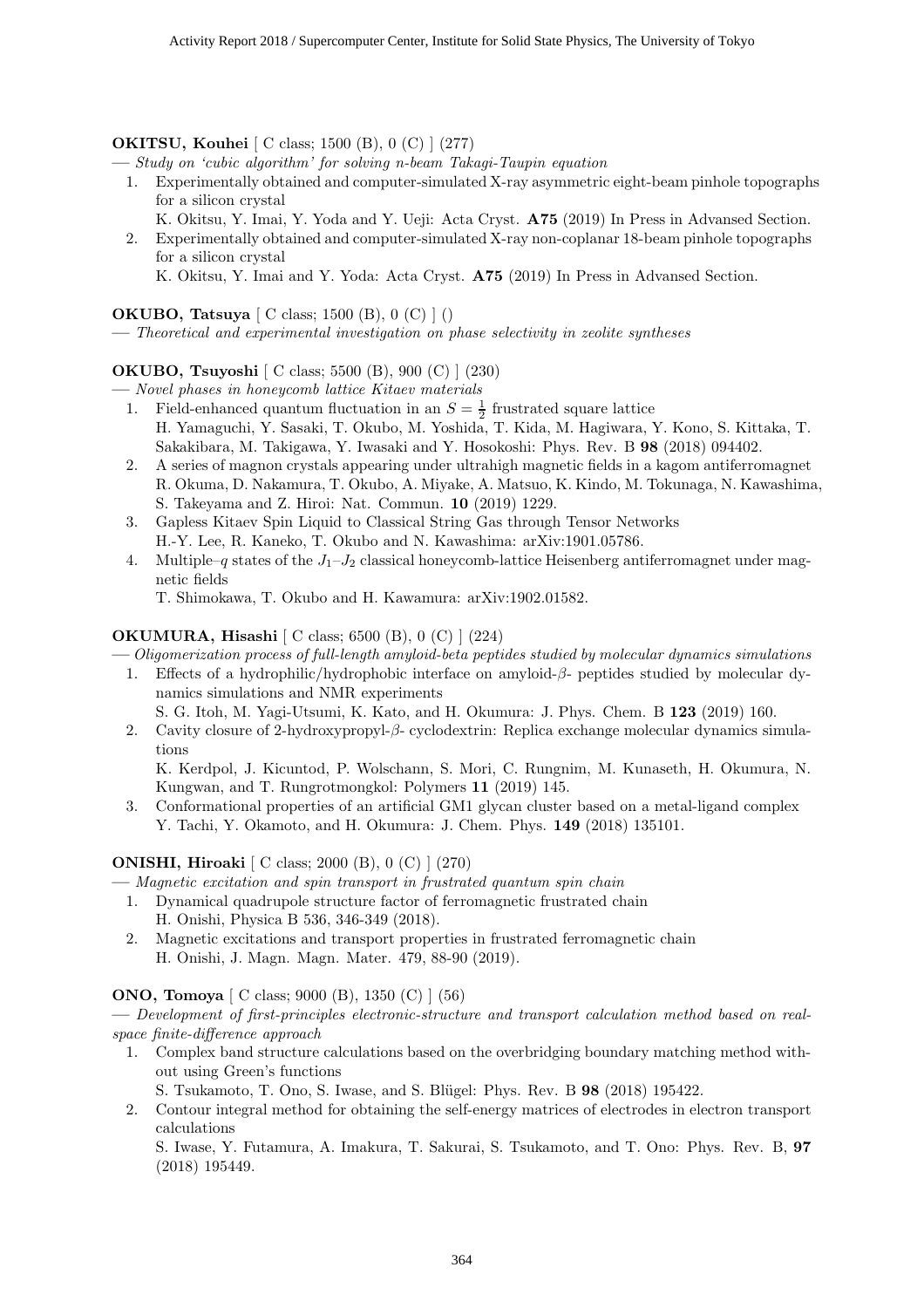- 3. First-principles study on leakage current caused by oxygen vacancies at  $HfO<sub>2</sub>/SiO<sub>2</sub>/Si$  interface K. Takagi and T. Ono: Jpn. J. Appl. Phys. 57 (2018) 066501.
- 4. DFT calculation for oxidation reaction of SiC(0001) T. Ono: Materials Science Forum, accepted.

#### ONO, Yoshiaki [ C class; 4000 (B), 750 (C) ] (189)

— First-principles calculation and dynamical mean-field theory for superconductivity in multi-band systems

1. FFLO Superconductivity Mediated by Excitonic Fluctuation in Semimetallic Ta<sub>2</sub>NiSe<sub>5</sub> Takemi Yamada, Kaoru Domon, Yoshiaki Ono: J. Phys. Soc. Jpn., in press

#### OSHIKAWA, Masaki [ B class; 800 (B), 0 (C) ] ()

— Numerical study of many-body polarization and quantum dynamics

#### OSHIYAMA, Atsushi [ E class; 34500 (B), 5250 (C) ] (44)

— Mechanisms of Semiconductor Interface Formation and its Electronic Properties based on Quantum Theory

1. Structural stability and energy levels of carbon-related defects in amorphous  $SiO<sub>2</sub>$  and its interface with SiC

Y.-i. Matsushita and A. Oshiyama: Jpn. J. Appl. Phys. 57 (2018) 125701

- 2. Microscopic mechanism of carbon annihilation upon SiC oxidation due to phosphorous treatment: Density functional calculations combined with ion mass spectrometry T. Kobayashi, Y.-i. Matsushita, T. Okuda, T. Kimoto and A. Oshiyama: Appl. Phys. Exp. 11
- (2018) 121301 3. Reaction Pathway of Surface-Catalyzed Ammonia Decomposition and Nitrogen Incorporation in Epitaxial Growth of Gallium Nitride K. M. Bui, J.-I. Iwata, Y. Kangawa, K. Shiraishi, Y. Shigeta, and A. Oshiyama: J. Phys. Chem. C 122 (2018)
- 4. First-Principle Study of Ammonia Decomposition and Nitrogen Incorporation on the GaN Surface in Metal Organic Vapor Phase Epitaxy K. M. Bui, J.-I. Iwata, Y. Kangawa, K. Shiraishi, Y. Shigeta, and A. Oshiyama: J. Cryst. Growth 507 (2019)
- 5. Structural determination of phosphosilicate glass based on first-principles molecular dynamics calculation

T. Kobayashi, Y.-i. Matsushita, T. Kimoto and A. Oshiyama: Jpn. J. Appl. Phys. 58 (2019) 011001

#### OTOMO, Junichiro [ B,D class; 1000 (B), 570 (C) ] (130)

— Analysis of ion conduction in materials of proton-conducting solid electrolyte

— Theoretical analysis of catalytic surface reaction with proton conductors

#### OZEKI, Yukiyasu [ C class; 8500 (B), 0 (C) ] (221)

- Study on topological phase transitions by dynamical scaling analysis
- Study on topological phase transitions by dynamical scaling analysis II
	- 1. Dynamical scaling analysis of phase transition and critical properties for the RP<sup>2</sup> model in two dimensions

Y. Ozeki, A. Matsuda and Y. Echinaka: Phys. Rev E 99 (2019) 012116

#### **RAEBIGER, Hannes** [ B class; 700 (B),  $0$  (C) ] ()

— Theory of self-organized nano-structures for electronic devices

#### SAITO, Mineo [ C class; 8500 (B), 0 (C) ] (64)

— First-principles calculation for muon and positron experiments of wide gap semiconductors

1. Anisotropic thermoelectric effect on phosphorene and bismuthene: first-principles calculations based on nonequilibrium Green's function theory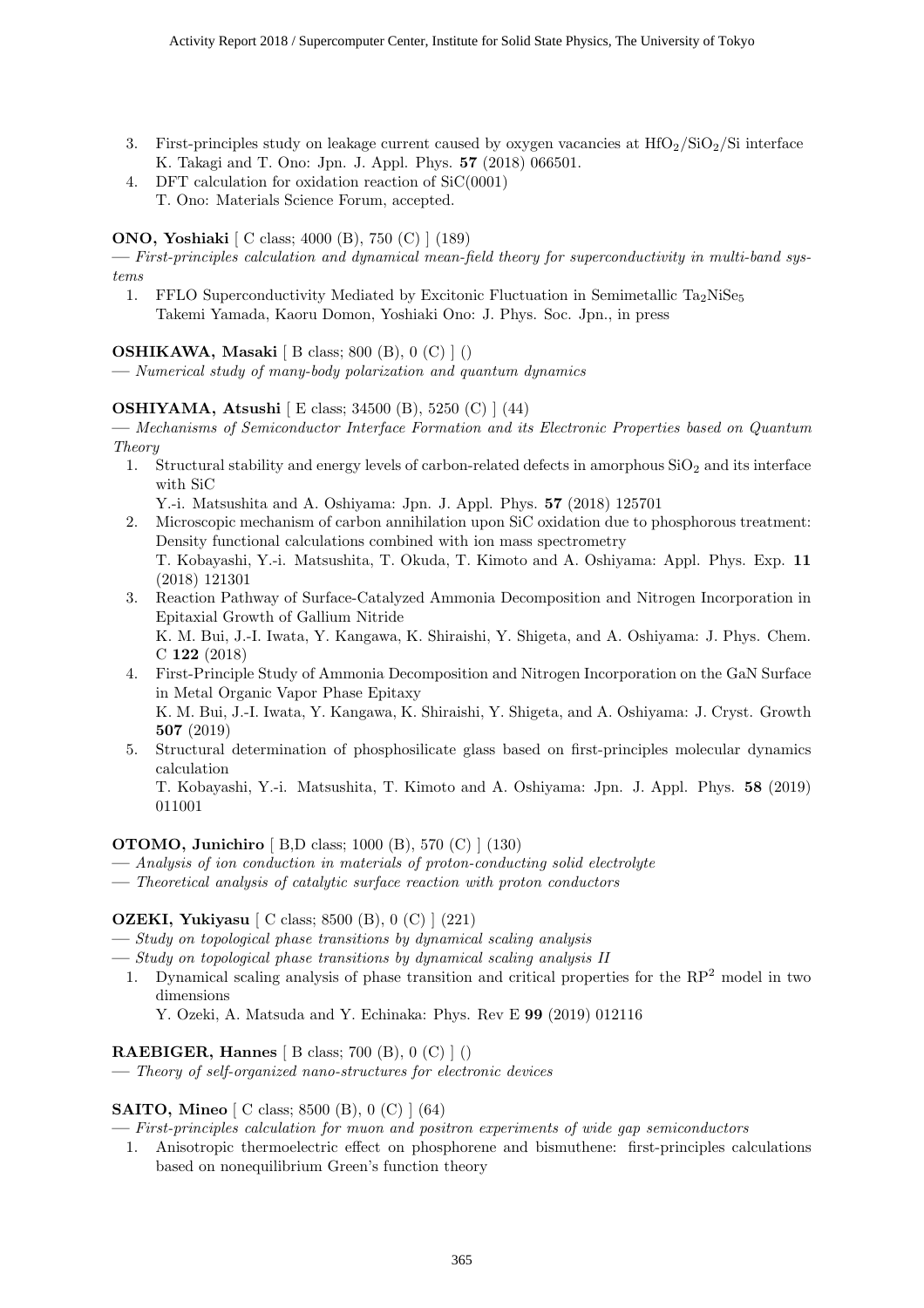Yuto Tanaka, Mineo Saito and Fumiyuki Ishii: J. J. Appl. Phys. 57 (2018) 125201.

2. Electronic band structures of group-V two-dimensional materials Nuning Anugrah Putri Namari and Mineo Saito: J. J. Appl. Phys., accepted for publication.

SAITO, Nen [ B class; 600 (B), 90 (C) ] (297)

— phase field simulation for amoeboid cells

# SAKAGUCHI, Norihito [ C class; 4000 (B), 0 (C) ] (102)

- Reduction of Rare Metals in Fuel Cell Catalysts and Hydrogen Permeable Membrane
- 1. Enhanced hydrogen permeability of hafnium nitride nanocrystalline membranes by interfacial hydridic conduction
	- 青木芳尚,倉千晴,國貞雄治,朱春宇,幅崎浩樹: クリーンエネルギー 27 (2018) 44.
- 2. Adsorption and Diffusion Properties of a Single Iron Atom on Light-Element-Doped Graphene S. Hasegawa, Y. Kunisada, N. Sakaguchi: e-J. Surf. Sci. Nanotech. 16 (2018) 193.
- 3. Combustion synthesis of AlN doped with carbon and oxygen G. Saito, Y. Kunisada, T. Watanabe, X. Yi, T. Nomura, N. Sakaguchi, T. Akiyama: J. Am. Ceram. Soc. 102 (2019) 524.
- 4. Hydrogen isotope absorption in unary oxides and nitrides with anion vacancies and substitution T. Watanabe, Y. Kunisada, N. Sakaguchi: ChemPhysChem in press.
- 5. グラフェン上での金属原子吸着状態の理論的研究 長谷川瞬,國貞雄治,坂口紀史: 表面と真空 印刷中
- 6. Exploration of Long-Life Pt/Heteroatom-Doped Graphene Catalysts in Hydrogen Atmosphere S. Hasegawa, Y. Kunisada, N. Sakaguchi: ACS Omega 4 (2019) 6573.

# SAKAI, Toru [ C class; 8500 (B), 1500 (C) ] (218,219)

- Numerical Diagonalization Study on the Quantum Spin Liquid in Frustrated Spin Systems
- Numerical Study on Quantum Phase Transitions of the Spin Tubes
	- Numerical Study on Quantum Phase Transitions of the Spin Tubes<br>1. Spin-1/2 Triangular-Lattice Heisenberg Antiferromagnet with  $\sqrt{3} \times \sqrt{3}$ -Type Distortion -Behavior around the Boundaries of the Intermediate Phse-
		- A. Shimada, H. Nakano, T. Saka and K. Yoshimura: J. Phys. Soc. Jpn. 87 (2018) 034706. √
	- A. Shimada, H. Nakano, T. Saka and K. Yoshimura: J. Phys. Soc. Jpn. 87 (2018) 034706.<br>2. The Spin-1/2 Heisenberg Antiferromagnet on a Triangular-Lattice with  $\sqrt{3} \times \sqrt{3}$ -Type Distortion -Magnetization Process and Magnetic Susceptibility-A. Shimada, H. Nakano, T. Saka and K. Yoshimurai: J. Jpn. Soc. Powder Powder Metallurgy 65
	- (2018) 3.
	- 3. Quantum Spin Fluid Behaviors of the Kagome- and Triangular-Lattice Antiferromagnets T. Sakai and H. Nakano: J. Phys.: Conf. Ser. 969 (2018) 012127/1-6
	- 4. Spontaneous Magnetization of the Spin-1/2 Heisenberg Antiferromagnet on the Triangular Lattice with a Distortion
		- A. Shimada, T. Sakai, H. Nakano and K. Yoshimurai: J. Phys.: Conf. Ser. 969 (2018) 012126/1-6
	- 5. Gapless Spin Excitations in the  $S = 1/2$  Kagome- and Triangular-Lattice Heisenberg Antiferromagnets

T. Sakai and H. Nakano: Physica B 536 (2018) 85-88

- 6. Numerical Diagonalization Study of Magnetization Process of Frustrated Spin-1/2 Heisenberg Antiferromagnets in Two Dimensions -Triangular- and Kagome-Lattice Antiferromagnets-H. Nakano and T. Sakai: J. Phys. Soc. Jpn. 87 (2018) 063706/1-5
- 7. Precise Estimation of the  $S = 2$  Haldane Gap by Numerical Diagonalization H. Nakano and T. Sakai: J. Phys. Soc. Jpn. 87 (2018) 105002/1-2
- 8. Ground-State Phase Diagram of an Anisotropic  $S = 1/2$  Ladder with Different Interactions T. Tonegawa, T. Hikihara, K. Okamoto, S. C. Furuya and T. Sakai: J. Phys. Soc. Jpn. 87 (2018) 104002/1-11
- 9. Third Boundary of the Shastry-Sutherland Model by Numerical Diagonalization H. Nakano and T. Sakai: J. Phys. Soc. Jpn. 87 (2018), 123702/1-5
- 10. Ground state with nonzero spontaneous magnetization of the two-dimensional spin-1/2 Heisenberg antiferromagnet with frustration

T. Sakai and H. Nakano: AIP ADVANCES 8 (2018) 101408/1-5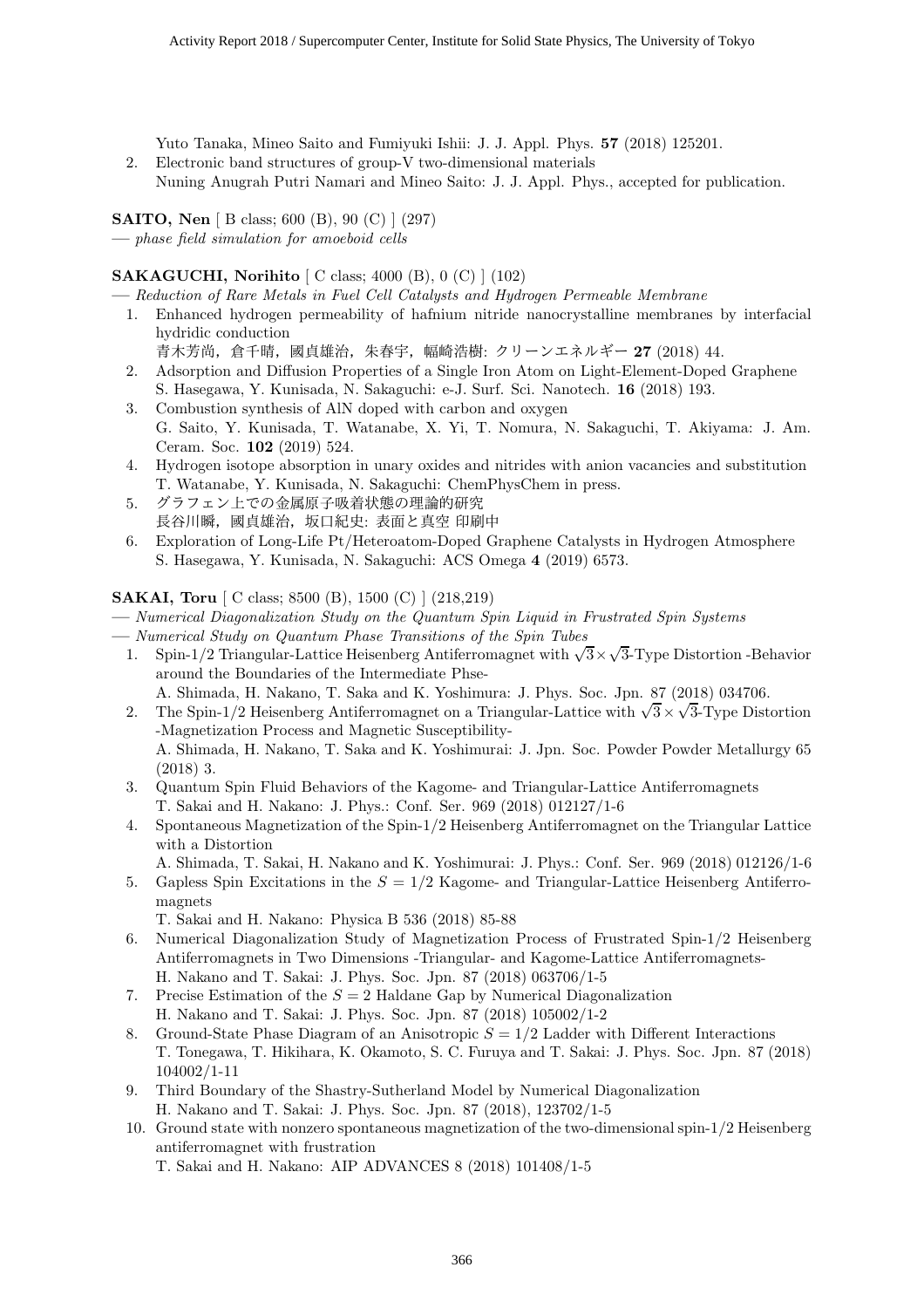11. Metamagnetic jump in the spin-1/2 antiferromagnetic Heisenberg model on the square kagome lattice

Y. Hasegawa, H. Nakano and T. Sakai: Phys. Rev. B 98 (2018) 014404/1-9

- 12. Analysis of Rashba Effect on Au(111) Model Surface
- M. Fujiwara, N. Shima, K. Makoshi and T. Sakai: J. Phys. Soc. Jpn. 88 (2019), 034604/1-5
- 13. From kagome strip to kagome lattice: Realizations of frustrated  $S = 1/2$  antiferromagnets in Ti(III) fluorides

H. O. Jeschke, H. Nakano and T. Sakai: Phys. Rev. B 99 (2019) 140410(R)/1-6

#### SAKAKIBARA, Hirofumi [ B class; 800 (B), 100 (C) ] (147)

— Development of the determination technique of model parameters based on the accurate ab-initio quantum simulation

#### SAKURAGI, Shunsuke [ C class; 1000 (B), 0 (C) ] (143)

— Development and control of surface and interface spin texture by band engineering using quantum-well state

1. Change in magnetization of ferromagnetic Pd(001) ultrathin films induced by the strain effect of  $BaTiO<sub>3</sub>$ 

Yusuke Ban, Katsuyoshi Komatsu, Shunsuke Sakuragi, Tomoyasu Taniyama, Hiroyuki Kageshima, and Tetsuya Sato: Appl. Phys. Lett. 112 (2018) 142409.

- 2. Spontaneous distortion via the appearance of ferromagnetism in Pd ultrathin films: Observation of an inverse mechanism for the Stoner criterion Shunsuke Sakuragi, Hiroo Tajiri, Hiroyuki Kageshima, and Tetsuya Sato: Phys. Rev. B 97 (2018) 214421.
- 3. Switching of magnetism via modifying phase shift of quantum-well states by tailoring the interface electronic structure

Shunsuke Sakuragi, Hiroyuki Kageshima, and Tetsuya Sato: submitted to Phys. Rev. B

#### SASAKI, Takehiko [ C class; 1500 (B), 0 (C) ] (133)

— Reaction processes of polyalcohols in high temperature water by First Principles Calculations

1. Understanding Competition of Polyalcohol Dehydration Reactions in Hot Water Y. L. Chang, T. Sasaki, J. Ribas Ariño, M. Machida, M. Shiga: J. Phys. Chem. B 123 (2019) 1662.

#### SATO, Tetsuya [ C class; 3000 (B), 0 (C) ] (122)

- Magnetic properties of  $Fe/Pd(001)$  bilayer affected by quantum-well states in Pd layer
	- 1. Spontaneous distortion via the appearance of ferromagnetism in Pd ultrathin films: Observation of an inverse mechanism for the Stoner criterion SAKURAGI Syunsuke: Phys. Rev. B 97, 214421 (2018).

#### SAYYAD, Sharareh [ B,E class; 8600 (B), 1930 (C) ] ()

- Nonequilibrium investigation of high temperature superconductors
- Numerical study of d-wave superconductors in equilibrium

#### SEKINE, Yasushi [ C class; 4000 (B), 0 (C) ] (101)

— Elucidation of the surface of supported metal catalyst in an electric field

1. The important role of N2H formation energy for low-temperature ammonia syntheis in an electric field

K. Murakami, Y. Tanaka, R. Sakai, K. Toko, K. Ito, A. Ishikawa, T. Higo, T. Yabe, S. Ogo, M. Ikeda, H. Tsuneki, H. Nakai, Y. Sekine : Catal. Today, in press.

#### SHIGETA, Yasuteru [ C class; 6000 (B), 950 (C) ] (67)

— Analyses on self-organization processes using dissimilarity sampling

1. Programmed Dynamical Ordering in Self-organization Processes of Nano-cube: A Molecular Dynamics Study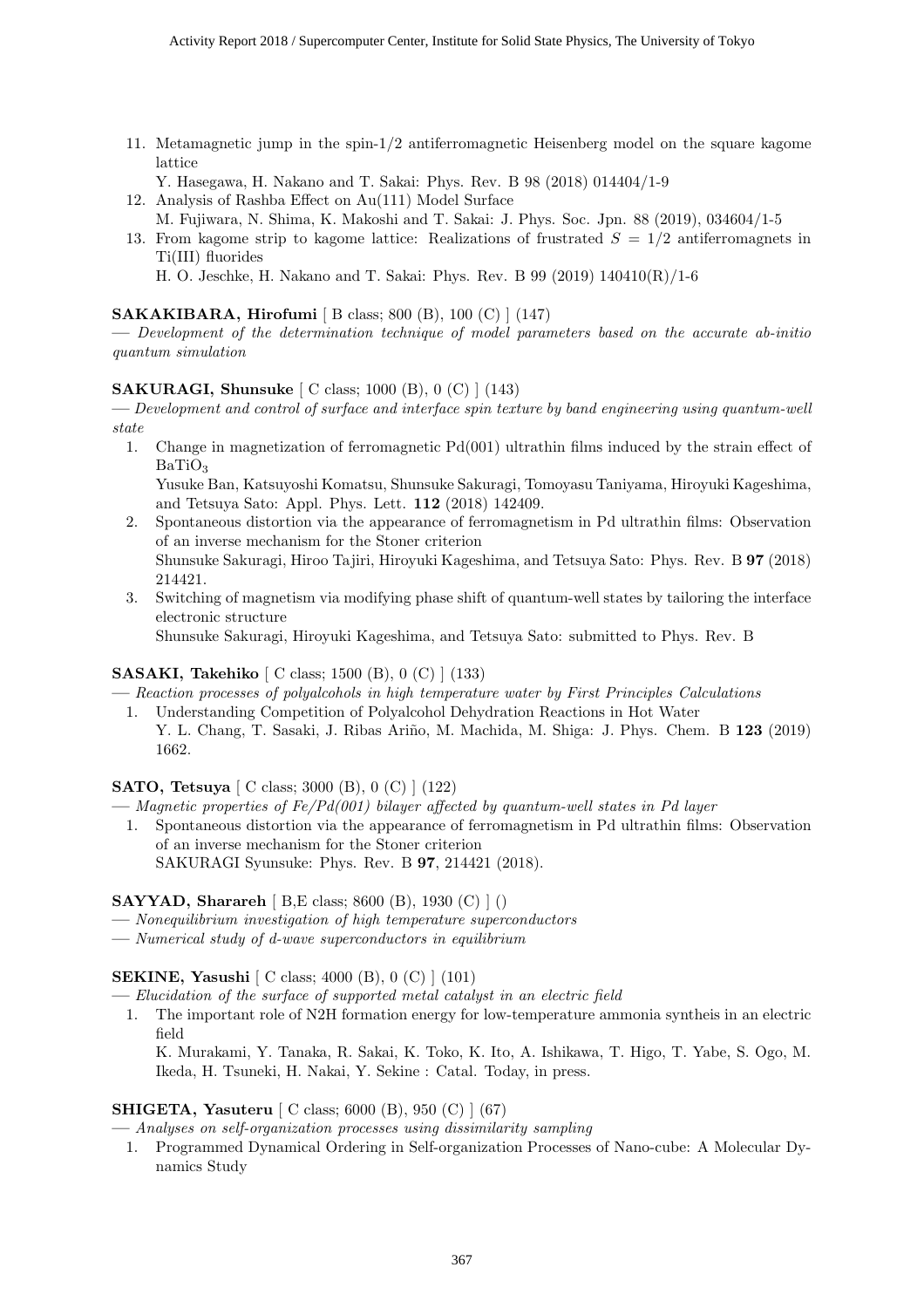R. Harada, T. Mashiko, M. Tachikawa, S. Hiraoka, Y. Shigeta: Phys. Chem. Chem. Phys. 20 (2018) 9115.

2. Coulomb and CH- $\pi$  interactions in (6-4) photolyaseDNA complex dominate DNA binding and repair abilities

Y. Terai, R. Sato, T. Yumiba, R. Harada, K. Shimizu, T. Toga, T. Ishikawa-Fujiwara, T. Todo, S. Iwai, Y. Shigeta, J. Yamamoto: Nucl. Acid. Res., 46 (2018) 6761.

3. How low-resolution data can predict conformational changes of a protein: a molecular dynamics study

R. Harada,Y. Shigeta: Phys. Chem. Chem. Phys. 20 (2018) 17790.

4. On-the-Fly Specifications of Reaction Coordinates in Parallel Cascade Selection Molecular Dynamics Accelerate Conformational Transitions of Proteins R. Harada, TY. Shigeta: J. Chem. Theor. Comput. 14 (2018) 3332.

# SHIMADA, Toshihiro [ B class; 700 (B), 0 (C) ] (152)

— Formation mechanism and electronic structures of novel two dimensional materials and nanotubes - BCN and MX2 systems

- 1. Single crystal growth, structural analysis and electronic band structure of anitrogen-containing polyacene Benzo[i]benzo[6',7']quinoxalino[2',3':9,10]phenanthro[4,5-abc]phenazine Nobuhiko Sakai, Takahiro Tamura, Takashi Yanase, Taro Nagahama, Toshihiro Shimada: Jpn. J. Appl. Phys.58 (2019) SBBG08.
- 2. Search for new nitrogen-doped carbon materials by compressing molecular crystals Ichiro Yamane, Takashi Yanase, Taro Nagahama,Toshihiro Shimada: Jpn. J. Appl. Phys.58 (2019) SBBG13.

#### SHIMAMURA, Kohei [ C class; 2500 (B), 600 (C) ] (118)

— Ab initio molecular dynamics simulation of sustained chemical reaction processes in deep-sea hydrothermal vents

1. Ab Initio Molecular Dynamics Study of Prebiotic Production Processes of Organic Compounds at Meteorite Impacts on Ocean

K. Shimamura, F. Shimojo, A. Nakano, and S. Tanaka: J. Comp. Chem. 40 (2019) 349.

# SHIMOJO, Fuyuki [ C class; 5000 (B), 0 (C) ] (92)

— First-Principles Molecular-Dynamics Study of Structural and Electronic Properties of Covalent Liquids and Glass under Pressure

1. Electronic Structure of Titania Nanosheets with Vacancies Based on Nonadiabatic Quantum Molecular Dynamics Simulations

Y. Uchida, M. Hara, A. Funatsu, and F. Shimojo: Phys. Status Solidi B 255, 1700689 (2018).

2. Electronic structures and impurity cluster features in Mg-Zn-Y alloys with a synchronized longperiod stacking ordered phase

S. Hosokawa, K. Maruyama, K. Kobayashi, J. R. Stellhorn, B. Paulus, A. Koura, F. Shimojo, T. Tsumuraya, M. Yamasaki, Y. Kawamura, S. Yoshioka, and H. Sato: J. Alloys Compd. 762, 797 (2018).

- 3. Photo-induced lattice contraction in layered materials H. Kumazoe, A. Krishnamoorthy, L. Bassman, R. K. Kalia, A. Nakano, F. Shimojo, and P. Vashishta: J. Phys.: Condens. Matter 30, 32LT02 (2018).
- 4. Static structure of liquid GeSe under pressure: ab initio molecular dynamics simulations A. Koura and F. Shimojo: Phys. Status Solidi B 255, 1800103 (2018).

# SHIMOKAWA, Tokuro [ C class; 5000 (B), 900 (C) ] (237)

— Multiple-Q states of the frustrated Heisenberg model on the honeycomb lattice

- 1. Ripple state in the frustrated honeycomb-lattice antiferromagnet T. Shimokawa and H. Kawamura: submitted to Phys. Rev. Lett.
- 2. Multiple-q states of the J1-J2 classical honeycomb-lattice Heisenberg antiferromagnet under magnetic fields

T. Shimokawa, T. Okubo and H. Kawamura: submitted to Phys. Rev. B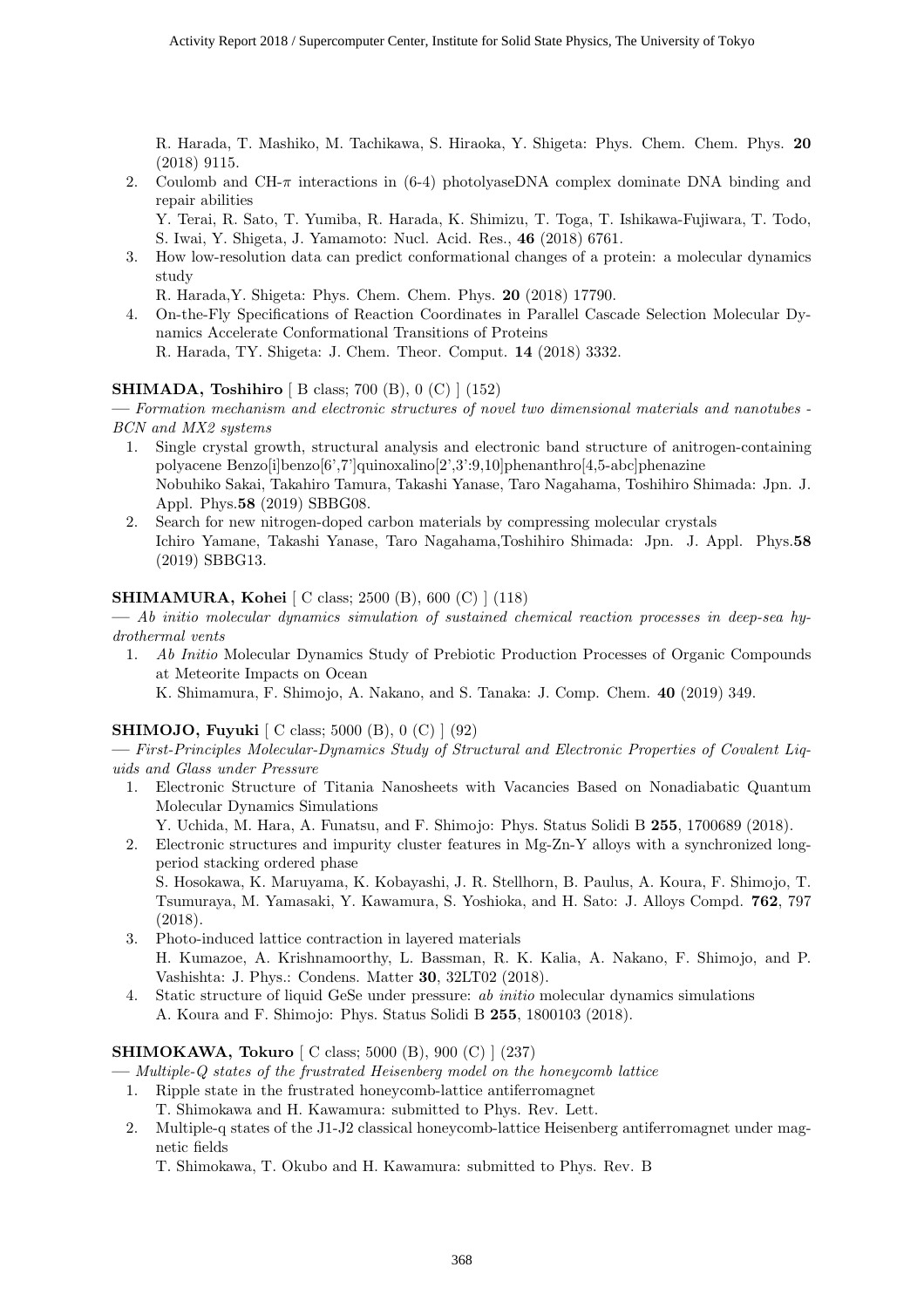#### SHINAOKA, Hiroshi [ C class; 1500 (B), 800 (C) ] (193)

— Dynamical mean-field calculations of strongly correlated transition metal compounds

#### SHINODA, Wataru [ E class; 13000 (B), 1750 (C) ] (35)

— Molecular basis analysis of Soft Materials using All-Atom and Coarse-Grained Molecular Dynamics Simulations

- 1. SPICA Force Field for Lipid Membranes: Domain Formation Induced by Cholesterol. Sangjae Seo and Wataru Shinoda: Journal of Chemical Theory and Computation, 15, 762-774 (2019).
- 2. Free energy analysis of membrane pore formation process in the presence of multiple melittin peptides

Yusuke Miyazaki, Susumu Okazaki, Wataru Shinoda: BBA-Biomembranes, DOI:10.1016/j.bbamem.2019.03.002

- 3. Exploring the effect of pendent side chain length on the structural and mechanical properties of hydrated perfluorosulfonic acid polymer membranes by molecular dynamics simulation An-Tsung Kuo, Kotono Takeuchi, Atsushi Tanaka, Shingo Urata, Susumu Okazaki, Wataru Shinoda: Polymer, 146, 53-62 (2018).
- 4. Molecular mechanism of material deformation and failure in butadiene rubber: Insight from allatom molecular dynamics simulation using a bond breaking potential model Rajdeep S. Payal, Kazushi Fujimoto, Changwoon Jang, Wataru Shinoda, Yuki Takei, Hiroshi Shima, Katsuhiko Tsunoda, Susumu Okazaki: Polymer, 170, 113-119 (2019).

# SHINOHARA, Yasushi [ C,D class; 5000 (B), 650 (C) ] (108)

- First-principles calculations for nonlinear light absorption of insulators
- Relaxation effect on high-order harmonic generation from crystalline solids
	- 1. Polarization-Resolved Study of High Harmonics from Bulk Semiconductors K. Kaneshima, Y. Shinohara, K. Takeuchi, N. Ishii, K. Imasaka, T. Kaji, S. Ashihara, K.L. Ishikawa, and J. Itatani: Phys. Rev. Lett. 120 (2018) 243903.
	- 2. High-order harmonic generation from hybrid organicinorganic perovskites thin films Hideki Hirori, Peiyu Xia, Yasushi Shinohara, Tomohito Otobe, Yasuyuki Sanari, Hirokazu Tahara, Nobuhisa Ishi, Jiro Itatani, Kenichi L. Ishikawa, Tomoko Aharen, Masashi Ozaki, Atsushi Wakamiya, Yoshihiko Kanemitsu: APL Materials 7, 041107 (2019)

# SHIOMI, Junichiro [ B,C class; 12600 (B), 1000 (C) ] (211,213,214)

- Control of phonon and electron transport properties using mechanical strain
- Screening for Thermal Functional Materials using Materials Informatics

— Understanding Mechanical and Thermal Properties of Sustainable Materials through Molecular Simulations

- 1. Ultranarrow-Band Wavelength-Selective Thermal Emission with Aperiodic Multilayered Metamaterials Designed by Bayesian Optimization A. Sakurai, K. Yada, T. Simomura, S. Ju, M. Kashiwagi, H. Okada, T. Nagao, K. Tsuda, and J. Shiomi: ACS Central Science 5, 319, (2019).
- 2. Materials Informatics for Heat Transfer: Recent Progresses and Perspectives S. Ju, J. Shiomi: Nanoscale and Microscale Thermophysical Engineering 23, 157 (2019).
- 3. Parametric Model to Analyze the Components of the Thermal Conductivity of a Cellulose-Nanofibril Aerogel M. Obori, D. Suh, S. Yamasaki, T. Kodama, T. Saito, A. Isogai, J. Shiomi: Phys. Rev. Appl. 11 (2019) 024044.
- 4. Corrrection to Thermal Boundary Conductance Across Heteroepitaxial ZnO/GaN Interfaces: Assessment of the Phonon Gas Model John Gaskins, George Kotsonis, Ashutosh Giri, Shenghong Ju, Andrew Rohskopf, Yekan Wang, Tingyu Bai, Edward Sachet, Christopher Shelton, Zeyu Liu, Zhe Cheng, Brian Foley, Samuel Graham, Tengfei Luo, Asegun Henry, Mark S. Goorsky, Junichiro Shiomi, Jon-Paul Maria, and Patrick E. Hopkins: Nano Lett., 19, 14081408 (2019).
- 5. High-working-pressure Sputtering of ZnO for Stable and Efficient Perovskite Solar Cells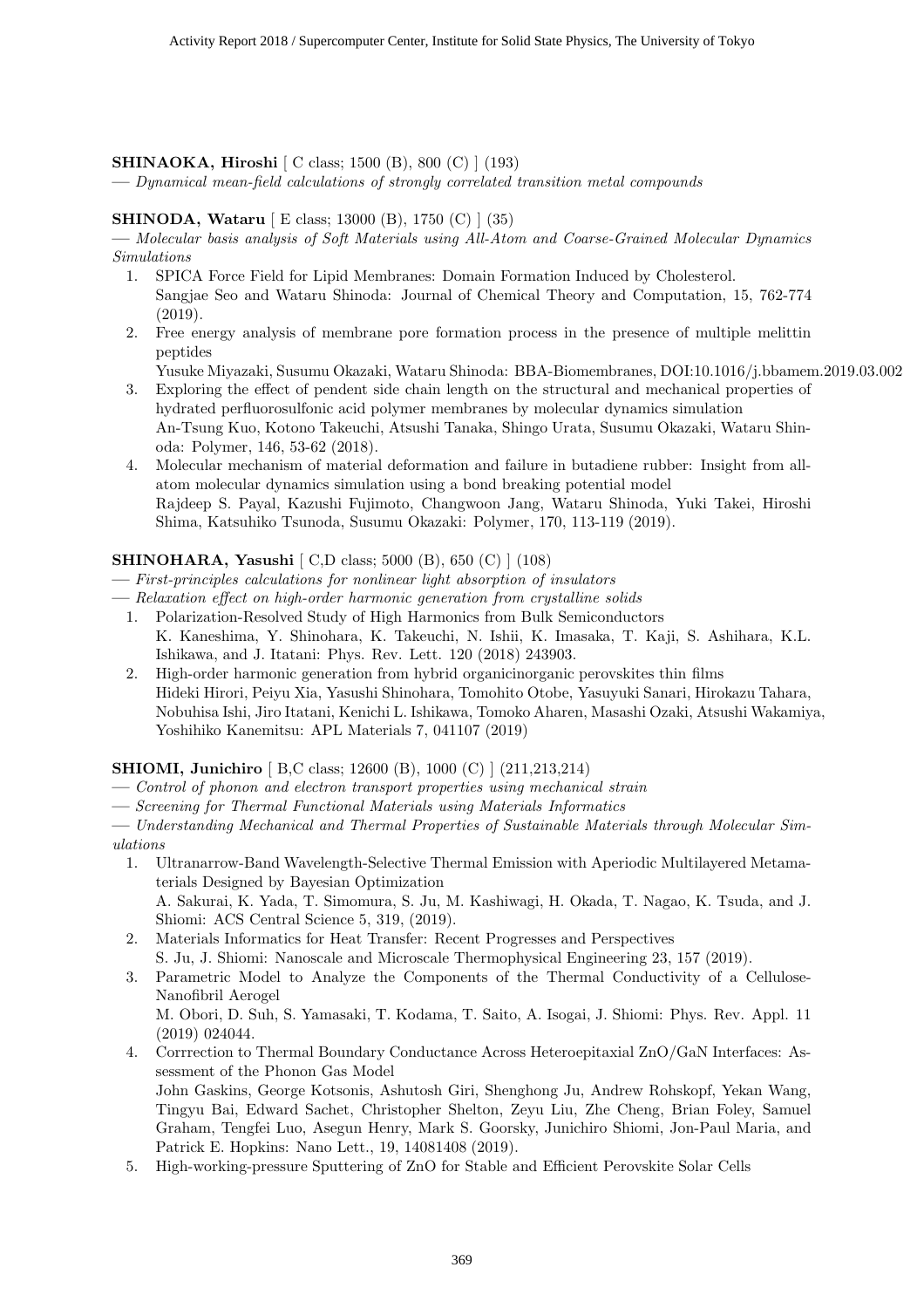Abhishek Thote, Il Jeon, Hao-Sheng Lin, Sergei Manzhos, Takafumi Nakagawa, Donguk Suh, Junho Hwang, Makoto Kashiwagi, Junichiro Shiomi, Shigeo Maruyama, Daiguji Hirofumi, Yutaka Matsuo: ACS Applied Electronic Materials, 1, 389396 (2019).

- 6. Quantifying phonon particle and wave transport in nanostructures–The unexpectedly strong particle effect in silicon nanophononic metamaterial with cross junction Dengke Ma, Anuj Arora, Shichen Deng, Junichiro Shiomi, Nuo Yang: Materials Today Physics, 8, 56-61 (2019).
- 7. Tuning phonon transport spectrum for better thermoelectric materials Takuma Hori, Junichiro Shiomi: Science and Technology of Advanced Materials, 20, 10-25 (2018).
- 8. Akhiezer mechanism limits coherent heat conduction in phononic crystals Yuxuan Liao, Takuma Shiga, Makoto Kashiwagi, and Junichiro Shiomi: Physical Review B 98, 134307 (2018).
- 9. Thermal boundary conductance across heteroepitaxial ZnO/GaN interfaces: Failures of the phonon gas model

John Gaskins, George Kotsonis, Ashutosh Giri, Shenghong Ju, Andrew Rohskopf, Yekan Wang, Tingyu Bai, Edward Sachet, Christopher Shelton, Zeyu Liu, Zhe Cheng, Brian Foley, Samuel Graham, Tengfei Luo, Asegun Henry, Mark S. Goorsky, Junichiro Shiomi, Jon-Paul Maria, and Patrick E. Hopkins: Nano letters, 18, 7469-7477 (2018).

- 10. Modulating temperature dependence of thermal conductivity by nanostructuring Takuma Shiga, Junichiro Shiomi: Japanese Journal of Applied Physics, 57, 120312 (2018).
- 11. Thermal phonon engineering by tailored nanostructures Masahiro Nomura, Junichiro Shiomi, Takuma Shiga, and Roman Anufriev: Japanese Journal of Applied Physics 57, 080101 (2018).
- 12. Revisiting PbTe to identify how thermal conductivity is really limited Shenghong Ju, Takuma Shiga, Lei Feng and Junichiro Shiomi: Phys. Rev. B 97, 184305 (2018).
- 13. Modelling heat conduction in nanoporous silicon with geometry distributions Makoto Kashiwagi, Yuta Sudo, Takuma Shiga, and Junichiro Shiomi: Physical Review Applied, 10, 044018 (2018).

# SHIRAI, Tatsuhiko [ B class; 700 (B), 0 (C) ] (292)

— Application of Eigenstate Thermalization Hypothesis to Non-equilibrium steady states 1. Optical bistability in a low-photon-density regime

- T. Shirai, S. Todo, H. de Raedt and S. Miyashita: Pays. Rev. A 98 (2018) 043802.
- 2. Thermalization in Open Many-Body Systems Based on Eigenstate Thermalization Hypothesis T. Shirai and T. Mori: submitted to Phys. Rev. Lett.

# SHIRAISHI, Kenji [ C class; 6000 (B), 950 (C) ] ()

— Multiphysics Simulation of MOVPE Growth of Nitride Semiconductor Based on Unification of First Principles Calculations and Fluid Dynamics

# SHUDO, Ken-ichi [ B class; 600 (B), 0 (C) ] (157)

- Chemical doping of nano-structured PbS
- 1. Electronic states of 3D aromatic molecules on Au(111) surfaces: adsorption of carboranethiol Takuto Aoki, Yuta Nakahama, Tadao Ikeda, Masako Shindo, Masanobu Uchiyama, and Ken-ichi Shudo: Journal of Materials Science, in press (2019).
- 2. Chemical synthesis and band gap control of Ga2O3:Co nanocrystals Kohki Mukai , Akira Tsuno, Ken-ichi Shudo, and Hiroyuki Otani: Japanese Journal of Applied Physics 58, SBBK05 (2019).
- 3. Core electron topologies in chemical compounds: case study of carbon vs. silicon Daisuke Yoshida, Hannes Raebiger, Ken-ichi Shudo, and Koichi Ohno: Angewandte Chemie Int. Ed. 57, 7012–7018 (2018).

# SUGINO, Osamu [ E class; 13000 (B), 2350 (C) ] (50)

— Functional property of electrodes

1. Direct coupling of first-principles calculations with replica exchange Monte Carlo sampling of ion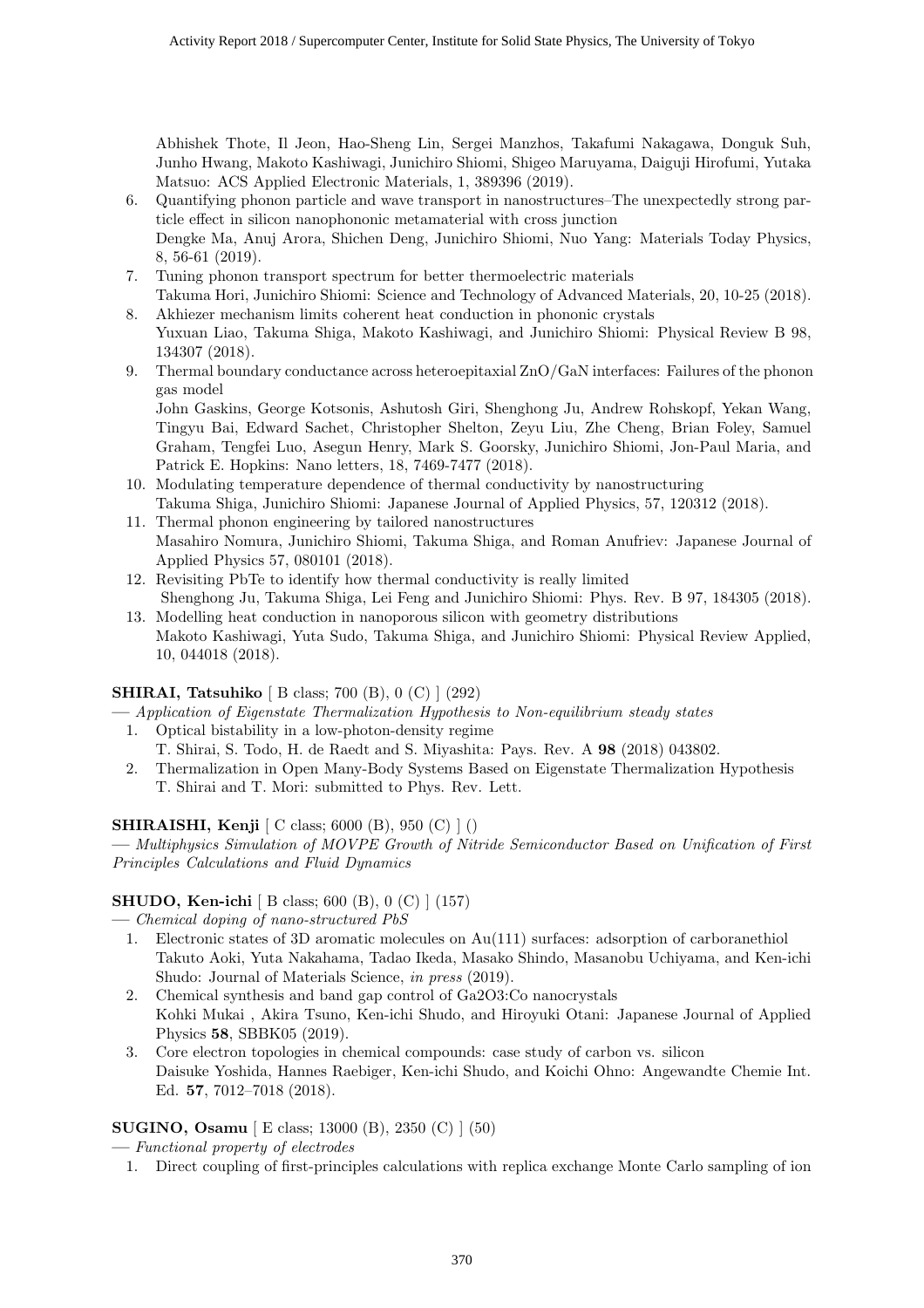disorder in solids

Shusuke Kasamatsu and Osamu Sugino, J. Phys. Cond. Mat., 31. 085901 (2019).

- 2. Hydrogen adsorption on Pt (111) revisited from random phase approximation Lei Yan, Yang Sun, Yoshiyuki Yamamoto, Shusuke Kasamatsu, Ikutaro Hamada, and Osamu Sugino, J. Chem. Phys. 149, 164702 (2018).
- 3. First-principles investigation of polarization and ion conduction mechanisms in hydroxyapatite Shusuke Kasamatsu and Osamu Sugino, Phys. Chem. Chem. Phys. 20 8744 (2018).

# SUZUKI, Takafumi [ C class; 8500 (B), 1600 (C) ] (216)

— Dynamical properties of honeycomb-lattice Kitaev-Heisenberg models in magnetic fields

- Ramman spectra in the effective models for honeycomb-lattice magnet  $RuCl<sub>3</sub>$ 
	- 1. Effective model with strong Kitaev interactions for  $\alpha$ -RuCl<sub>3</sub> Takafumi Suzuki and Sei-ichiro Suga: Phys. Rev. B 97 (2018) 134424.
	- 2. Thermal properties of spin-S Kitaev-Heisenberg model on a honeycomb lattice Takafumi Suzuki and Youhei Yamaji: Physica B 536 (2018) 637-639.
	- 3. Field dependence of THz spectra of effective models for  $\alpha$ -RuCl<sub>3</sub> Takafumi Suzuki and Sei-ichiro Suga: AIP Advances 8 (2018) 101414.
	- 4. Quantized  $\Delta S = 2$  Excitation Spectra by Confinement in an  $S = 1$  Spin Chain Takafumi Suzuki and Sei-ichiro Suga: Accepted in J. Phys. Soc. Jpn.

**SUZUKI, Tatsuo**  $\begin{bmatrix} C \ \text{class:} \ 2000 \ (B), \ 550 \ (C) \end{bmatrix}$ 

— Theoretical search for high-efficient monolayer water-splitting photocatalysts II

# SUZUKI, Yuji [ C class; 8500 (B), 0 (C) ] (62)

— Development of High-performance Polymer Electret

- 1. 量子化学計算を用いた高性能アモルファスフッ素ポリマー・エレクトレットの開発 S. Kim, K.Suzuki, and Y. Suzuki: 日本機械学会熱工学コンファレンス 2018, 富山, 2018 年 10 月 20 日-10 月 21 日, D126.
- 2. Development of A High-performance Amorphous Fluorinated Polymer Electret Based on Quantum Chemical Analysis 18th Int. Conf. on Micro and Nanotechnology for Power Generation and Energy Conversion
- Applications (PowerMEMS 2018), Daytona Beach, T4B-01, (2018) 3. 量子化学計算を用いた高電子親和力官能基を持つ アモルファスフッ素ポリマーエレクトレットの開 発

応用物理学会春季学術講演会,東京,2019 年 3 月 9 日-12 日, 11p-W242-2

TAKAE, Kyohei [ B class; 800 (B), 0 (C) ] (289)

- Dynamics of structure formation in charged colloids
	- 1. Hydrodynamic simulations of charge-regulation effects in colloidal suspensions K. Takae and H. Tanaka: Soft Matter 14 (2018) 4711.
	- 2. Self-organization into ferro- and antiferroelectric crystals via the interplay between particle shape and dipolar interaction

K. Takae and H. Tanaka: Proc. Natl. Acad. Sci. 115 (2018) 9917.

TAKETSUGU, Tetsuya [ C class; 3500 (B), 700 (C) ] (99)

— Ab initio study on the structure and functions of nanomaterials

1. Low-lying Excited States of hqxcH and Zn-hqxc Complex: Toward Understanding Intramolecular Proton Transfer Emission

M. Ebina, Y. Kondo, T. Iwasa, T. Taketsugu: Inorg. Chem., 58, (2019) 4686-4698.

2. Photoluminescence Properties of [Core+exo]-Type Au6 Clusters: Insights into the Effect of Ligand Environments on the Excitation Dynamics

Y. Shichibu, M. Zhang, T. Iwasa, Y. Ono, T. Taketsugu, S. Omagari, T. Nakanishi, Y. Hasegawa, K. Konishi: J. Phys. Chem. C, 123, (2019) 6934-6939.

3. Ammonia-rich combustion and ammonia combustive decomposition properties of various supported catalysts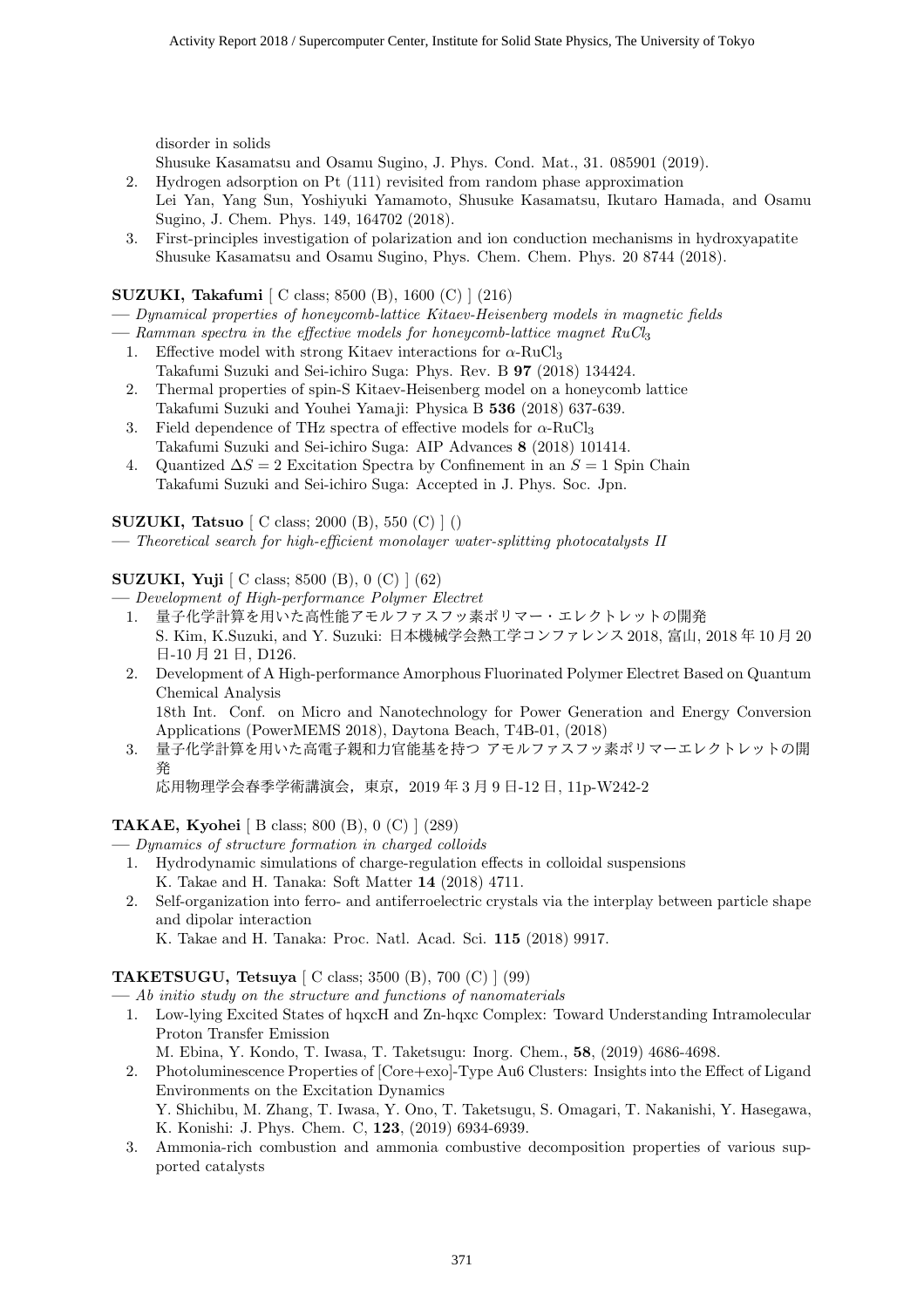S. Hinokuma, K. Araki, T. Iwasa, S. Kiritoshi, Y. Kawabata, T. Taketsugu, and M. Machida: Catal. Commun., 123, (2019) 64-68.

- 4. Combined Automated Reaction Pathway Searches and Sparse Modeling Analysis for Catalytic Properties of Lowest Energy Twins of  $Cu<sub>1</sub>3$ T. Iwasa, T. Sato, M. Takagi, M. Gao, A. Lyalin, M. Kobayashi, K. Shimizu, S. Maeda, T. Taketsugu: J. Phys. Chem. A, 123, (2019) 210-217.
- 5. 金・銀・銅クラスターの安定構造,異性化反応経路,および NO 解離反応経路の探索とその電子物性 近藤有輔,高原里奈,毛利広野,高木牧人,前田理,岩佐豪, 武次徹也: J. Comput. Chem. Jpn., 18, (2019) 64-69.
- 6. First principles calculations toward understanding SERS of 2,2 ′ -bipyridyl adsorbed on Au, Ag and Au-Ag alloy M. Takenaka, Y. Hashimoto, T. Iwasa, T. Taketsugu, G. Seniutinas, A. Balčytis, S. Juodkazise,
- Y. Nishijima: J. Comput. Chem., 40, (2019) 925-932. 7. Supported binary  $CuOx - Pt$  catalysts with high activity and thermal stability for the combustion of NH3 as a carbon-free energy source S. Kiritoshi, T. Iwasa, K. Araki, Y. Kawabata, T. Taketsugu, S. Hinokuma, and M. Machida: RSC Advances, 8, (2018) 41491-41498.
- 8. Spiral Eu(III) Coordination Polymers with Circularly Polarized Luminescence Y. Hasegawa, Y. Miura, Y. Kitagawa, S. Wada, T. Nakanishi, K. Fushimi, T.Seki, H. Ito, T. Iwasa, T. Taketsugu, M. Gon, K. Tanaka, Y. Chujo, S. Hattori, M. Karasawa, and K. Ishii: Chem. Commun., 54, (2018) 10695-10697.
- 9. Insights into Geometries, Stabilities, Electronic Structures, Reactivity Descriptors, and Magnetic Properties of Bimetallic NimCun-m ( $m = 1, 2; n = 3-13$ ) Clusters: Comparison with Pure Copper Clusters

R. K. Singh, T. Iwasa, and T. Taketsugu: J. Comput. Chem., 39,(2018) 1878-1889 .

#### TAMURA, Ryo [ C class; 1500 (B), 400 (C) ] (272)

- Development of effective model estimation method by machine learning for multiple input measured data
	- 1. Functional nanoparticles-coated nanomechanical sensor arrays for machine learning-based quantitative odor analysis

K. Shiba, R. Tamura, T. Sugiyama, Y. Kameyama, K. Koda, E. Sakon, K. Minami, H. T. Ngo, G. Imamura, K. Tsuda, and G. Yoshikawa: ACS Sensors 3 (2018) 1592.

2. Hunting for organic molecules with artificial intelligence: Molecules optimized for desired excitation energies

M. Sumita, X. Yang, S. Ishihara, R. Tamura, and K. Tsuda: ACS Central Science 4 (2018) 1126.

3. Machine learning forces trained by Gaussian process in liquid states: Transferability to temperature and pressure

R. Tamura, J. Lin, and T. Miyazaki: Journal of the Physical Society of Japan 88 (2019) 044601.

- 4. Efficient construction method for phase diagrams using uncertainty sampling K. Terayama, R. Tamura, Y. Nose, H. Hiramatsu, H. Hosono, Y. Okuno, and K. Tsuda: Physical Review Materials 3 (2019) 033802.
- 5. Quantum Phase Transition in Fully-Connected Quantum Wajnflasz–Pick Model Y. Seki, S. Tanaka and S. Kawabata: J. Phys. Soc. Jpn. 88 (2019) 054006.
- 6. Application of Ising Machines and a Software Development for Ising Machines K. Tanahashi, S. Takayanagi, T. Motohashi and S. Tanaka: J. Phys. Soc. Jpn., in press.
- 7. A Fully-Connected Ising Model Embedding Method and Its Evaluation for CMOS Annealing Machines

D. Oku, K. Terada, M. Hayashi, M. Yamaoka, S. Tanaka and N. Togawa: IEICE Transactions in press.

- 8. Li-ion conductive Li3PO4-Li3BO3-Li2SO4 mixture: Prevision through density functional molecular dynamics and machine learning M. Sumita, R. Tamura, K. Homma, C. Kaneta, and K. Tsuda: Bulletin of the Chemical Society of Japan in press.
- 9. Expanding the horizon of automated metamaterials discovery via quantum annealing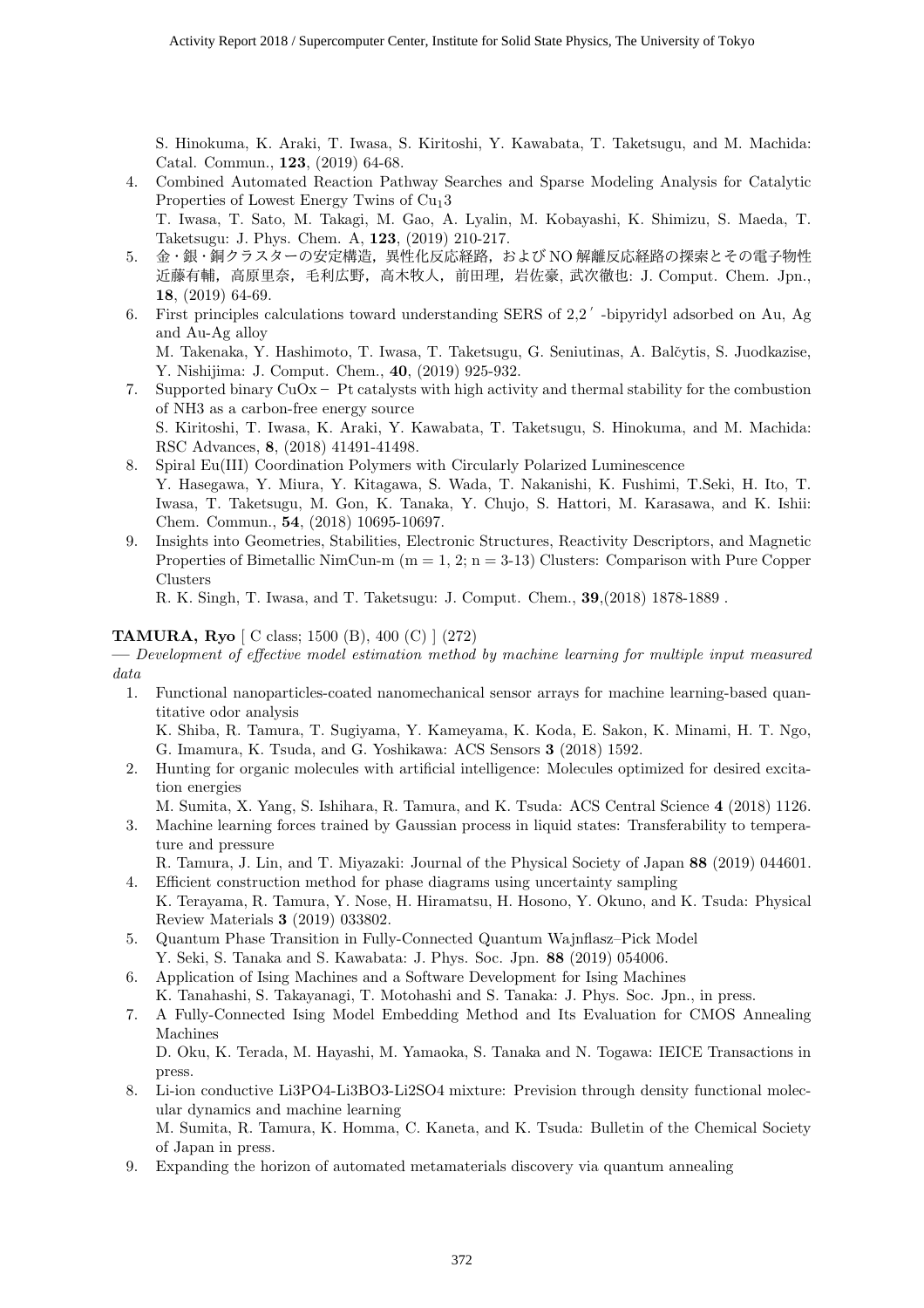K. Kitai, J. Guo, S. Ju, S. Tanaka, K. Tsuda, J. Shiomi and R. Tamura: submitted.

TANAKA, Hajime [ B class; 1700 (B), 0 (C) ] (274)

- Hydrodynamic effects on crystal nucleation in a hard-sphere colloidal system
- Schmidt number dependence on dynamics in colloidal suspensions
- 1. Numerical prediction of colloidal phase separation by direct computation of Navier-Stokes equation Michio Tateno and Hajime Tanaka: npj Computational Materials 5 (2019) 40
- 2. Physical foundation of the fluid particle dynamics method for colloid dynamics simulation Akira Furukawa, Michio Tateno and Hajime Tanaka: Soft Matter 14 (2018) 3738

# TANAKA, Shu [ C class; 1000 (B), 200 (C) ] (286)

— Study on quantum annealing from a viewpoint of statistical mechanics

- 1. Quantum Phase Transition in Fully-Connected Quantum Wajnflasz–Pick Model Y. Seki, S. Tanaka and S. Kawabata: J. Phys. Soc. Jpn. 88 (2019) 054006.
- 2. Application of Ising Machines and a Software Development for Ising Machines K. Tanahashi, S. Takayanagi, T. Motohashi and S. Tanaka: J. Phys. Soc. Jpn., in press.
- 3. A Fully-Connected Ising Model Embedding Method and Its Evaluation for CMOS Annealing Machines

D. Oku, K. Terada, M. Hayashi, M. Yamaoka, S. Tanaka and N. Togawa: IEICE Transactions in press.

- 4. Expanding the horizon of automated metamaterials discovery via quantum annealing K. Kitai, J. Guo, S. Ju, S. Tanaka, K. Tsuda, J. Shiomi and R. Tamura: submitted.
- 5. Functional nanoparticles-coated nanomechanical sensor arrays for machine learning-based quantitative odor analysis K. Shiba, R. Tamura, T. Sugiyama, Y. Kameyama, K. Koda, E. Sakon, K. Minami, H. T. Ngo,

G. Imamura, K. Tsuda, and G. Yoshikawa: ACS Sensors 3 (2018) 1592.

6. Hunting for organic molecules with artificial intelligence: Molecules optimized for desired excitation energies

M. Sumita, X. Yang, S. Ishihara, R. Tamura, and K. Tsuda: ACS Central Science 4 (2018) 1126.

7. Machine learning forces trained by Gaussian process in liquid states: Transferability to temperature and pressure

R. Tamura, J. Lin, and T. Miyazaki: Journal of the Physical Society of Japan 88 (2019) 044601. 8. Efficient construction method for phase diagrams using uncertainty sampling

- K. Terayama, R. Tamura, Y. Nose, H. Hiramatsu, H. Hosono, Y. Okuno, and K. Tsuda: Physical Review Materials 3 (2019) 033802.
- 9. Li-ion conductive  $Li_3PO_4$ - $Li_3BO_3$ - $Li_2SO_4$  mixture: Prevision through density functional molecular dynamics and machine learning

M. Sumita, R. Tamura, K. Homma, C. Kaneta, and K. Tsuda: Bulletin of the Chemical Society of Japan in press.

# TATENO, Masaru [ C class; 4000 (B), 0 (C) ] ()

— Molecular dynamics free energy calculations of functional mechanisms of biological macromolecular complex systems

# TATETSU, Yasutomi [ C class; 4000 (B), 800 (C) ] (95)

— First-principles calculations of a search for subphases and large-scale calculations for the grain boundaries of Nd-Fe-B magnets

- 1. First-principles study on substitution effects in  $Nd_2$ (Fe, X)<sub>14</sub>B Y. Tatetsu, S. Tsuneyuki, and Y. Gohda: Materialia, 4, 388-394 (2018).
- 2. Dynamic interface formation in magnetic thin film heterostructures
	- S. Nakashima, T. Miyamachi, Y. Tatetsu, Y. Takahashi, Y. Takagi, Y. Gohda, T. Yokoyama, and F. Komori: Advanced Functional Materials, 29, 1804594 (2018).
- 3. Role of typical elements in  $Nd_2Fe_{14}X$  (X = B, C, N, O, F) Yasutomi Tatetsu, Yosuke Harashima, Takashi Miyake, and Yoshihiro Gohda: Physical Review Materials 2, 0744100-1 - 0744100-9 (9) (2018).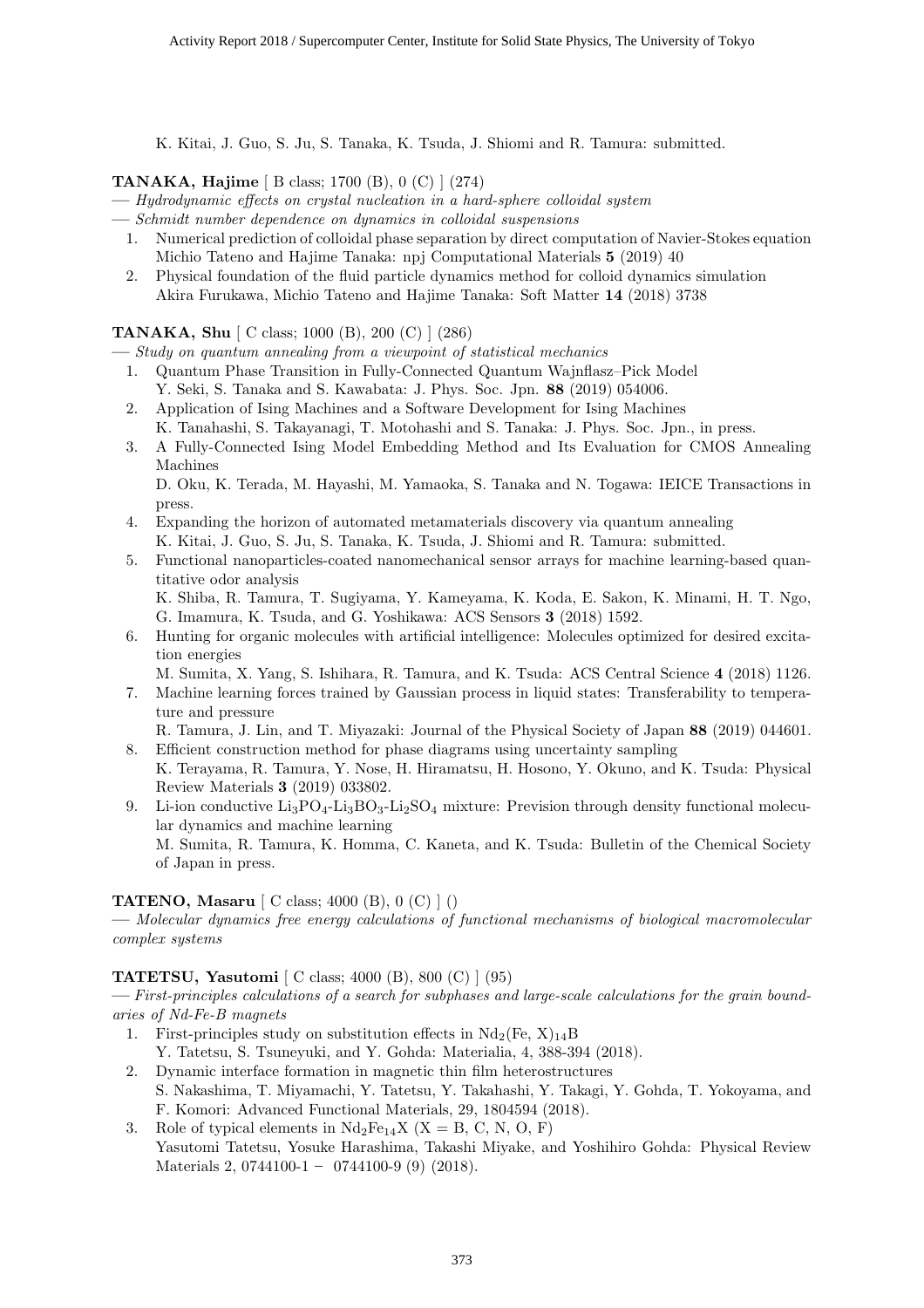# TATEYAMA, Yoshitaka [ C class; 4500 (B), 950 (C) ] (82)

— DFT sampling studies on interfacial properties of batteries and catalysts

- 1. A General Representation Scheme for Crystalline Solids based on Voronoi-Tessellation Real Feature Values and Atomic Property Data R. Jalem, M. Nakayama, Y. Noda, T. Le, I. Takeuchi, Y. Tateyama, H. Yamazaki: Sci. Tech. Adv. Mater. 19 (2018) 231-242.
- 2. First-Principles Microkinetic Analysis of  $NO + CO$  Reactions on Rh(111) Surface toward Understanding NOx Reduction Pathways

A. Ishikawa, Y. Tateyama: J. Phys. Chem. C 122 (2018) 17378-17388.

- 3. Liquid electrolyte informatics using an exhaustive search with linear regression K. Sodeyama, Y. Igarashi, T. Nakayama, Y. Tateyama, M. Okada: Phys. Chem. Chem. Phys. 20 (2018) 22585-22591.
- 4. Dynamical Solvent Effects on the Charge and Reactivity of Ceria-Supported Pt Nanoclusters L. Szabova, M. F. Camellone, F. N. Ribeiro, V. Matolin, Y. Tateyama, S. Fabris: J. Phys. Chem. C 122 (2018) 27507-27515.
- 5. Structures, Electronic States, and Reactions at Interfaces between LiNi0.5Mn1.5O4 Cathode and Ethylene Carbonate Electrolyte: A First-Principles Study Y. Okuno, K. Ushirogata, K. Sodeyama, G. Shukri, Y. Tateyama: J. Phys. Chem. C 123 (2019) 2267-2277.
- 6. Oxygen Redox Promoted by Na Excess and Covalency in Hexagonal and Monoclinic Na2-xRuO3 Polymorphs

M. H. N. Assadi, M. Okubo, A. Yamada, Y. Tateyama: J. Electrochem. Soc. 166 (2019) A5343- A5348.

#### TERAO, Takamichi [ B class; 1100 (B), 150 (C) ] (283)

- Molecular simulation of colloidal suspensions
	- 1. Generalised local bond order parameter analysis: application to colloidal particles with dendritic polymer brushes

R. Mizuno, K. Okumura, J. Oguri, and T. Terao: Mol. Simul. 45 (2019) 743. .

#### TERASAWA, Asako [ B,C class; 4200 (B), 650 (C) ] (93)

— First principles calculations and development of graph analysis method for magnetic alloys and amorphous grain boundary phases in permanent magnets

— First principles calculations and mathematical analyses of amorphous magnetic alloys and amorphous grain boundary phases in permanent magnets

1. Hidden order in amorphous structures: Extraction of nearest neighbor networks of amorphous NdFe alloys with Gabriel graph analyses

A. Terasawa and Y. Gohda, J. Chem. Phys., 149, 154502, (2018).

# TODO, Synge [ C class; 5500 (B), 900 (C) ] (229)

— Topological Order and Quantum Dynamics in Quantum Many-body Systems

- 1. Crystal structure prediction supported by incomplete experimental data N. Tsujimoto, D. Adachi, R. Akashi, S. Todo, S. Tsuneyuki, Phys. Rev. Materials 2, 053801 (7pp) (2018)
- 2. Optical bistability in a low-photon-density regime T. Shirai, S. Todo, H. de Raedt, S. Miyashita, Phys. Rev. A 98, 043802 (13pp) (2018)
- 3. ZN Berry phase and symmetry protected topological phases of SU(N) antiferromagnetic Heisenberg chain
	- Y. Motoyama, S. Todo, , Phys. Rev. B 98, 195127 (6pp) (2018)
- 4. Localized mode and nonergodicity of a harmonic oscillator chain F. Ishikawa, S. Todo, Phys. Rev. E 98, 062140 (8pp) (2018)
- 5. Parallel loop cluster quantum Monte Carlo simulation of quantum magnets based on global unionfind graph algorithm

S. Todo, H. Matsuo, H. Shitara, Comp. Phys. Comm. 239, 84-93 (2019)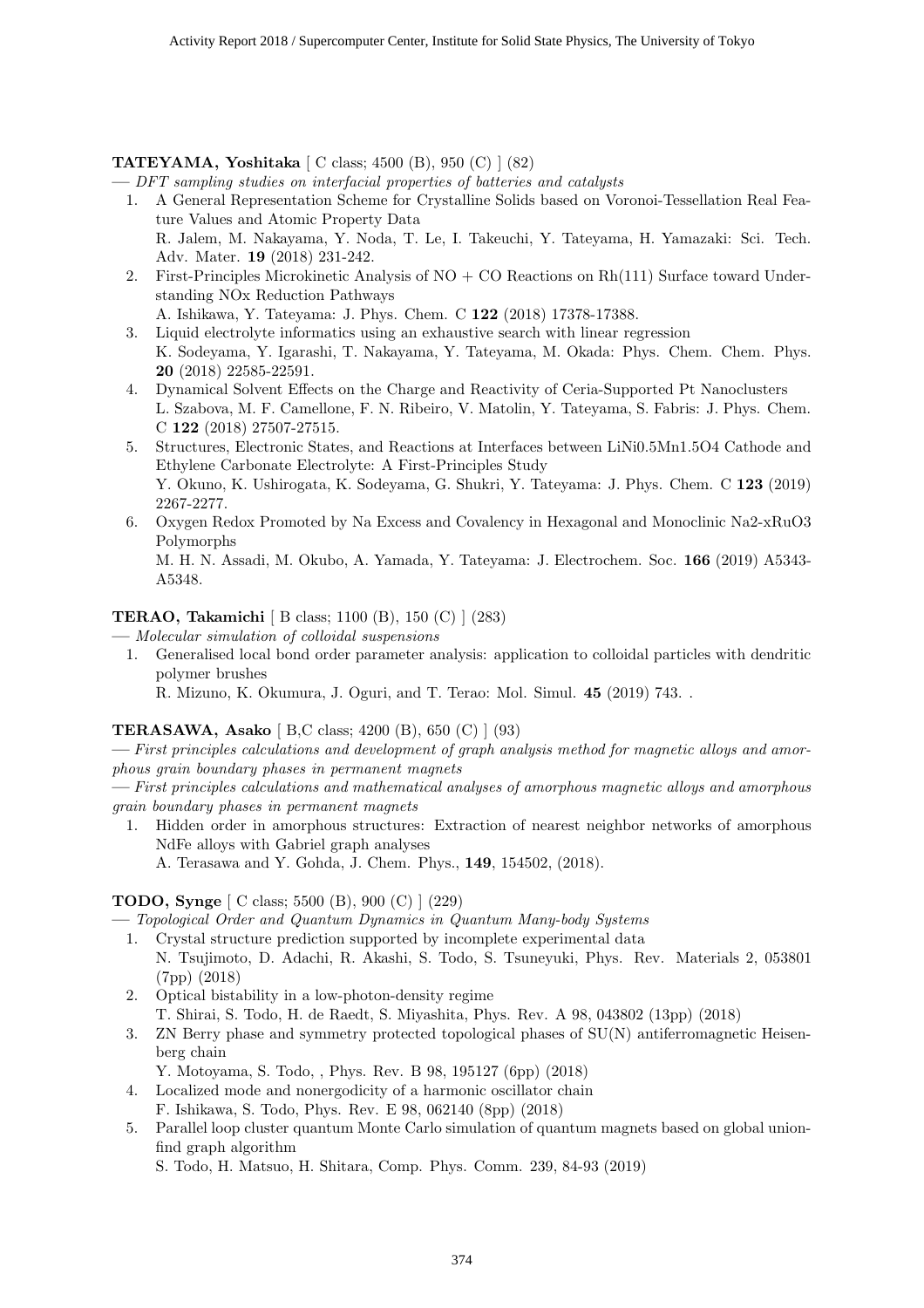- 6. Fast algorithm for generating random bit strings and multispin coding for directed percolation H. Watanabe, S. Morita, S. Todo, N. Kawashima, J. Phys. Soc. Jpn. 88, 024004 (8pp) (2019)
- 7. Search for Common Minima in Joint Optimization of Multiple Cost Functions D. Adachi, N. Tsujimoto, R. Akashi, S. Todo, S. Tsuneyuki, to appear in Comp. Phys. Comm.

# TOHYAMA, Takami [ C class; 4500 (B), 850 (C) ] (246)

— Dynamical DMRG study of spin dynamics in frustrated quantum spin systems

- 1. Magnetic phase diagram of a frustrated spin ladder
- T. Sugimoto, M. Mori, T. Tohyama, and S. Maekawa: Phys. Rev. B 97, (2018) 144424. 2. Dynamical density matrix renormalization group study of spin and charge excitations in the four-
	- $\text{leg } t-t'$ -J ladder T. Tohyama, M. Mori, and S. Sota: Phys. Rev. B 97, (2018) 235137.
- 3. Ground state phase diagram of the Kitaev-Heisenberg model on a honeycomb-triangular lattice M. Kishimoto, K. Morita, Y. Matsubayashi, S. Sota, S. Yunoki, and T. Tohyama: Phys. Rev. B 98, (2018) 054411.
- 4. Ground-state phase diagram of the Kitaev-Heisenberg model on a kagome lattice K. Morita, M. Kishimoto, and T. Tohyama: Phys. Rev. B 98, (2018) 134437.
- 5. Syntheses and first-principles calculations of the pseudobrookite compound  $\text{AITi}_2\text{O}_5$ T. Tohyama, R. Ogura, K. Yoshinaga, S. Naito, N. Miyakawa, and E. Kaneshita: J. Phys. Chem. Solids 127, (2019) 035121.
- 6. Magnetization plateau and supersolid phases in the spin-1/2 antiferromagnetic Heisenberg model on a tetragonally distorted fcc lattice
	- K. Morita and T. Tohyama: Phys. Rev. B 99, (2019) 144417.

# TOKIWA, Hiroaki [ C class; 3500 (B), 0 (C) ] (112)

— Theoretical Study of Industrial Enzyme and Drug Target Protein using the Forth Revolution

1. Development of analysis toolkit to visualize interaction energies generated by fragment molecular orbital calculations

Takaki Tokiwa, Shogo Nakano, Yuta Yamamoto, Takeshi Ishikawa, Sohei Ito, Vladimir Sladek, Kaori Fukuzawa, Yuji Mochizuki, Hiroaki Tokiwa, Fuminori Misaizu, and Yasuteru Shigeta: J. Chem. Info. Model (DOI:10.1021/acs.jcim.8b00649) 59(1), 25-30 (2018)

- 2. Protein residue networks from energetic and geometric data: Are they identical? Vladimir Sladek, Hiroaki Tokiwa, Hitoshi Shimano, Yasuteru Shigeta: J. Chem. Theor. Comp. (DOI: 10.1021/acs.jctc.8b00733) 14(12), 6623-6631 (2018)
- 3. Dual conformation of the ligand induces the partial agonistic activity of retinoid X receptor  $\alpha$  $(RXR \alpha)$ Yurina Miyashita, Nobutaka Numoto, Sundaram Arulmozhiraja, Shogo Nakano, Naoya Matsuo,

Kanade Shimizu, Osamu Shibahara, Michiko Fujiwara, Hiroki Kakuta, Sohei Ito, Teikichi Ikura, Nobutoshi Ito, Hiroaki Tokiwa: FEBS Lett. (DOI: 10.1002/1873-3468.13301) 593(2), 242-250 (2018)

- 4. Benchmark analysis of native and artificial NAD<sup>+</sup>-dependent enzymes generated by a sequence based design method with or without phylogenetic data Shogo Nakano, Tomoharu Motoyama, Yurina Miyashita, Yuki Ishizuka, Naoya Matsuo, Hiroaki Tokiwa, Suguru Shinoda, Yasuhisa Asano, and Sohei Ito: Biochem. (DOI: 10.1021/acs.biochem.8b00339) 57(26), 3722-3732 (2018)
- 5. Molecular association model of  $PPAR\alpha$  and its new specific and efficient ligand, pemafibrate: Structural basis for SPPARM $\alpha$ Yuta Yamamoto, Kenta Takei, Sundaram Arulmozhiraja, Vladimir Sladek, Naoya Matsuo, Songiee Han, Takashi Matsuzaka, Motohiro Sekiya, Takaki Tokiwa, Mitsuo Shoji, Yasuteru Shigeta, Yoshimi Nakagawa, Hiroaki Tokiwa,Hitoshi Shiman: Biochem. Biophys. Res. Comm. (DOI: 10.1016/j.bbrc.2018.03.135) 499(2), 239-245 (2018)
- 6. Total Synthesis of Termicalcicolanone A via Organocatalysis and Regioselective Claisen Rearrangement Saki Ito, Taiki Kitamura, Sundaram Arulmozhiraja, Kei Manabe, Hiroaki Tokiwa, and Yumiko Suzuki: Org. Lett.(DOI: 10.1021/acs.orglett.9b00731) 21(8), 2777-2781 (2019)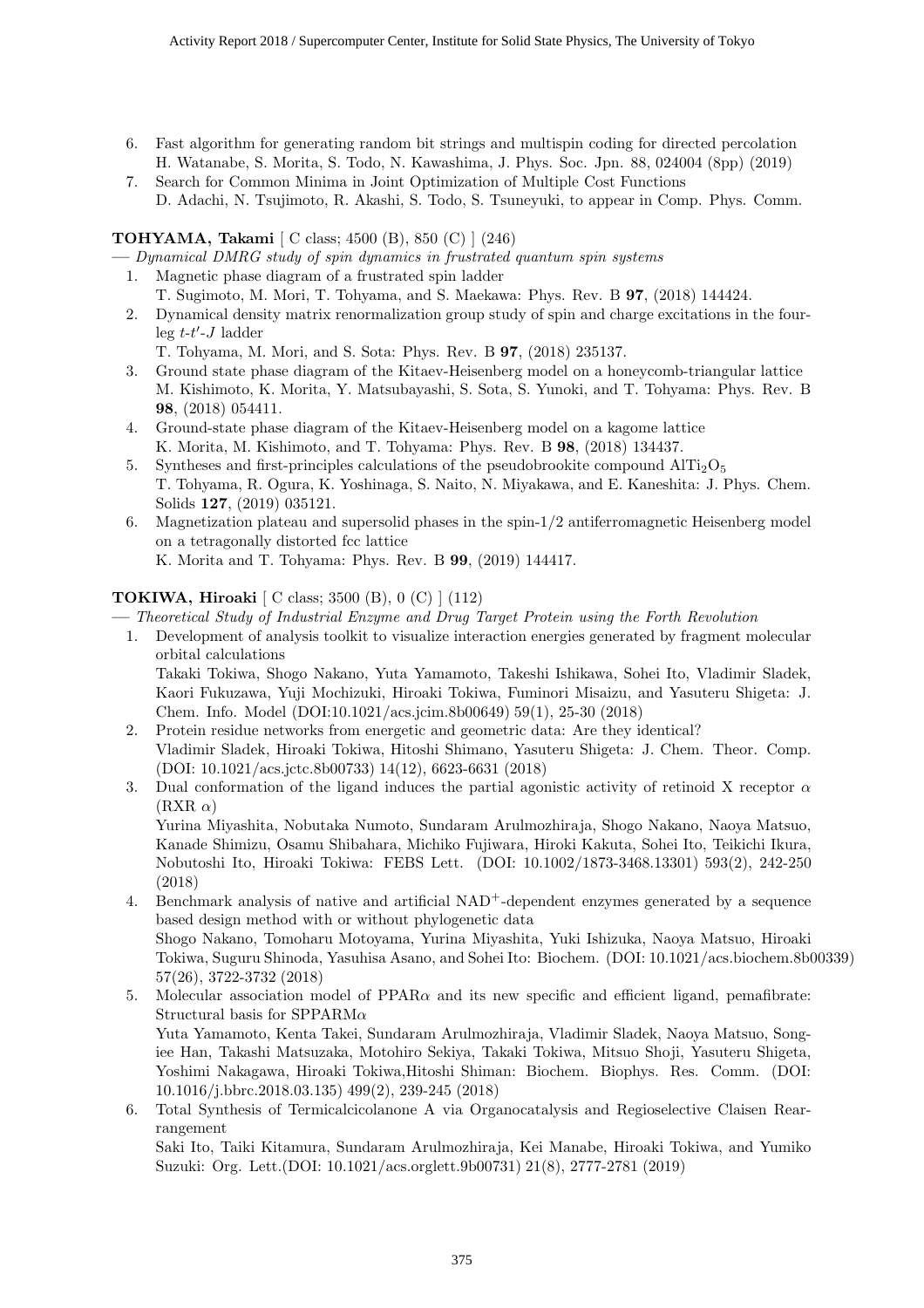- 7. 25S-Adamantyl-23-yne-26,27-dinor-1 $\alpha$ ,25-dihydroxyvitamin D<sub>3</sub>: Synthesis, Tissue Selective Biological Activities, and X-ray Crystal Structural Analysis of Its Vitamin D Receptor Complex Rocio Otero, Michiyasu Ishizawa, Nobutaka Numoto, Teikichi Ikura, Nobutoshi Ito, Hiroaki Tokiwa, Antonio Mourin, Makoto Makishima, and Sachiko Yamada: J. Med. Chem. (DOI: 10.1021/acs.jmedchem.8b00427) 61(15), 6658-6673 (2018).
- 8. 3-(Triflyloxy)benzynes Enable the Regiocontrolled Cycloaddition of Cyclic Ureas to Synthesize 1,4-Benzodiazepine Derivatives Hideki Kaneko, Takashi Ikawa, Yuta Yamamoto, Sundaram Arulmozhiraja, Hiroaki Tokiwa, Shuji Akai: Syn. Lett. (DOI: 10.1055/s-0036-1591924) 29(07), 943-948 (2018).

# TONEGAWA, Takashi [ B class; 1200 (B), 0 (C) ] (284)

- Numerical Study of the One-Dimensional Quantum Spin Systems with Spatial Structures
	- 1. Ground-State Phase Diagram of an Anisotropic  $S = 1/2$  Ladder with Different Leg Interactions T. Tonegawa, T. Hikihara, K. Okamoto, S. C. Furuya, and T. Sakai: J. Phys. Soc. Jpn. 87, 104002 (2018)

TOYAO, Takashi [ B class; 500 (B), 70 (C) ] (159)

— Calculation of catalyst electronic structures for catalyst informatics

# TOYODA, Masayuki [ B class; 700 (B), 0 (C) ] (151)

- Theoretical Study on Magnetoelectric Effects of Localized Spin Systems in Quadrupole Alignemnt
- 1. A-cation control of magnetoelectric quadrupole order in  $A(TiO)Cu_{4}(PO_{4})_{4}$  ( $A = Ba$ , Sr, and Pb) K. Kimura, M. Toyoda, P. Babkevich, K. Yamauchi, M. Sera, V. Nassif, H. M. Rønnow, and T. Kimura: Physical Review B, 97, 134418 (2018)

# TSUMURAYA, Takao [ C class; 500 (B), 0 (C) ] (161)

— First-principles study on the formation mechanism of long-period stacking ordered structure in Fe based shape memory alloys and Mg alloys

# TSUNETSUGU, Hirokazu [ B class; 600 (B),  $0$  (C) ] (303)

— Numerical study of vortices in ferromagnetic superconductor

# TSUNEYUKI, Shinji [ C class; 7000 (B), 1000 (C) ] (65)

— Development and application of first-principles simulation methods: from structure prediction to superconductivity

1. First-principles study on substitution effects in  $Nd_2$  (Fe, X)<sub>14</sub>B

Y. Tatetsu, S. Tsuneyuki and Y. Gohda: Materialia 4 (2018) 388.

- 2. First-principles study of phonon anharmonicity and negative thermal expansion in ScF<sup>3</sup> Y. Oba, T. Tadano, R. Akashi and S. Tsuneyuki: Phys. Rev. Materials 3 (2019) 033601.
- 3. Ab initio prediction of structural phase-transition temperature of  $SrTiO<sub>3</sub>$  from finite-temperature phonon calculation

T. Tadano and S. Tsuneyuki: J. Ceram. Soc. Jpn., in press.

- 4. Crystal structure prediction supported by incomplete experimental data N. Tsujimoto, D. Adachi, R. Akashi, S. Todo and S. Tsuneyuki: Phys. Rev. Materials 2 (2018) 053801.
- 5. Neural-network Kohn-Sham exchangecorrelation potential and its out-of-training transferability R. Nagai, R. Akashi, S. Sasaki and S. Tsuneyuki: J. Chem. Phys. 148 (2018) 241737.
- 6. Ferromagnetism above 1000 K in highly cation-ordered double-perovskite insulator  $Sr<sub>3</sub>OsO<sub>6</sub>$ Y.K. Wakabayashi, Y. Krockenberger, N. Tsujimoto, T. Boykin, S. Tsuneyuki, Y. Taniyasu and H. Yamamoto: Nat. Commun. 10 (2019) 535.
- 7. Search for common minima in joint optimization of multiple cost functions D. Adachi, N. Tsujimoto, R. Akashi, S. Todo and S. Tsuneyuki: Comp. Phys. Commun., in press.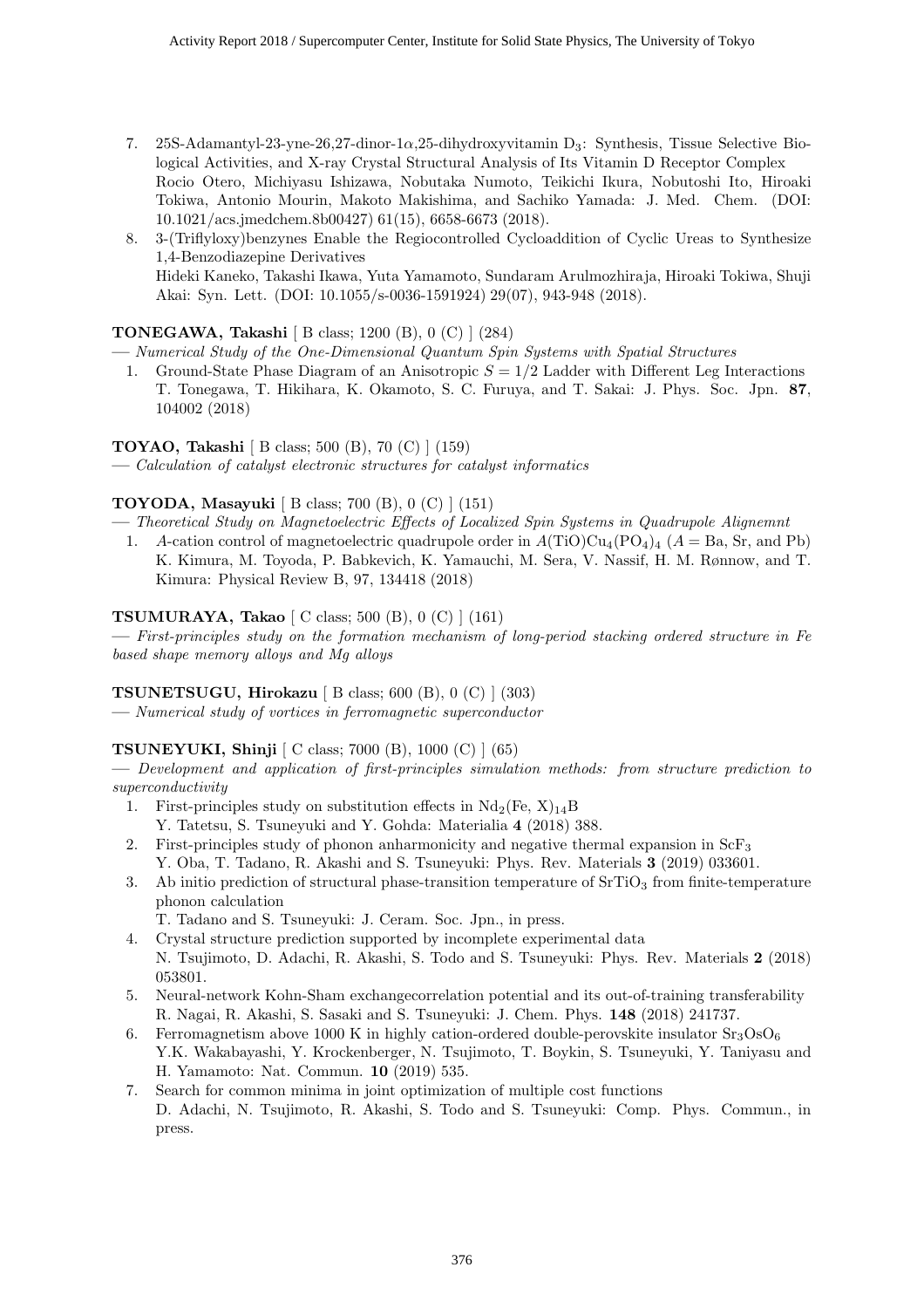#### TSURUTA, Kenji [ C class; 1500 (B), 0 (C) ] (132)

— Ab-initio Metaheuristics for Functional Design of Nanocarbon

1. Metaheuristic Ab-initio Optimum Search for Doping Effects in Nanocarbons Kenji Tsuruta, Keiichi Mitani, Md. Abdullah Al Asad, Yuta Nishina, Kazuma Gotoh, and Atsushi Ishikawa: Materials Science Forum

UCHIDA, Takashi [ B class; 300 (B), 80 (C) ] (310)

— Theory of multiple spin density waves and magnetic skyrmions in frustrated itinerant magnets

#### UDAGAWA, Masafumi [ C,D class; 11500 (B), 450 (C) ] (215)

- Dynamics of fractional excitations in quantum spin liquid
- Gauge charge picture of spin liquids: Structure formation and magnetic correlation
	- 1. Vison-Majorana complex zero-energy resonance in Kitaev's spin liquid Masafumi Udagawa: Physical Review B 98, 220404(R)-1-5
	- 2. Spectrum of itinerant fractional excitations in quantum spin ice Masafumi Udagawa, Roderich Moessner: Phys. Rev. Lett. 122 (2019) 117201
	- 3. Magnetic clustering, half-moons, and shadow pinch points as signals of a proximate Coulomb phase in frustrated Heisenberg magnets Tomonari Mizoguchi, Ludovic D. C. Jaubert, Roderich Moessner, Masafumi Udagawa: Phys. Rev. B 98 (2018) 144446

#### WAKABAYASHI, Daisuke [ B class; 700 (B), 0 (C) ] (291)

— Compression behavior and inhomogeneous structure of silica glass in its intermediate state in structural transformations

#### WATANABE, Hiroshi [ B class; 800 (B), 100 (C) ] (288)

— Data compression for molecular dynamics simulation on the basis of multiresolution analysis

1. Fast algorithm for generating random bit strings and multispin coding for directed percolation H. Watanabe, S. Morita, S. Todo, and N. Kawashima, J. Phys. Soc. Jpn. 88, 024004 (2019)

#### WATANABE, Hiroshi [ B class; 600 (B), 0 (C) ] (201)

- Novel phenomena induced by intradimer charge degree of freedom in molecular conductors
- 1. Mechanism of superconductivity and electron-hole doping asymmetry in  $\kappa$ -type molecular conductors
	- H. Watanabe, H. Seo, and S. Yunoki: submitted, arXiv: 1811.09035.

#### WATANABE, Kazuyuki [ C class; 10000 (B), 1750 (C) ] (53)

— First-Principles Study of Excited Electron, Positron and Atom Dynamics and Optical Responses of Nanostructures

- 1. Electron scattering in time-dependent density functional theory L. Lacombe, Y. Suzuki, K. Watanabe, and N. T. Maitra, The European Physical Journal B 91, 96 (2018).
- 2. Secondary-electron emission from multi-layer graphene: time-dependent first-principles study Y. Ueda, Y. Suzuki, and K. Watanabe, Appl. Phys. Express 11, 105101 (2018).
- 3. Time-Dependent Multicomponent Density Functional Theory for Coupled Electron-Positron Dynamics
	- Y. Suzuki, S. Hagiwara and K. Watanabe, Phys. Rev. Lett. 121, 133001 (2018).
- 4. Thermal effects on laser-assisted field evaporation from a Si surface: A real-time first-principles study

K. Uchida, Y. Suzuki, and K. Watanabe, submitted.

#### WATANABE, Satoshi [ C class; 12000 (B), 1850 (C) ] (51)

— Theoretical Analyses on Various Properties Concerning Nanodevices

- 1. CO-tip manipulation using repulsive interactions
	- N. K. M. Nazriq, E. Minamitani, and T. K. Yamada: Nanotechnology 29 (2018) 495701.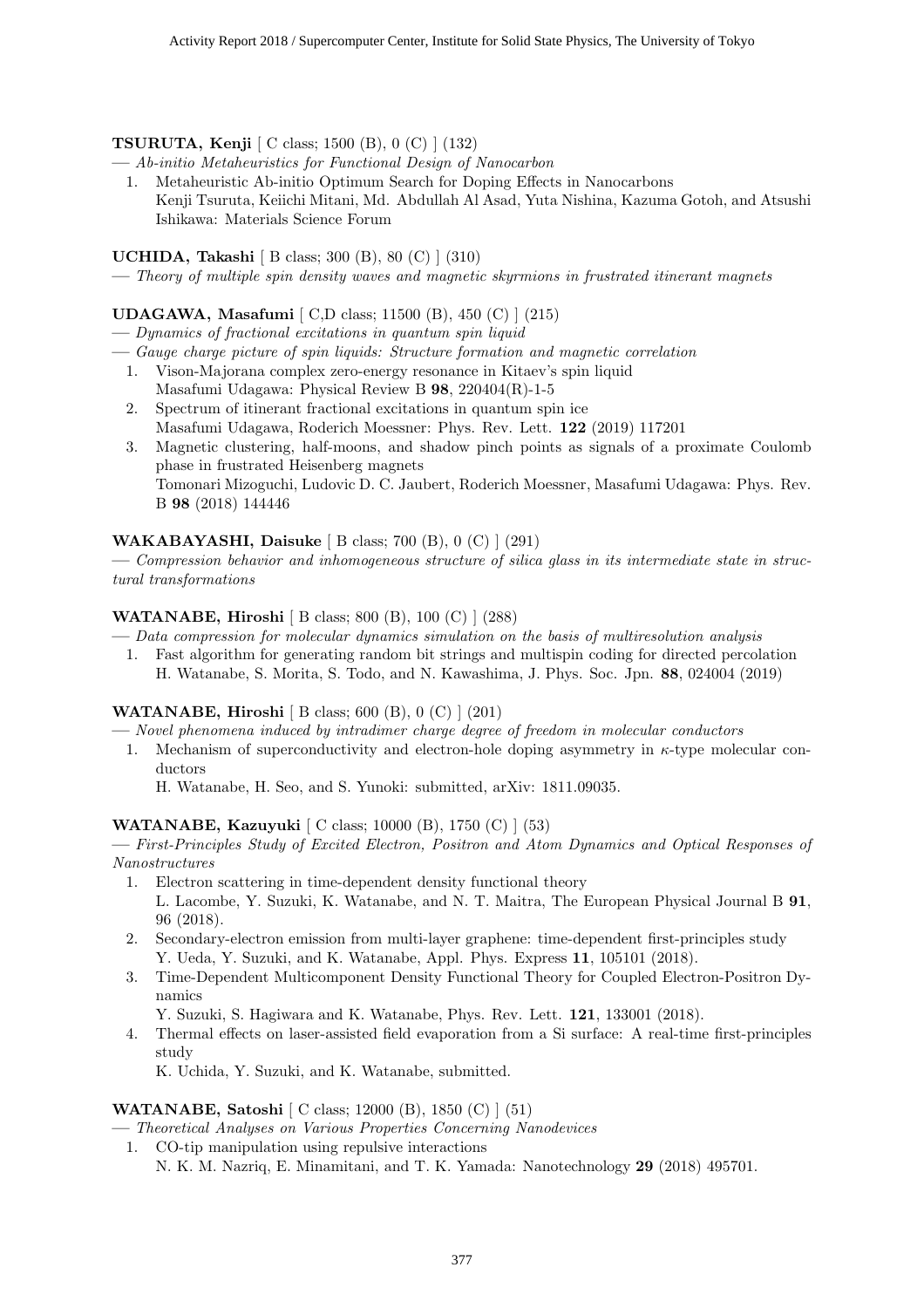- 2. Inelastic electron tunneling spectroscopy by STM of phonons at solid surfaces and interfaces E. Minamitani, N. Takagi, R. Arafune, T. Frederiksen, T. Komeda, H. Ueba, and S. Watanabe: Prog. Surf. Sci. 93 (2018) 131.
- 3. Phonon Angular Momentum Induced by the Temperature Gradient M. Hamada, E. Minamitani, M. Hirayama, S. Murakami: Phys. Rev. Lett. 121 (2018) 175301.
- 4. 固体表面を舞台とした電子フォノン相互作用の研究 南谷英美: 固体物理 53 (2018) 609.
- 5. 電子相関とスピン軌道相互作用が生み出す吸着分子の新奇な磁性 南谷英美, 高木紀明: 日本物理学会誌 73 (2018) 690.
- 6. ニューラルネットワークを用いたアモルファス物質中の原子拡散の研究 安藤康伸, 李文文 and 渡邉 聡: 固体物理 53 (2018) 389.
- 7. A Comparative Study on the Diffusion Behaviors of Metal and Oxygen Ions in Metal-Oxide Based Resistance Switches via Ab Initio Molecular Dynamics Simulations B. Xiao, X.-F. Yu, and S. Watanabe: ACS Appl. Electronic Mater., in press.
- 8. Moisture Effect on the Diffusion Behaviors of Cu ions in  $Cu/Ta_2O_5/Pt$  and  $Cu/SiO_2/Pt$  Resistance Switches: A First-Principle Study
	- B. Xiao and S. Watanabe: submitted to Sci. Technol. Adv. Mater.
- 9. Mechanically tunable spontaneous vertical charge redistribution in few-layer WTe<sup>2</sup> Z. Ni, E. Minamitani, K. Kawahara, R. Arafune, C.-L. Lin, N. Takagi, and S. Watanabe: submitted to ACS Nano
- 10. First-principles study of Li-ion distribution at  $\gamma$ -Li<sub>3</sub>PO<sub>4</sub>/metal interfaces K. Shimizu, W. Liu, W. Li, S. Kasamatsu, Y. Ando, E. Minamitani, and S. Watanabe: submitted to Phys. Rev. Mater.

# YAMADA, Atsuo [ C class; 5500 (B), 900 (C) ] (75)

- First-principles investigations of battery materials
	- 1. Redox-Driven Spin Transition ina Layered Battery Cathode Material E. Watanabe, W. Zhao, A. Sugahara, B.Mortemard de Boisse, L. Lander, D. Asakura, Y.Okamoto, T. Mizokawa, M. Okubo and A.Yamada: Chem. Mater. 31 (2019) 2358.
	- 2. Combined Theoretical and Experimental Studies of Sodium Battery Materials E. Watanabe, S. Chung, S. Nishimura, Y.Yamada, M. Okubo and A. Yamada: Chem. Rec. 19 (2019)1.

YAMADA, Atsushi [ C class; 2500 (B), 600 (C) ] (191)

— Superconductivity and magnetic properties of the Hubbard model

YAMAGUCHI, Shu [ C class; 5000 (B), 0 (C) ] (90)

— Bronsted Acidity on Oxide Surface Induced by Neutralization of Lewis Acid Sites by Molecules

YAMAJI, Youhei [ E class; 12000 (B), 2250 (C) ] (175)

- Numerical studies on fractional excitations in strongly correlated electron systems
- 1. Path to stable quantum spin liquids in spin-orbit coupled correlated materials Andrei Catuneanu, Youhei Yamaji, Gideon Wachtel, Yong Baek Kim, and Hae-Young Kee: npj Quantum Materials 3 (2018) 23.
- 2. Ab initio effective Hamiltonians for cuprate superconductors Motoaki Hirayama, Youhei Yamaji, Takahiro Misawa, and Masatoshi Imada: Phys. Rev. B 98 (2018) 134501.
- 3. Classical and quantum spin dynamics of the honeycomb Γ model Anjana M. Samarakoon, Gideon Wachtel, Youhei Yamaji, D. A. Tennant, Cristian D. Batista, and Yong Baek Kim: Phys. Rev. B 98 (2018) 045121.
- 4. Stripe and superconducting order competing in the Hubbard model on a square lattice studied by a combined variational Monte Carlo and tensor network method Andrew S. Darmawan, Yusuke Nomura, Youhei Yamaji, and Masatoshi Imada: Phys. Rev. B 98 (2018) 205132.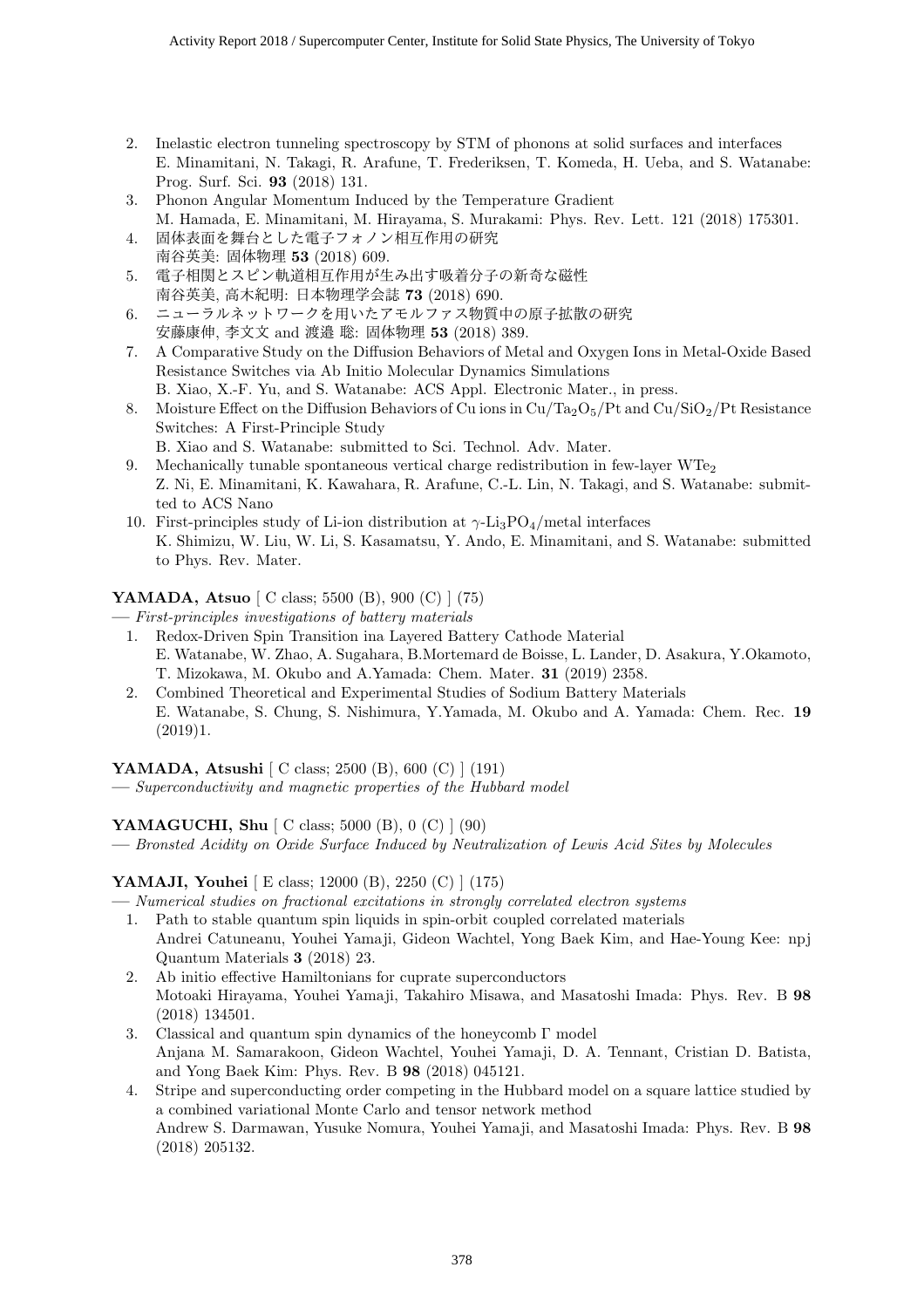# YAMAMOTO, Norifumi [ B class; 800 (B), 100 (C) ] (146)

— Theoretical Study on the Aggregation-Induced Emission

#### YAMASHITA, Koichi [ C class; 6000 (B), 0 (C) ] (77)

— Large scale ab initio calculations on the fundamental processes of solar energy convergence devices and on designing principles for new materials

- 1. Investigations on the charge transfer mechanism at donor/acceptor interfaces in quest of descriptors of organic solar cell performance A. Muraoka, M. Fujii, K. Mishima, H. Matsunaga, H. Benten, H. Ohkita, S. Ito and K. Yamashita: Phys. Chem. Chem. Phys. 20 (2018) 1219312199.
- 2. Halogen in materials design: Revealing the nature of hydrogen bonding and other non-covalent interactions in the polymorphic transformations of methylammonium lead tribromide perovskite A. Varadwaj, P. R. Varadwaj, H. M. Marques and K. Yamashita: Mater. Today Chem. 9 (2018) 116.
- 3. cis-1 Isomers of tethered bismethano[70]fullerene as electron acceptors in organic photovoltaics T. Umeyama, S. Takahara, S. Shibata, K. Igarashi, T. Higashino, K. Mishima, K. Yamashita and H. Imahori: RSC Adv. 8 (2018) 1831618326.
- 4. Influence of the aggregate state on band structure and optical properties of C60 computed with different methods

A. Pal, S. Arabnejad, K. Yamashita and S. Manzhos: J. Chem. Phys. 148 (2018) 204301.

5. Palladium‐ Catalyzed Intramolecular CH Arylation versus 1,5-Palladium Migration: A Theoretical Investigation

N. Misawa, T. Tsuda, R. Shintani, K. Yamashita and K. Nozaki: Chem. Asian J. 13 (2018) 25662572.

6. Revealing the Cooperative Chemistry of the Organic Cation in the Methylammonium Lead Triiodide Perovskite Semiconductor System

A. Varadwaj, P. R. Varadwaj and K. Yamashita: ChemistrySelect 3 (2018) 72697282.

7. Two-dimensional optical excitations in the mixed-valence  $Cs_2Au_2I_6$  fully inorganic double perovskite

G. Giorgi, K. Yamashita and M. Palummo: J. Mater. Chem. C 6 (2018) 1019710201.

- 8. Anion-Substitution-Induced Non-Rigid Variation of Band Structure in  $SrNbO_{3-x}N_x$  ( $0 \le x \le 1$ ) Epitaxial Thin Films D. Oka, Y. Hirose, M. Kaneko, S. Nakao, T. Fukumura, K. Yamashita and T. Hasegawa: ACS
- Appl. Mater. Interfaces 10 (2018) 3500835015. 9. Can Combined Electrostatic and Polarization Effects Alone Explain the  $F \cdots F$  Negative-Negative Bonding in Simple Fluoro-Substituted Benzene Derivatives? A First-Principles Perspective

P. R. Varadwaj, A. Varadwaj, H. M. Marques and K. Yamashita: Computation 6 (2018) 51.

10. Nature of the Electronic and Optical Excitations of RuddlesdenPopper Hybrid OrganicInorganic Perovskites: The Role of the Many-Body Interactions

G. Giorgi, K. Yamashita and M. Palummo: J. Phys. Chem. Lett. 9 (2018) 58915896.

11. Halogen in materials design: Chloroammonium lead triiodide perovskite (ClNH3PbI3) a dynamical bandgap semiconductor in 3D for photovoltaics

P. R. Varadwaj, A. Varadwaj, H. M. Marques and K. Yamashita: J. Comput. Chem. 39 (2018) 19021912.

- 12. Probing the nature of the Co(III) ion in corrins: The reactions of aquacyano-5-seco-cobyrinic acid heptamethyl ester with anionic ligands M. Nowakowska, S. M. Chemaly, A. L. Rousseau, P. P. Govender, P. R. Varadwaj, A. Varadwaj,
- K. Yamashita and H. M. Marques: Inorg. Chim. Acta 484 (2018) 402413. 13. Epitaxy of  $(GaN)_{1-x}(ZnO)_x$  Solid-Solution Thin Films with Widely Tunable Chemical Composition and Strong Visible Absorption

C. Yang, Y. Hirose, T. Wakasugi, N. Kashiwa, H. Kawai, K. Yamashita and T. Hasegawa: Phys. Rev. Applied 10 (2018) 44001.

14. A Theoretical study on the charge and discharge states of Na‐ ion battery cathode material,  $Na_{1+x}FePO_4F$ 

C. Shinagawa, Y. Morikawa, S. Nishimura, H. Ushiyama, A. Yamada and K. Yamashita: J.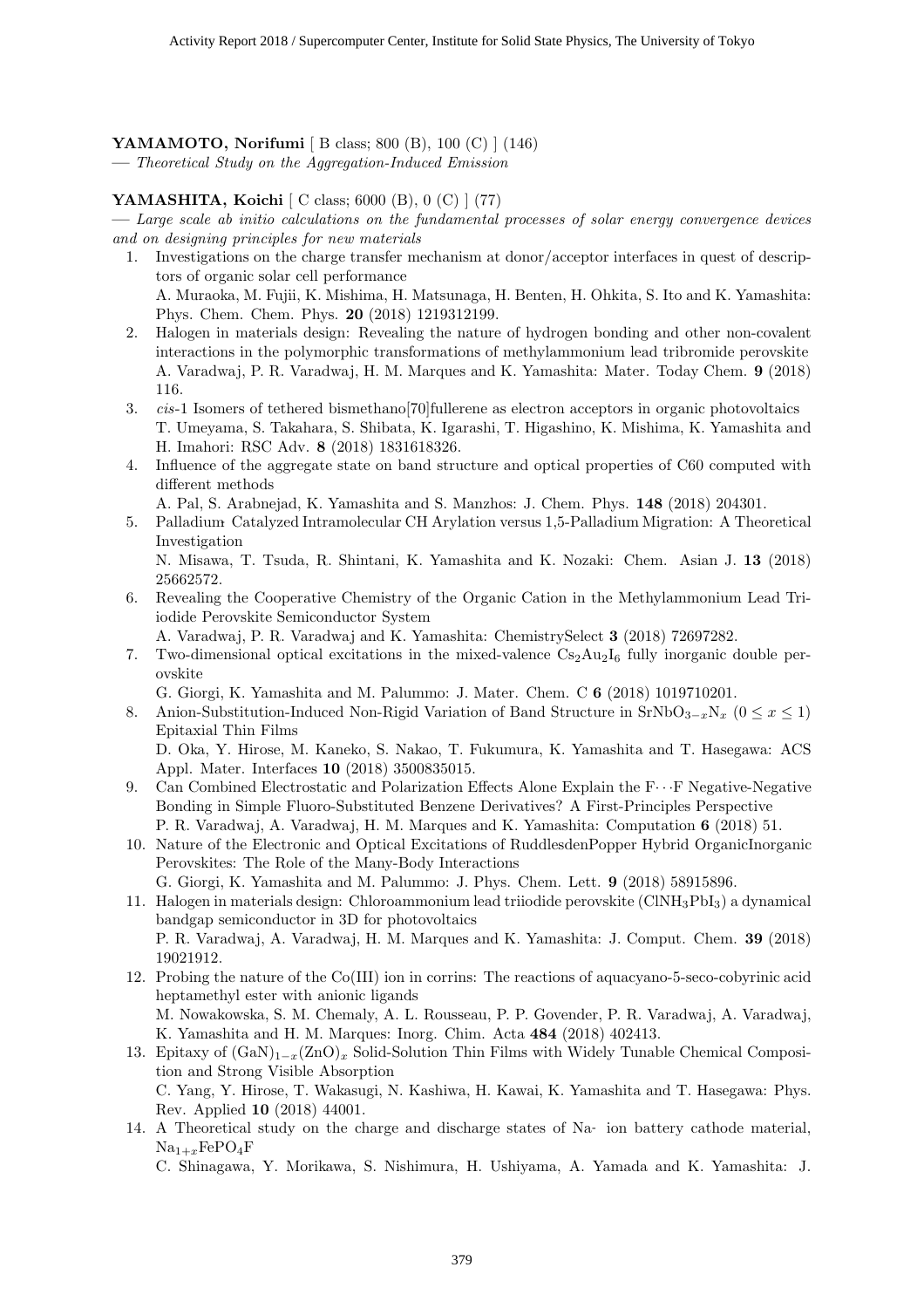Comput. Chem 40 (2019) 237246.

- 15. Molecular QTAIM Topology Is Sensitive to Relativistic Corrections J. S. M. Anderson, J. I. Rodriguez, P. W. Ayers, D. E. Trujillo-Gonzalez, A. W. Goetz, J. Autschbach, F. L. Castillo-Alvarado and K. Yamashita: Chem. Eur. J. 25 (2019) 25382544.
- 16. Significance of hydrogen bonding and other noncovalent interactions in determining octahedral tilting in the CH3NH3PbI<sup>3</sup> hybrid organic-inorganic halide perovskite solar cell semiconductor P. Varadwaj, A. Varadwaj, H. M. Marques and K. Yamashita: Sci. Rep. 9 (2019) 50.
- 17. Regression model for stabilization energies associated with anion ordering in perovskite-type oxynitrides

M. Kaneko, M. Fujii, T. Hisatomi, K. Yamashita, K. Domen: J. Energy Chem. 36 (2019) 714.

- 18. Effect of Nuclear Motion on Charge Transport in Fullerenes: A Combined Density Functional Tight BindingDensity Functional Theory Investigation S. Arabnejad, A. Pal, K. Yamashita and S. Manzhos: Front. Energy Res. 7 (2019) 3.
- 19. Li and Na Interaction with  $Ti<sub>2</sub>C-MXene:$  A First-Principles Calculation S. Kurahashi, S. Arabnejad, H. Ushiyama and K. Yamashita: J. Comput. Chem. Jpn. 18 (2019) 8494.
- 20. First-principles study on visible light absorption of defected  $SrNbO<sub>3</sub>$ M. Kaneko, K. Mishima and K. Yamashita: J. Photochem. Photobiol. A: Chem. 375 (2019) 175180.

# YAMASHITA, Tomoki [ C class; 3000 (B), 850 (C) ] (106)

- Developments of new materials using materials informatics
	- 1. Fine-grained optimization method for crystal structure prediction K.Terayama, T. Yamashita, T. Oguchi, and K. Tsuda, npj Comput. Mater. 4, 32 (2018).

# **YAMAUCHI, Kunihiko**  $\begin{bmatrix} C \ \text{class}; 6000 \ (B), 0 \ (C) \end{bmatrix}$  (76)

— First-Principles DFT Calculations for Topological Matter

1. Ultrathin Bismuth Film on 1T-TaS<sub>2</sub>: Structural Transition and Charge- Density-Wave Proximity Effect

Keiko Yamada, Seigo Souma, Kunihiko Yamauchi, Natsumi Shimamura, Katsuaki Sugawara, Chi Xuan Trang, Tamio Oguchi, Keiji Ueno, Takashi Takahashi, and Takafumi Sato: Nano Lett. 18 (2018) 3235.

- 2. A-cation control of magnetoelectric quadrupole order in  $A(TiO)Cu_4(PO_4)_4$  ( $A = Ba$ , Sr, and Pb) K. Kimura, M. Toyoda, P. Babkevich, K. Yamauchi, M. Sera, V. Nassif, H. M. Rønnow, and T. Kimura: Phys. Rev. B 97 (2018) 2268.
- 3. Ultrathin Bismuth Film on High-Temperature Cuprate Superconductor  $Bi_2Sr_2CaCu_2O_{8+\delta}$  as a Candidate of a Topological Superconductor Natsumi Shimamura, Katsuaki Sugawara, Sukrit Sucharitakul, Seigo Souma, Katsuya Iwaya, Kosuke Nakayama, Chi Xuan Trang, Kunihiko Yamauchi, Tamio Oguchi, Kazutaka Kudo, Takashi Noji, Yoji Koike, Takashi Takahashi, Tetsuo Hanaguri, and Takafumi Sato: ACS Nano 12 (2018) 10977.
- 4. Magnetic structural unit with convex geometry: A building block hosting an exchange-strictiondriven magnetoelectric coupling Kenta Kimura, Yasuyuki Kato, Kunihiko Yamauchi, Atsushi Miyake, Masashi Tokunaga, Akira Matsuo, Koichi Kindo, Mitsuru Akaki, Masayuki Hagiwara, Shojiro Kimura, Masayuki Toyoda, Yukitoshi Motome, and Tsuyoshi Kimura: Phys. Rev. Mater. 2 (2018) 10415.

# YANAGISAWA, Susumu [ C class; 3000 (B), 0 (C) ] (120)

— First-principles band structure calculation of organic crystals at finite-temperature

— Search for adsorption geometry of an organic molecular layer on a metal surface with the firstprinciples molecular dynamics

1. Impact of the molecular quadrupole moment on ionization energy and electron affinity of organic thin films: Experimental determination of electrostatic potential and electronic polarization energies

K. Yamada, S. Yanagisawa, T. Koganezawa, K. Mase, N. Sato, and H. Yoshida: Phys. Rev. B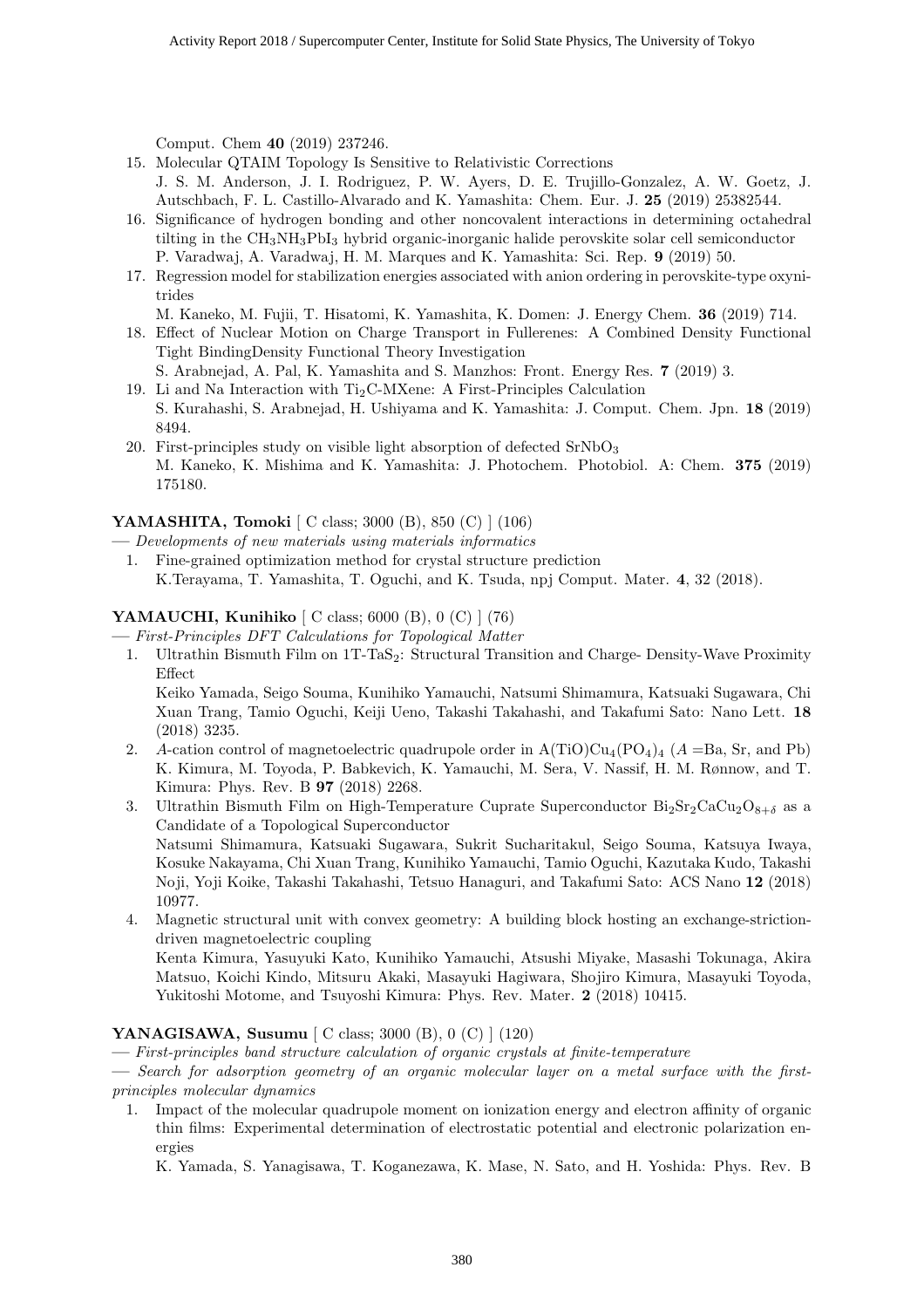97 (2018) 245206.

- 2. Surface Structure of Organic Semiconductor [n]Phenacene Single Crystals
- Y. Wakabayashi, M. Nakamura, K. Sasaki, T. Maeda, Y. Kishi, H. Ishii, N. Kobayashi, S. Yanagisawa, Y. Shimo, and Y. Kubozono: J. Am. Chem. Soc. 140 (2018) 14046.
- 3. Nano-scale first-principles electronic structure simulations of materials relevant to organic electronics

S. Yanagisawa and I. Hamada: A Chapter in Theoretical Chemistry for Advanced Nanomaterials - Functional Analysis by Computation and Experiment edited by Taku Onishi (Springer Nature, 2019)

# YANAGISAWA, Takashi [ B class; 800 (B), 130 (C) ] (198)

— Optimization variational Monte Carlo study of strongly correlated electron systems

— Study of strongly correlated electron systems based on optimization Monte Carlo method and firstprinciples calculations

- 1. Possibility of flat-band ferromagnetism in hole doped pyrochlore oxide  $Sn_2Nb_2O_7$  and  $Sn_2Ta_2O_7$ I. Hase, T. Yanagisawa, Y. Aiura, K. Kawashima: Physical Review Letters 120 (2018) 196401.
- 2. Antiferromagnetism, Superconductivity and phase diagram in the two-dimensional Hubbard model T. Yanagisawa: J. Phys. Soc. Jpn. 88 (2019) 054702.a
- 3. Optimized wave function by kinetic renormalization effect in strongly correlated region of the three-band Hubbard model
- T. Yanagisawa, M. Miyazaki, I. Hase and K. Yamaji: J. Phys. Conf.Ser. 1054 (2018) 012017.a 4. Electronic structure of novel binary superconductor  $SrGe<sub>2</sub>$
- I. Hase, T. Yanagisawa, A. Iyo, H. Eisaki, Y. Yoshida and K. Kawashima: J. Phys. Conf. Series 1054 (2018) 012004.
- 5. The Competition between CDW and the superconducting state in valence skip compounds I. Hase, T. Yanagisawa and K. Kawashima: Communications in Computational Physics 23 (2018) 773.
- 6. Crossover induced electron pairing and superconductivity by kinetic renormalization in correlated electron systems

T. Yanagisawa, M. Miyazaki, K. Yamaji: Condensed Matter 3 (2018) 26.a

- 7. Massless and quantized modes of kinks in the phase space of superconductors T. Yanagisawa: Phys. Lett. A382 (2018) 3483.
- 8. Renormalization group analysis of the hyperbolic sine-Gordon model T. Yanagisawa: Prog. Theor. Exp. Phys. 2019 (2019) 023A01.
- 9. Antiferromagnetism, Superconductivity and phase diagram in the three-band model of hig temperature superconductors
	- T. Yanagisawa: J. Phys. Conf. Ser. (2019) in press.a
- 10. Green's functions of Nambu-Goldstone and Higgs modes in superconductors T. Yanagisawa: J. Supercond. Novel Magne. 2018 (2018) 4983 on line.

# YASUDA, Chitoshi [ C class; 2500 (B), 300 (C) ] (263)

— Randomness Effects on Spin-Peierls System

- 1. Antiferromagnetic Long-Range Order for  $S = 1/2$  Two-Dimensional Site-Diluted Heisenberg Model Coupled to Lattice Degree of Freedom S. Miyara and C. Yasuda: J. Phys. Soc. Jpn. 87 (2018) 104702.
- 2. Ground-state properties of spin-1/2 Heisenberg antiferromagnets with frustration on the diamondlike-decorated square and triangular lattices Y. Hirose, S. Miura, C. Yasuda, and Y. Fukumoto: AIP Advances 8 (2018) 101427.

# YASUOKA, Kenji [ C class; 9500 (B), 0 (C) ] (58)

- Study on the Temperature Induced Stability of Defects on Rutile TiO2(110) Surfaces
- The Effect of Defect Density on  $O_2$  Absorption Reactions on Rutile TiO<sub>2</sub>(110) Surfaces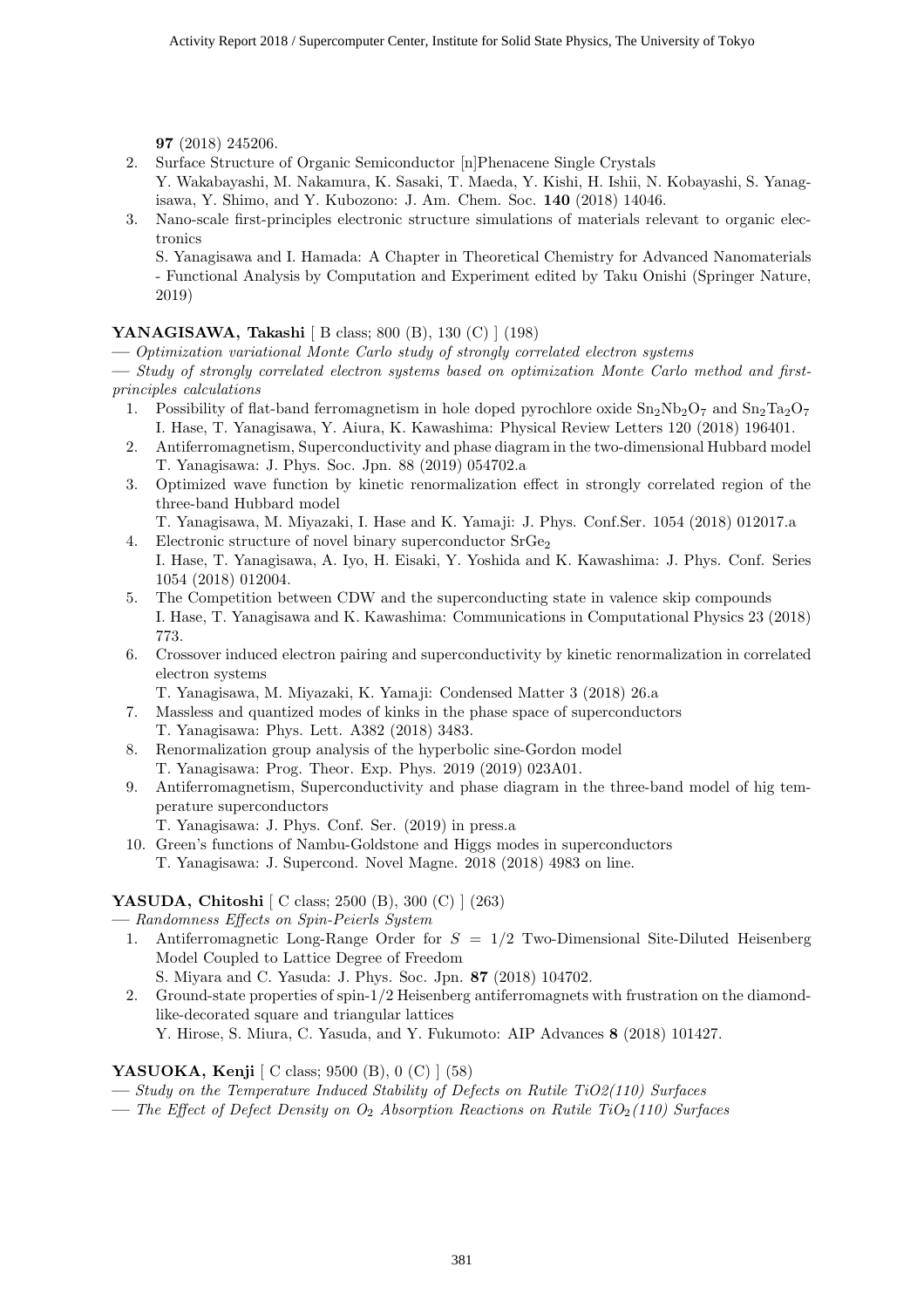YOKO, Akira [ B class; 500 (B), 0 (C) ] (160)

- Structural study on surface reconstruction and solvent effects of nanoparticles
- 1. Impact of Surface Energy on the Formation of Composite Metal Oxide Nanoparticles A. Yoko, N. Umezawa, T. Ohno, and Y. Oshima: J. Phys. Chem. C 122, 24350-24358 (2018).

#### YOSHIDA, Tsuneya [ C class; 7000 (B), 0 (C) ] (181)

— Anomalous phenomena induced for correlated topological systems

- Non-Hermitian properties induced by strong correlations
	- 1. Symmetry-protected exceptional rings in two-dimensional correlated systems with chiral symmetry Tsuneya Yoshida, Robert Peters, Norio Kawakami, and Yasuhiro Hatsugai: Phys. Rev. B 99, (2019) 121101(R)
	- 2. Breakdown of topological Thouless pumping in the strongly interacting regime Masaya Nakagawa, Tsuneya Yoshida, Robert Peters, and Norio Kawakami: Phys. Rev. B 98, (2018) 115147
	- 3. Magnetic states in a three-dimensional topological Kondo insulator Robert Peters, Tsuneya Yoshida, and Norio Kawakami: Phys. Rev. B 98, (2018) 075104
	- 4. Non-Hermitian perspective of the band structure in heavy-fermion systems Tsuneya Yoshida, Robert Peters, and Norio Kawakami: Phys. Rev. B 98, (2018) 035141
	- 5. Topological Properties of Magnetically Ordered Heavy-Fermion Systems in the Presence of Mirror Symmetry
	- Kazuhiro Kimura Tsuneya Yoshida, and Norio Kawakami: J. Phys. Soc. Jpn. 87, (2018) 084705 6. Reduction of Topological Z Classification in Cold-Atom Systems
	- Tsuneya Yoshida, Ippei Danshita, Robert Peters, and Norio Kawakami: Phys. Rev. Lett. 121, (2018) 025301

#### YOSHIDOME, Takashi [ C class; 2000 (B), 700 (C) ] (264)

 $\overline{\phantom{C}}$  Quantitative computation of the dissociation rate of a protein-ligand complex using a manifoldlearning technique

1. An Automatic Classification of Molecular Dynamics Simulation Data into States, and Its Application to the Construction of a Markov State Model R. Ito and T. Yoshidome: J. Phys. Soc. Jpn. 87 (2018) 114802.

YOSHINO, Hajime [ C class; 2000 (B), 0 (C) ] (269)

— Spinglass transitions in frustrated vector spin models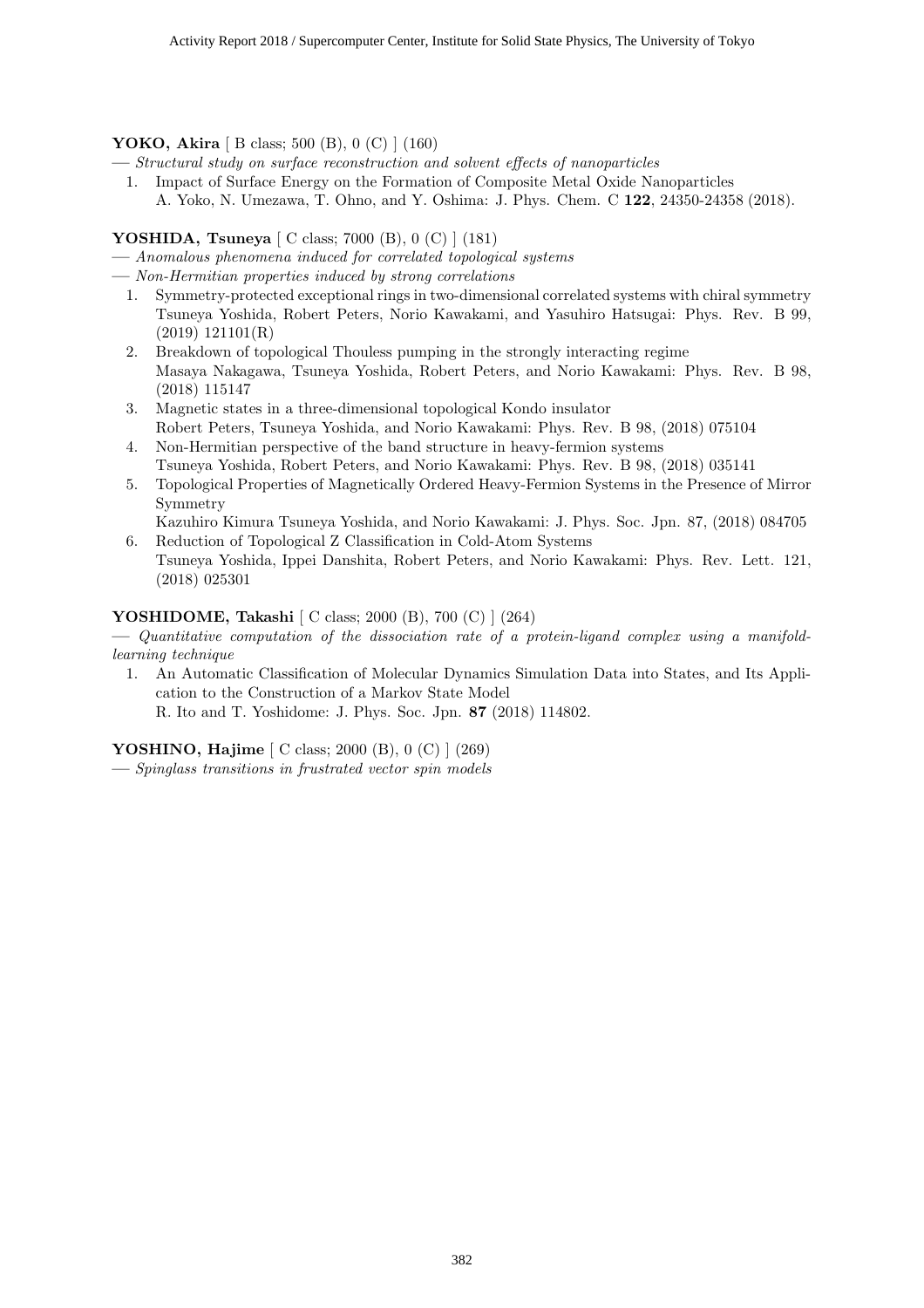# □ SCCMS Projects

# FUJITA, Takatoshi [ 3000 (B), 0 (C) ] (323)

— Development of an excited-state theory based on many-body Green's functions and fragment molecular orbital method

- 1. Development of the fragment-based COHSEX method for large and complex molecular systems T. Fujita, Y. Noguchi, Phys. Rev. B 98 (2018) 205140.
- 2. Thousand-atom ab initio calculations of excited states at organic/organic interfaces: toward firstprinciples investigations of charge photogeneration
	- T. Fujita, A. M, Khorshed, T. Hoshi, Phys. Chem. Chem. Phys. 20 (2018) 26443.

# FUKUSHIMA, Tetsuya [ 5000 (B), 500 (C) ] (324)

— First-principles materials design by multi-scale simulation

- 1. Anomalous Hall conductivity and electronic structures of Si-substituted Mn2CoAl epitaxial films K. Arima, F. Kuroda, S. Yamada, T. Fukushima, T. Oguchi, and K. Hamaya: Phys. Rev. B 97 (2018) 054427.
- 2. First-principles prediction of the control of magnetic properties in Fe-doped GaSb and InSb H. Shinya, T. Fukushima, A. Masago, K. Sato, and H. Katayama-Yoshida: J. Appl. Phys. 124 (2018) 103962.
- 3. Magnetism of Eu-doped GaN modulations by spinodal nanodecomposition A. Masago, H. Shinya, T. Fukushima, K. Sato, and H. Katayama-Yoshida: Phys. Rev. B 98 (2018) 214426.
- 4. Magnetic and transport properties of equiatomic quaternary Heusler CoFeVSi epitaxial films S. Yamada, S. Kobayashi, F. Kuroda, K. Kudo, S. Abo, T. Fukushima, T. Oguchi, and K. Hamaya: Phys. Rev. Materials 2 (2018) 124403.

# GOHDA, Yoshihiro [ 5000 (B), 500 (C) ] (328)

— First-principles calculations of interface magnetic properties at magnetic materials

- 1. First-principles study of magnetoelectric coupling at  $Fe/BiFeO<sub>3</sub>(001)$  interfaces K. Fujita and Y. Gohda: Phys. Rev. Appl. 11, 024006 (2019).
- 2. First-principles prediction of one-dimensional giant Rashba splittings in Bi adsorbed In atomic chains

T. Tanaka and Y. Gohda: Phys. Rev. B 98, 241409(R) (2018).

- 3. First-principles study on substitution effects in  $Nd_2$  (Fe,  $X)_{14}B$ ) Y. Tatetsu, S. Tsuneyuki, and Y. Gohda: Mater. 4, 388 (2018).
- 4. Hidden order in amorphous structures: extraction of nearest neighbor networks of amorphous Nd-Fe alloys with Gabriel graph analyses
	- A. Terasawa and Y. Gohda:J. Chem. Phys. 149, 154502 (2018).
- 5. Role of typical elements in  $Nd_2Fe_{14}X$  (X=B, C, N, O, F)
	- Y. Tatetsu, Y. Harashima, T. Miyake, and Y. Gohda: Phys. Rev. Mater. 2, 074410 (2018).

# HOSHI, Takeo [ 5000 (B), 500 (C) ] (80)

— Large-scale device-material research by massively parallel electronic structure calculation and datadriven science

1. Solution of the k-th eigenvalue problem in large-scale electronic structure calculations Dongjin Lee, Takeo Hoshi, Tomohiro Sogabe, Yuto Miyatake, Shao-Liang Zhang, submitted; Preprint (arXiv.1710.05134)

# IITAKA, Toshiaki [ 20000 (B), 100 (C) ] (330,332)

- Computational study of hydrous minerals using the path integral molecular dynamics method II
- Structure study of silicate melts using linear scaling ab initio molecular dynamics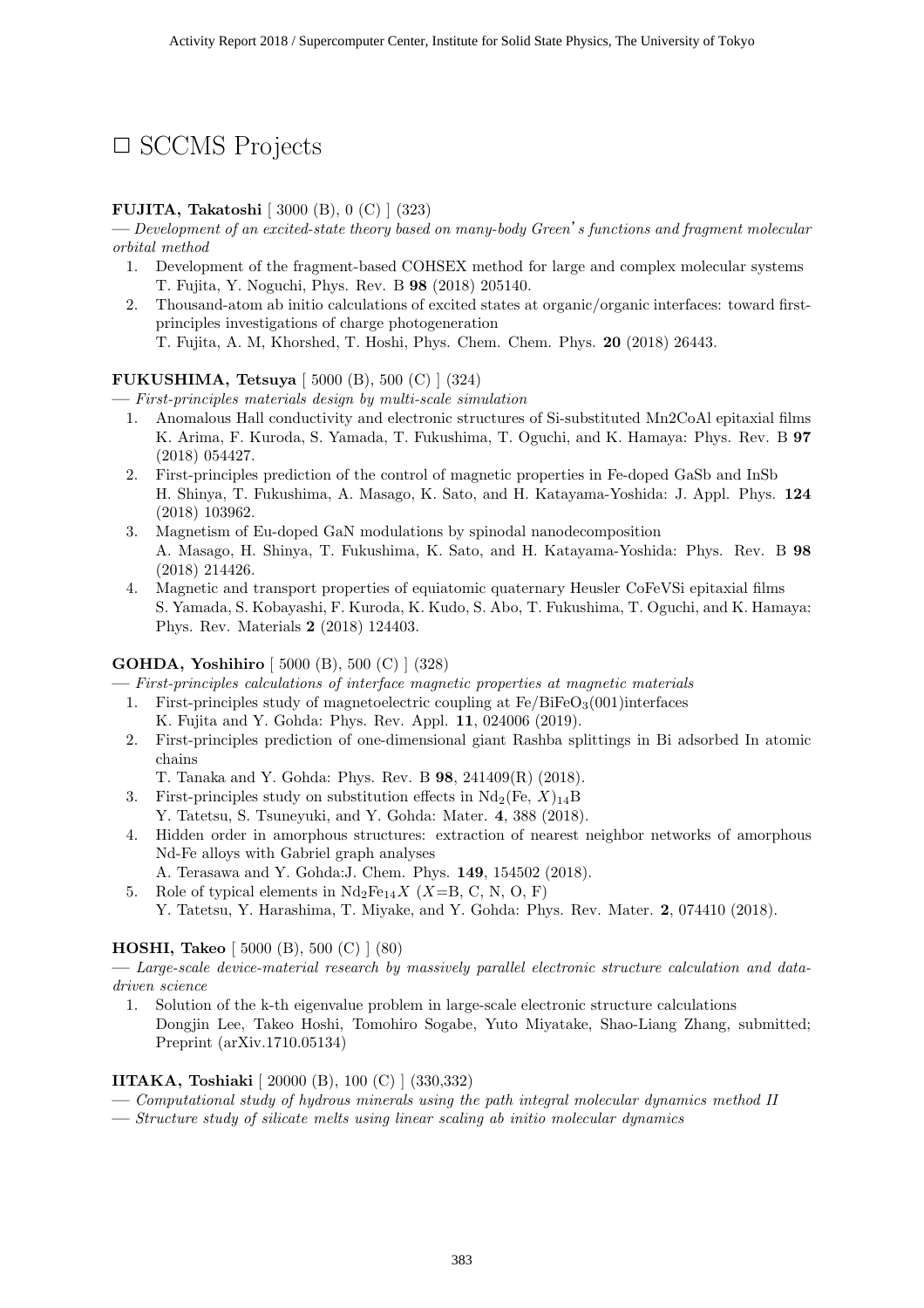# IMADA, Masatoshi [ 20000 (B), 2000 (C) ] (168,171)

— Emergent Phenomena from Combined Strong Electron Correlation and Electron-Phonon Coupling

— Applications of highly accurate lattice model solvers with tensor network and machine learning for mechanisms of superconductivity

1. Competition among various charge-inhomogeneous states and d-wave superconducting state in Hubbard models on square lattices

Kota Ido, Takahiro Ohgoe, and Masatoshi Imada: Phys. Rev. B 97 (2018) 045138.

- 2. Quantum spin liquid signatures in Kitaev-like frustrated magnets Matthias Gohlke, Gideon Wachtel, Youhei Yamaji, Frank Pollmann, and Yong Baek Kim: Phys. Rev. B 97, (2018) 075126.
- 3. Ab initio effective Hamiltonians for cuprate superconductors Motoaki Hirayama, Youhei Yamaji, Takahiro Misawa, and Masatoshi Imada: Phys. Rev. B. 98 (2018) 134501.
- 4. Direct connection between Mott insulators and d-wave high-temperature superconductors revealed by continuous evolution of self-energy poles

Shiro Sakai, Marcello Civelli, and Masatoshi Imada : Phys. Rev. B.98 (2018) 195109

- 5. Stripe and superconducting order competing in the Hubbard model on a square lattice studied by a combined variational Monte Carlo and tensor network method Andrew S. Darmawan, Yusuke Nomura, Youhei Yamaji, and Masatoshi Imada: Phys. Rev. B 98,98 (2018) 205132.
- 6. Resummation of diagrammatic series with zero convergence radius for strongly correlated fermions Riccardo Rossi, Takahiro Ohgoe, Kris Van Houcke, and Felix Werner: Phys. Rev. Lett. 121 (2018) 130405.
- 7. Contact and Momentum distribution of the Unitary Fermi Gas Riccardo Rossi, Takahiro Ohgoe, Kris Van Houcke, and Felix Werner: Phys. Rev. Lett. 121 (2018) 130406.
- 8. mVMC-Open-source software for many-variable variational Monte Carlo method Takahiro Misawa, Satoshi Morita, Kazuyoshi Yoshimi, Mitsuaki Kawamura, Yuichi Motoyama, Kota Ido, Takahiro Ohgoe, Masatoshi Imada, Takeo Kato: Compt. Phys. Commun.,235 (2019) 447.
- 9. Excitons and Dark Fermions as Origins of Mott Gap, Pseudogap and Superconductivity in Cuprate Superconductors — General Idea and Basic Concept Based on Gap Physics Takafumi J. Suzuki, Masatoshi Imada: J. Phys. Soc. Jpn. 88 (2019) 024701.

# KAWAKATSU, Toshihiro [ 10000 (B), 1000 (C) ] (329)

- Multiscale simulations on complex multiphase flows
	- 1. Supercomputer System at ISSP T.Murashima, K. Hagita and T.Kawakatsu: J. Soc. Rheol. Jpn. 46 (2018) 207-220.

# KAWASHIMA, Naoki [ 20000 (B), 2000 (C) ] (320)

- Application of Tensor Network Methods to Condensed Matter Physics
- Tensor Network Method and Its Application to Condensed Matter Physics
- 1. A series of magnon crystals appearing under ultrahigh magnetic fields in a kagome antiferromagnet R. Okuma, D. Nakamura, T. Okubo, A. Miyake, A. Matsuo, K. Kindo, M. Tokunaga, N. Kawashima, S. Takeyama and Z. Hiroi: Nature Communications 10, 1229/1-7 (2019).
- 2. Calculation of higher-order moments by higher-order tensor renormalization group Satoshi Morita, Naoki Kawashima: Computer Physics Communications 236, 65-71 (2019)
- 3. Detecting signals of weakly first-order phase transitions in two-dimensional Potts models Shumpei Iino, Satoshi Morita, Anders W. Sandvik, and Naoki Kawashima: J. Phys. Soc. Jpn. 88, 034006/1-8 (2019).
- 4. Spin-one bilinear-biquadratic model on a star lattice Hyun-Yong Lee, and Naoki Kawashima: Phys. Rev. B 97, 205123/1-7 (2018).
- 5. Spin Thermal Hall Conductivity of a Kagome Antiferromagnet Hayato Doki, Masatoshi Akazawa, Hyun-Yong Lee, Jung Hoon Han, Kaori Sugii, Masaaki Shimozawa, Naoki Kawashima, Migaku Oda, Hiroyuki Yoshida, and Minoru Yamashita: Phys. Rev.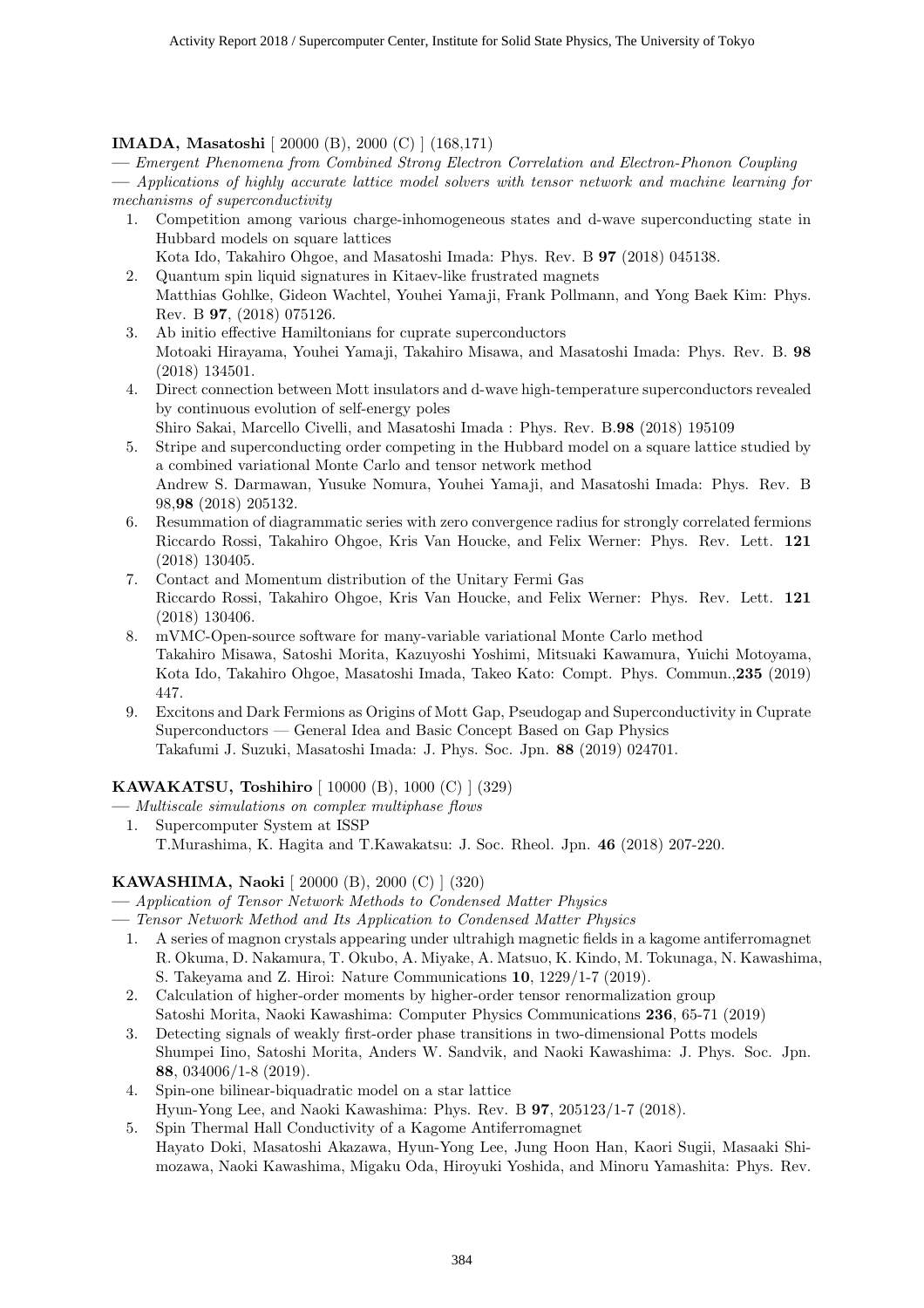Lett. 121, 097203/1-4 (2018).

6. Fast algorithm for generating random bit strings and multispin coding for directed percolation Hiroshi Watanabe, Satoshi Morita, Synge Todo, and Naoki Kawashima: J. Phys. Soc. Jpn. 88, 024004 (2019).

# KOHYAMA, Masanori [ 20000 (B), 2000 (C) ] (312,313)

— First-Principles Phase Field Mapping

- 1. Accurate quasiparticle calculation of x-ray photoelectron spectra of solids T. Aoki and K. Ohno: J. Phys.: Condensed Mat. 30 (2018) 21LT01.
- 2. GW(ΓΘ) method without the Bethe-Salpeter equation for photoabsorption energies of spinpolarized systems
	- T. Isobe, R. Kuwahara, and K. Ohno: Phys. Rev. A 97, (2018) 060502(R).
- 3. A first-principles phase field method for quantitatively predicting multi-composition phase separation without thermodynamic empirical parameter Swastibrata Bhattacharyya, Ryoji Sahara, and K. Ohno: in submission to Nature Communications.

# MISAWA, Takahiro [ 10000 (B), 1000 (C) ] (15)

— Spin Hall magnetization switching in topological Dirac semimetal

- Study of correlated quantum many-body systems using RESPACK
	- 1. Ab initio effective Hamiltonians for cuprate superconductors Motoaki Hirayama, Youhei Yamaji, Takahiro Misawa, and Masatoshi Imada: Phys. Rev. B 98, 134501 (2018).
	- 2. mVMC Open-source software for many-variable variational Monte Carlo method Takahiro Misawa, Satoshi Morita, Kazuyoshi Yoshimi, Mitsuaki Kawamura, Yuichi Motoyama, Kota Ido, Takahiro Ohgore, Masatoshi Imada, and Takeo Kato :Comput. Phys. Commun. 235, 447 (2019).

# MIYAKE, Takashi [ 2500 (B), 0 (C) ] (326)

— Development of permanent magnet materials

- 1. First-principles study of spin-wave dispersion in  $Sm(Fe_{1-x}Co_x)_{12}$ Taro Fukazawa, Hisazumi Akai, Yosuke Harashima and Takashi Miyake: J. Mag. Mag. Mater. 469 (2019) 296.
- 2. Effect of R-site substitution and pressure on stability of  $\text{RFe}_{12}$ : A first-principles study Yosuke Harashima, Taro Fukazawa, Hiori Kino, and Takashi Miyake: J. Appl. Phys. 124 (2018) 163902.
- 3. Anisotropy of exchange stiffness based on atomic-scale magnetic properties in rare-earth permanent magnet  $Nd_2Fe_{14}B$

Yuta Toga, Masamichi Nishino, Seiji Miyashita, Takashi Miyake and Akimasa Sakuma: Phys. Rev. B 98 (2018) 054418.

- 4. Important descriptors and descriptor groups of Curie temperatures of rare-earth transition-metal binary alloys Hieu-Chi Dam, Viet Cuong Nguyen, Tien Lam Pham, Anh Tuan Nguyen, Kiyoyuki Terakura,
- Takashi Miyake, and Hiori Kino: J. Phys. Soc. Jpn. 87 (2018) 113801. 5. Leaning structure-property relationship in crystalline materials: A study of lanthanide-transition metal alloys

Tien-Lam Pham, Duong-Nguyen Nguyen, Van Doan Nguyen, Hiori Kino, Takashi Miyake, and Hieu Chi Dam: J. Chem. Phys. 148 (2018) 204106.

# MORITA, Akihiro [ 5000 (B), 0 (C) ] ()

— Molecular simulation of ion transport and desolvation at electrode interface

# NOGUCHI, Hiroshi [ 10000 (B), 1000 (C) ] (205)

— Molecular Dynamics Simulation of Complex Fluids

1. Polymer effects on Karman vortex: Molecular dynamics study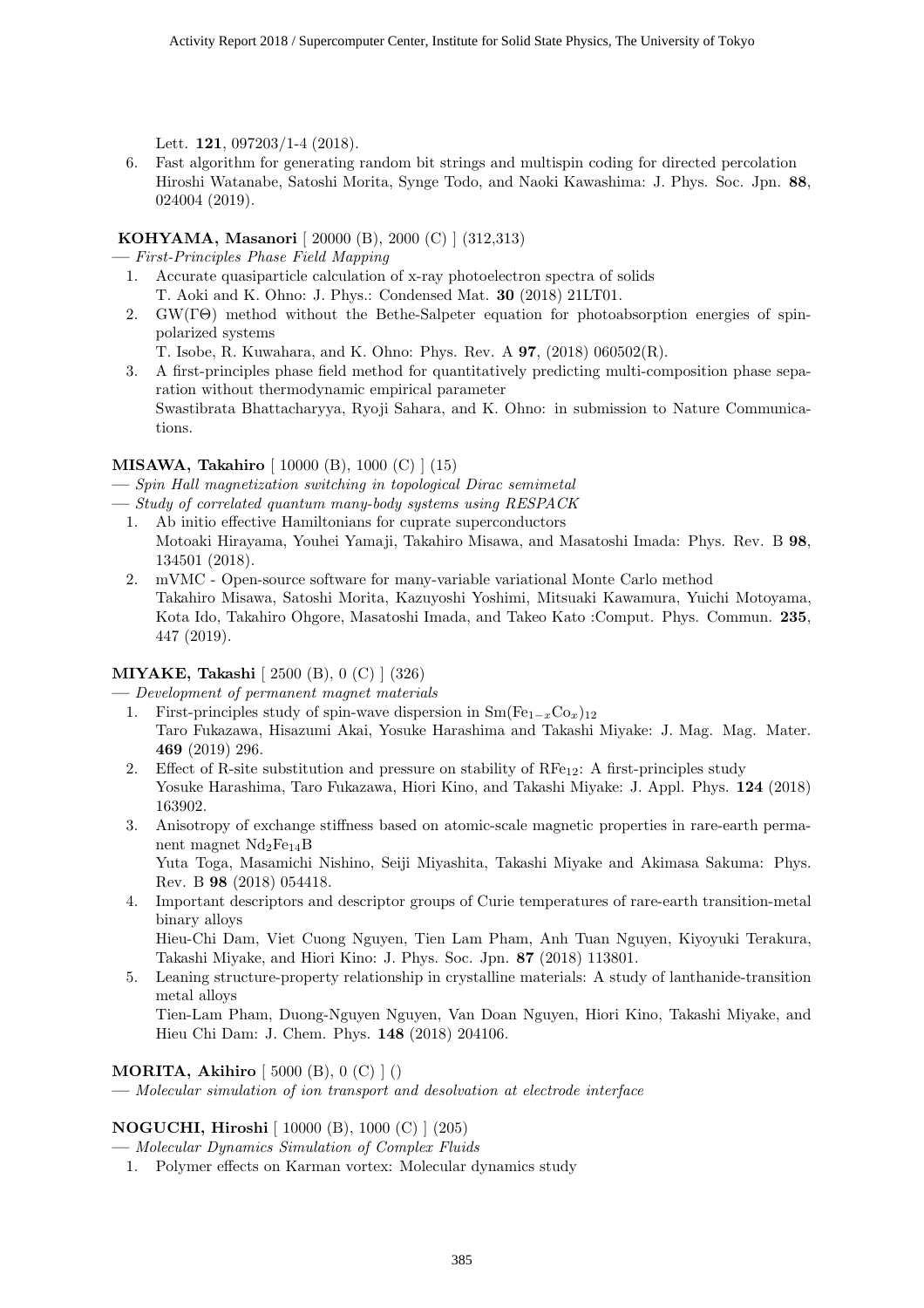Y. Asano, H. Watanabe, and H. Noguchi: J. Chem. Phys. 148,(2018) 144901.

# OGATA, Shuji [ 5000 (B), 0 (C) ] (321)

- Simulation of organic-inorganic interfaces
	- 1. Unveiling the Chemical Reactions Involved in Moisture-Induced Weakening of Adhesion between Aluminum and Epoxy Resin
		- S. Ogata and M. Uranagase: J. Phys. Chem. C (2018) 122 17748-17755.
	- 2. E cient scheme for calculating work of adhesion between a liquid and polymer-grafted substrate M. Uranagase, S. Ogata, K. Tanaka, H. Mori, and S. Tajima: J. Chem. Phys. 148 (2018) 064703/1-9.

# OGUCHI, Tamio [ 5000 (B), 0 (C) ] (326)

— Electron Theory on Sodium Secondary-Battery Materials

- 1. First-Principles Study on Cathode Properties of  $Li<sub>2</sub>MTiO<sub>4</sub>$  ( $M = V$ , Cr, Mn, Fe, Co, and Ni) with Oxygen Deficiencies for Li-ion Batteries
	- M. Hamaguchi, H. Momida, and T. Oguchi, J. Phys. Soc. Jpn. 87, 044805 (2018).
- 2. Elucidation of discharge mechanism and evaluation of Na-ion battery performance of tin sulfide (SnS) electrode by using first-principles calculation H. Kotaka, H. Momida, A. Kitajou, S. Okada, and T. Oguchi, J. Comput. Chem. Jpn. 18, 78 (2019).
- 3. First-Principles Study of Na-Ion Battery Performance and Reaction Mechanism of Tin Sulfide as Negative Electrode

H. Kotaka, H. Momida, A. Kitajou, S. Okada, and T. Oguchi, Chem. Rec. 19, 811 (2019).

# OKAZAKI, Susumu [ 10000 (B), 1000 (C) ] (322)

— Conversion and storage of energy - Fuel cells and secondary batteries: Research and development of fundamental technologies of battery simulators

- 1. Exploring the Effect of Pendent Side Chain Length on the Structural and Mechanical Properties of Hydrated Perfluorosulfonic Acid Polymer Membranes by Molecular Dynamics Simulation A. Kuo, K. Takeuchi, A. Tanaka, S. Urata, S. Okazaki, and W. Shinoda: Polymer,146, 53-62 (2018)
- 2. Molecular Mechanism of Material Deformation and Failure in Butadiene Rubber: Insight from All-Atom Molecular Dynamics Simulation Using a Bond Breaking Potential Model R. S. Payal, K. Fujimoto, C. Jang, W. Shinoda, Y. Takei, H. Shima, K. Tsunoda, and S. Okazaki: Polymer, 170, 113-119 (2019)
- 3. Difference in molecular mechanisms governing changes in membrane properties of phospholipid bilayers induced by addition of nonionic and zwitterionic surfactants Y. Andoh, S. Kitou, S. Okazaki: J. Mol. Liquids, 271, 933-941(2018)

# OSHIYAMA, Atsushi [ 10000 (B), 1000 (C) ] (44)

— Exploration of new-functionality and high-performance semiconductor devices

- 1. Structural stability and energy levels of carbon-related defects in amorphous  $SiO<sub>2</sub>$  and its interface with SiC
	- Y.-i. Matsushita and A. Oshiyama: Jpn. J. Appl. Phys. 57 (2018) 125701
- 2. Microscopic mechanism of carbon annihilation upon SiC oxidation due to phosphorous treatment: Density functional calculations combined with ion mass spectrometry T. Kobayashi, Y.-i. Matsushita, T. Okuda, T. Kimoto and A. Oshiyama: Appl. Phys. Exp. 11 (2018) 121301
- 3. Reaction Pathway of Surface-Catalyzed Ammonia Decomposition and Nitrogen Incorporation in Epitaxial Growth of Gallium Nitride K. M. Bui, J.-I. Iwata, Y. Kangawa, K. Shiraishi, Y. Shigeta, and A. Oshiyama: J. Phys. Chem. C 122 (2018)
- 4. First-Principle Study of Ammonia Decomposition and Nitrogen Incorporation on the GaN Surface in Metal Organic Vapor Phase Epitaxy

K. M. Bui, J.-I. Iwata, Y. Kangawa, K. Shiraishi, Y. Shigeta, and A. Oshiyama: J. Cryst. Growth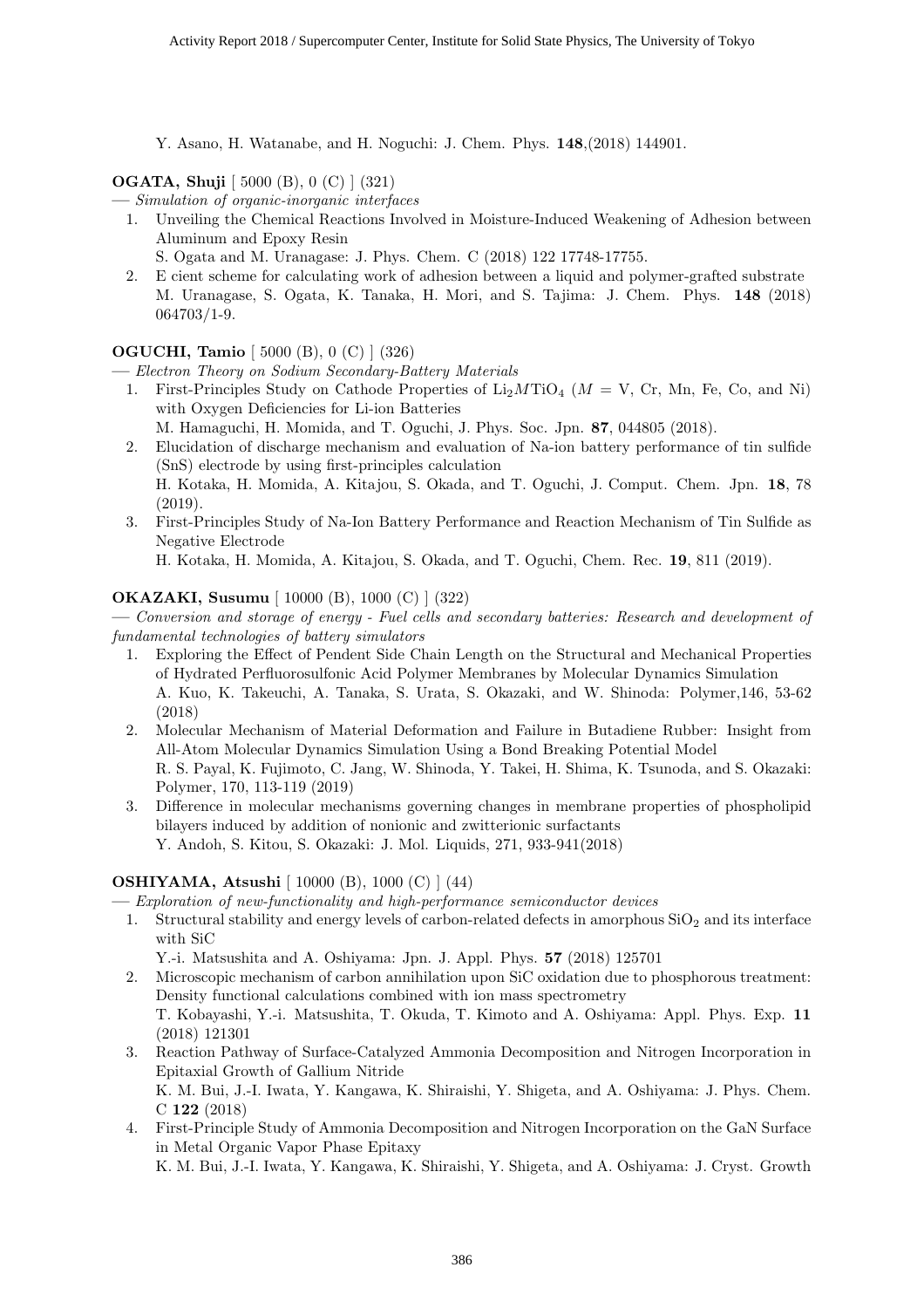507 (2019)

5. Structural determination of phosphosilicate glass based on first-principles molecular dynamics calculation

T. Kobayashi, Y.-i. Matsushita, T. Kimoto and A. Oshiyama: Jpn. J. Appl. Phys. 58 (2019) 011001

# SAITO, Susumu [ 5000 (B), 500 (C) ] ()

— Materials design using B, C, and N for next-generation device

# SHIBA, Hayato [ 10000 (B), 1000 (C) ] (316)

— Molecular dynamics simulation of the hierarchical dynamics and functional dynamics of electrolyte liquids

— Numerical simulations of universal features of slow glassy dynamics from molecular liquids to electrolytes

- 1. Molecular dynamics study of mesophase transitions upon annealing of imidazolium-based ionic liquids with long-alkyl chains
	- H. Peng, M. Kubo, and H. Shiba: Phys. Chem. Chem. Phys. 9796-9805 (2018).

#### SUGINO, Osamu [ 10000 (B), 1000 (C) ] (314)

- Priority project 5 energy conversion (chemical energy)
- 1. Direct coupling of first-principles calculations with replica exchange Monte Carlo sampling of ion disorder in solids

Shusuke Kasamatsu and Osamu Sugino, J. Phys. Cond. Mat., 31. 085901 (2019).

- 2. Hydrogen adsorption on Pt (111) revisited from random phase approximation Lei Yan, Yang Sun, Yoshiyuki Yamamoto, Shusuke Kasamatsu, Ikutaro Hamada, and Osamu Sugino, J. Chem. Phys. 149, 164702 (2018).
- 3. First-principles investigation of polarization and ion conduction mechanisms in hydroxyapatite Shusuke Kasamatsu and Osamu Sugino, Phys. Chem. Chem. Phys. 20 8744 (2018).

# TAKETSUGU, Tetsuya [ 10000 (B), 1000 (C) ] (99)

- Ab initio study on abundant nano-catalysts free from precious metals
- $-$  Ab initio study toward abundant element nanocatalysts with less precious metals
	- 1. Low-lying Excited States of hqxcH and Zn-hqxc Complex: Toward Understanding Intramolecular Proton Transfer Emission
		- M. Ebina, Y. Kondo, T. Iwasa, T. Taketsugu: Inorg. Chem., 58, (2019) 4686-4698.
	- 2. Photoluminescence Properties of [Core+exo]-Type Au6 Clusters: Insights into the Effect of Ligand Environments on the Excitation Dynamics Y. Shichibu, M. Zhang, T. Iwasa, Y. Ono, T. Taketsugu, S. Omagari, T. Nakanishi, Y. Hasegawa, K. Konishi: J. Phys. Chem. C, 123, (2019) 6934-6939.
	- 3. Ammonia-rich combustion and ammonia combustive decomposition properties of various supported catalysts

S. Hinokuma, K. Araki, T. Iwasa, S. Kiritoshi, Y. Kawabata, T. Taketsugu, and M. Machida: Catal. Commun., 123, (2019) 64-68.

4. Combined Automated Reaction Pathway Searches and Sparse Modeling Analysis for Catalytic Properties of Lowest Energy Twins of  $Cu<sub>1</sub>3$ T. Iwasa, T. Sato, M. Takagi, M. Gao, A. Lyalin, M. Kobayashi, K. Shimizu, S. Maeda, T.

Taketsugu: J. Phys. Chem. A, 123, (2019) 210-217.

- 5. 金・銀・銅クラスターの安定構造,異性化反応経路,および NO 解離反応経路の探索とその電子物性 近藤有輔,高原里奈,毛利広野,高木牧人,前田理,岩佐豪, 武次徹也: J. Comput. Chem. Jpn., 18, (2019) 64-69.
- 6. First principles calculations toward understanding SERS of 2,2 ′ -bipyridyl adsorbed on Au, Ag and Au-Ag alloy M. Takenaka, Y. Hashimoto, T. Iwasa, T. Taketsugu, G. Seniutinas, A. Balčytis, S. Juodkazise, Y. Nishijima: J. Comput. Chem., 40, (2019) 925-932.
- 7. Supported binary  $CuOx Pt$  catalysts with high activity and thermal stability for the combustion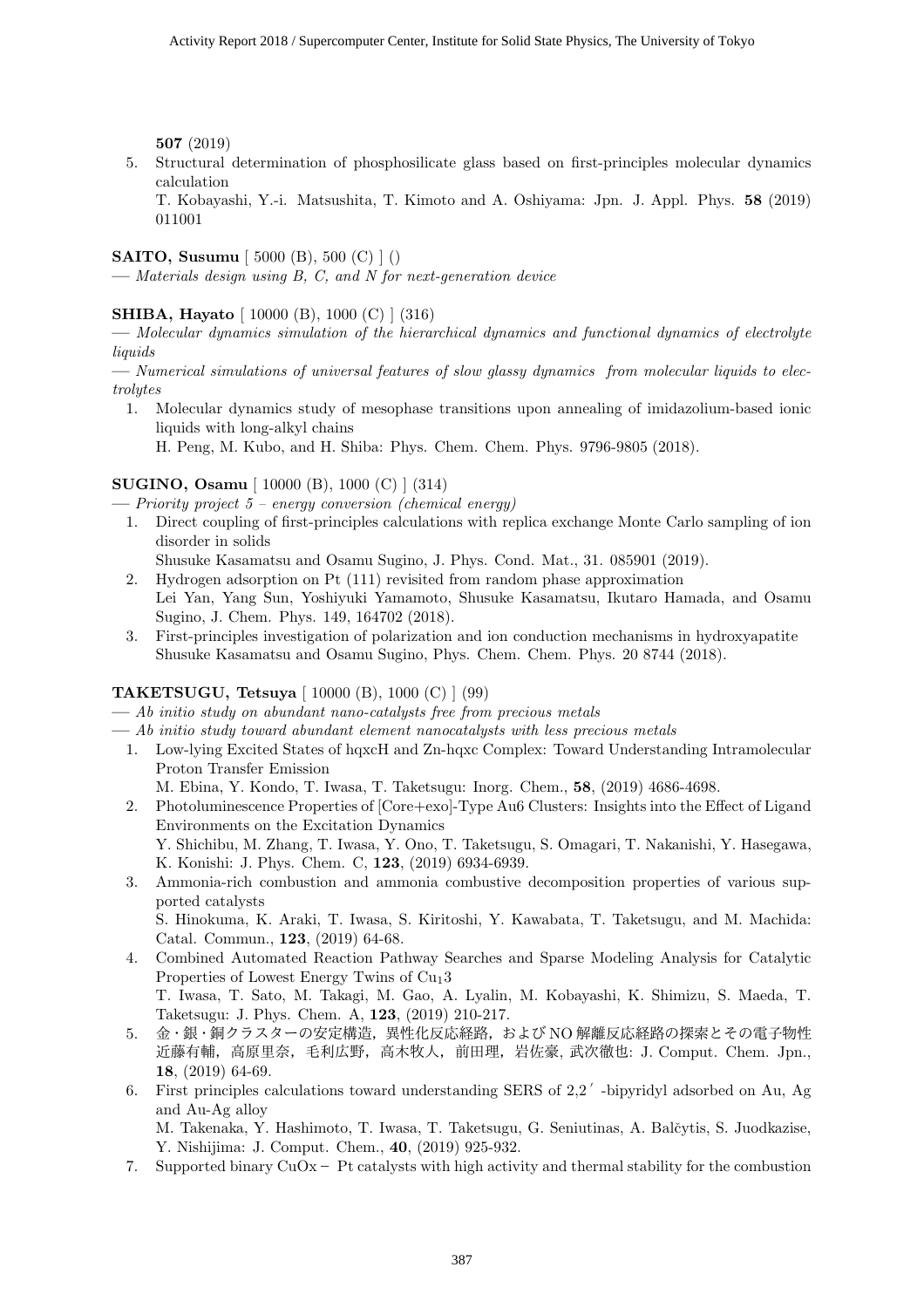of NH3 as a carbon-free energy source

S. Kiritoshi, T. Iwasa, K. Araki, Y. Kawabata, T. Taketsugu, S. Hinokuma, and M. Machida: RSC Advances, 8, (2018) 41491-41498.

- 8. Spiral Eu(III) Coordination Polymers with Circularly Polarized Luminescence Y. Hasegawa, Y. Miura, Y. Kitagawa, S. Wada, T. Nakanishi, K. Fushimi, T.Seki, H. Ito, T. Iwasa, T. Taketsugu, M. Gon, K. Tanaka, Y. Chujo, S. Hattori, M. Karasawa, and K. Ishii: Chem. Commun., 54, (2018) 10695-10697.
- 9. Insights into Geometries, Stabilities, Electronic Structures, Reactivity Descriptors, and Magnetic Properties of Bimetallic NimCun-m ( $m = 1, 2; n = 3-13$ ) Clusters: Comparison with Pure Copper Clusters

R. K. Singh, T. Iwasa, and T. Taketsugu: J. Comput. Chem., 39,(2018) 1878-1889 .

# TOHYAMA, Takami [ 5000 (B), 0 (C) ] (246)

— Cooperation Research with Big Experimental Facilities

- 1. Magnetic phase diagram of a frustrated spin ladder
- T. Sugimoto, M. Mori, T. Tohyama, and S. Maekawa: Phys. Rev. B 97, (2018) 144424.
- 2. Dynamical density matrix renormalization group study of spin and charge excitations in the four- $\mathop{\rm leg} t-t'$ -J ladder

T. Tohyama, M. Mori, and S. Sota: Phys. Rev. B 97, (2018) 235137.

- 3. Ground state phase diagram of the Kitaev-Heisenberg model on a honeycomb-triangular lattice M. Kishimoto, K. Morita, Y. Matsubayashi, S. Sota, S. Yunoki, and T. Tohyama: Phys. Rev. B 98, (2018) 054411.
- 4. Ground-state phase diagram of the Kitaev-Heisenberg model on a kagome lattice K. Morita, M. Kishimoto, and T. Tohyama: Phys. Rev. B 98, (2018) 134437.
- 5. Syntheses and first-principles calculations of the pseudobrookite compound  $\text{AITi}_2\text{O}_5$ T. Tohyama, R. Ogura, K. Yoshinaga, S. Naito, N. Miyakawa, and E. Kaneshita: J. Phys. Chem. Solids 127, (2019) 035121.
- 6. Magnetization plateau and supersolid phases in the spin-1/2 antiferromagnetic Heisenberg model on a tetragonally distorted fcc lattice K. Morita and T. Tohyama: Phys. Rev. B 99, (2019) 144417.

# YABANA, Kazuhiro [ 15000 (B), 1500 (C) ] (319)

- Dynamics in nano-interface excited by high-intensity pulsed light
- Unified Photonic-Electronic Devices
	- 1. 電子動力学シミュレーションコードのメニーコアプロセッサと GPU における性能比較 廣川祐太, 朴泰祐, 植本光治, 佐藤駿丞, 矢花一浩, 情報処理学会研究報告 2018-HPC-163, 1-11
	- 2. SALMON: Scalable Ab-initio LightMatter simulator for Optics and Nanoscience M. Noda, S.A. Sato, Y. Hirokawa, M. Uemoto, T. Takeuchi, S. Yamada, A. Yamada, Y Shinohara, M. Yamaguchi, K. Iida, I. Floss, T. Otobe, K.-M. Lee, K. Ishimura, T. Boku, G.F. Bertsch, K. Nobusada, K. Yabana, Comp. Phys. Comm. 235, 356 (2019)

# YAMADA, Atsuo [ 5000 (B), 500 (C) ] (75)

- Theoretical design of electrode materials with oxygen redox activity
- 1. Redox-Driven Spin Transition ina Layered Battery Cathode Material E. Watanabe, W. Zhao, A. Sugahara, B.Mortemard de Boisse, L. Lander, D. Asakura, Y.Okamoto, T. Mizokawa, M. Okubo and A.Yamada: Chem. Mater. 31 (2019) 2358.
- 2. Combined Theoretical and Experimental Studies of Sodium Battery Materials E. Watanabe, S. Chung, S. Nishimura, Y.Yamada, M. Okubo and A. Yamada: Chem. Rec. 19  $(2019)1.$

# YOSHIMI, Kazuyoshi [ 10000 (B), 1000 (C) ] (317)

- Study of many-body correlation effects on spin relaxation rate in quantum dots
- Study of spatial anisotropy potential effects on spin relaxation rate in quantum dots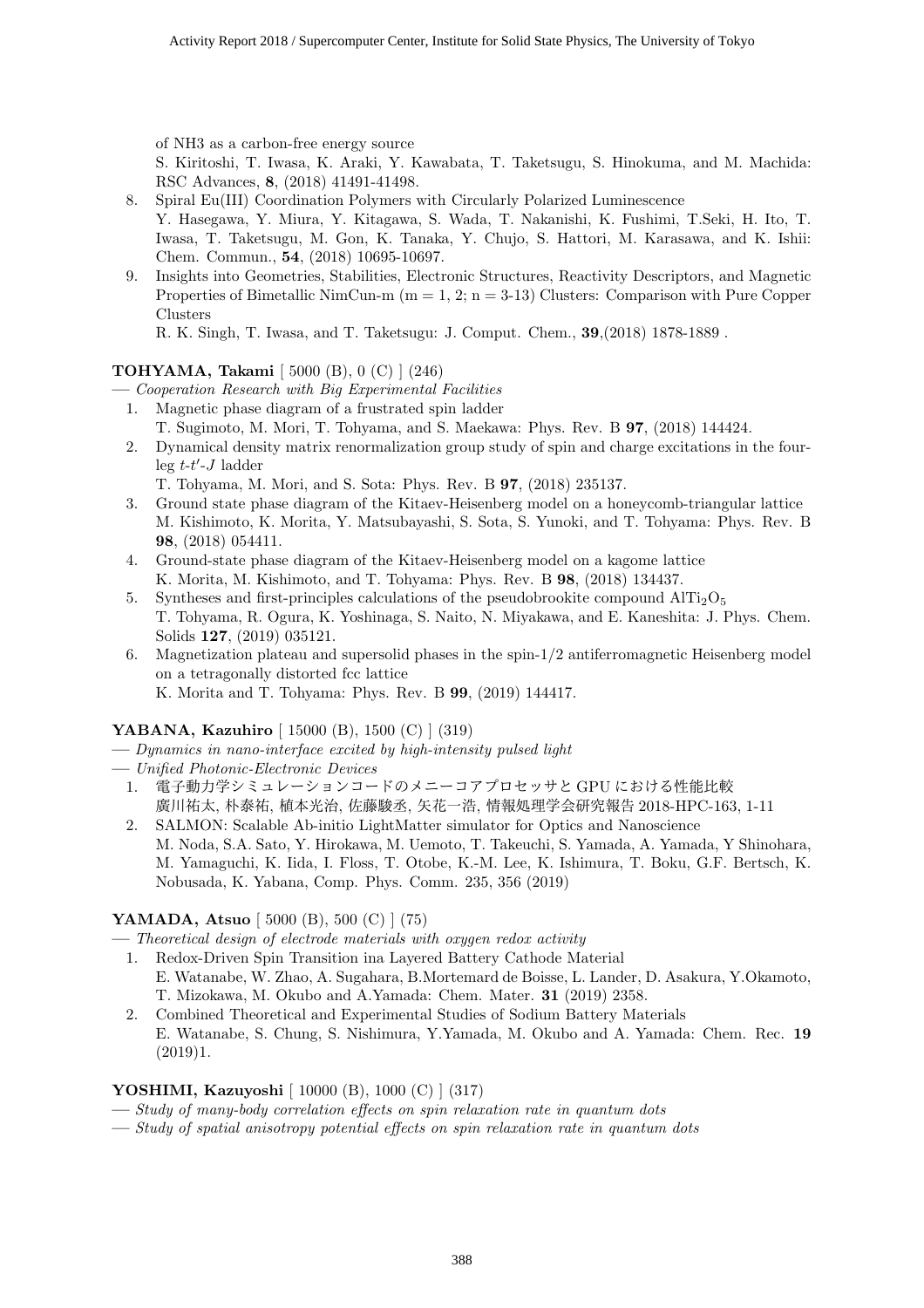# □ Doctor Theses

# 1. HIROKAWA, Yuta

Co-design of the ab-initio electron dynamics simulation in advanced high performance computer systems (in Japanese) University of Tsukuba, 2018-09

# 2. IMOTO, Fumihiro

Development of Orbital-Free Density Functional Theory with Machine Learning and its Applications

the University of Tokyo, 2019-03

# 3. INOMOTO, Fumihiro

Development of Orbital-Free Density Functional Theory with Machine Learning and its Applications

the University of Tokyo, 2019-03

# 4. KAWASAKI, Airi

Geminal theory for strongly correlated few-body systems the University of Tokyo, 2019-03

# 5. KIM, Seonwoo

Development of A High-performance Fluorinated Polymer Electret based on Quantum Chemical Analysisa

the University of Tokyo, 2019-03

# 6. KUMAZOE, Hiroyuki

Non-adiabatic ab initio molecular dynamics study of structural and dynamic properties of twodimensional transition metal dichalcogenides Kumamoto University, 2019-03

# 7. MIYARA, Shouta

Study of Dilution Effects in the Two-Dimensional Antiferromagnetic Heisenberg Model Coupled to the Lattice Degree of Freedom University of the Ryukyus, 2019-03

# 8. NURUL, Ikhsan

Development of first principles approach on the magnetic anisotropy in Fe/MgO interfaces Kanazawa University, 2018-09

# 9. ONO, Atsushi

Theory of Photoinduced Ultrafast Spin Dynamics Tohoku University, 2019-03

# 10. PRAYITNO, Teguh Budi

First-principles Study on Spin Spiral using Linear Combination of Pseudo Atomic Orbitals Kanazawa University, 2018-09

# 11. SATO, Ryuhei

The Research on the Basicity and Proton Conductivity on Hydrated Zrironia the University of Tokyo, 2018-09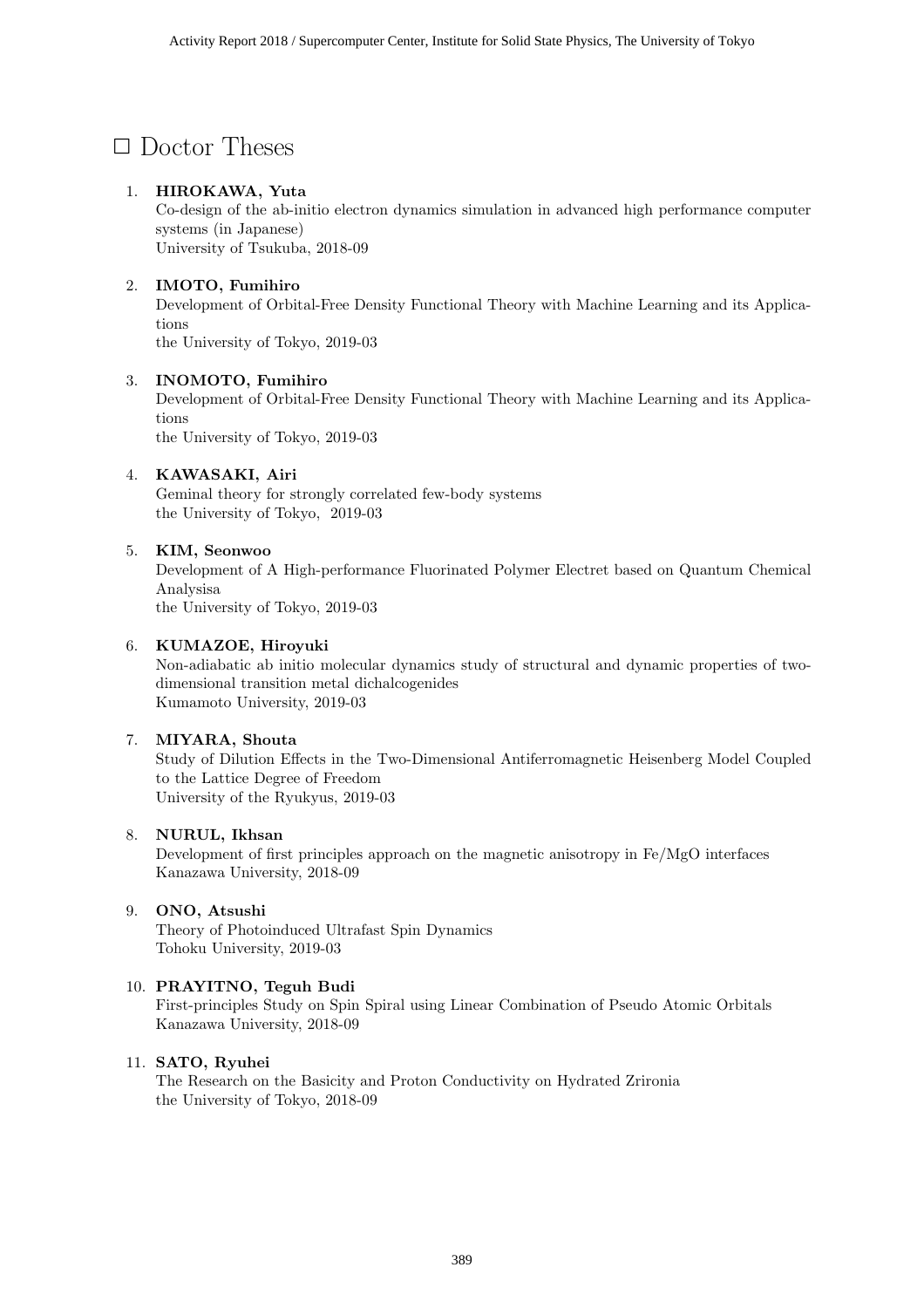#### 12. SUGITA, Yusuke

Theoretical study of spin-orbit coupled systems with honeycomb-layered structures the University of Tokyo, 2019-03

#### 13. TAMURA, Takahiro

Development and Exploration of New Materials Related with Carbon and Boron Nitride Hokkaido University, 2018-09

#### 14. TANAKA, Yuta

Effect of the electronic entropy on structural change and ablation of metals by an ultrashort laser pulse

the University of Tokyo, 2019-03

#### 15. TATENO, Michio

Phase ordering dynamics of colloidal suspensions the University of Tokyo, 2019-03

#### 16. TSUJIMOTO, Naoto

Data assimilation for crystal structure prediction: Construction and implementation of the algorithm and its application the University of Tokyo, 2019-03

#### 17. UEDA, Yoshihiro

Secondary electron emission from nanographene studied by time-dependent density functional theory

The Tokyo University of Science, 2019-03

#### 18. YAMAMURA, Ryosuke

Microscopic Theory of  $\Gamma_3$  Quadrupole Ordering in Pr Compounds on the Basis of a j-j Coupling Scheme

Tokyo Metropolitan University, 2019-03

#### 19. YOSHITAKE, Junki

Spin dynamics at finite temperatures in the Kitaev model the University of Tokyo, 2019-03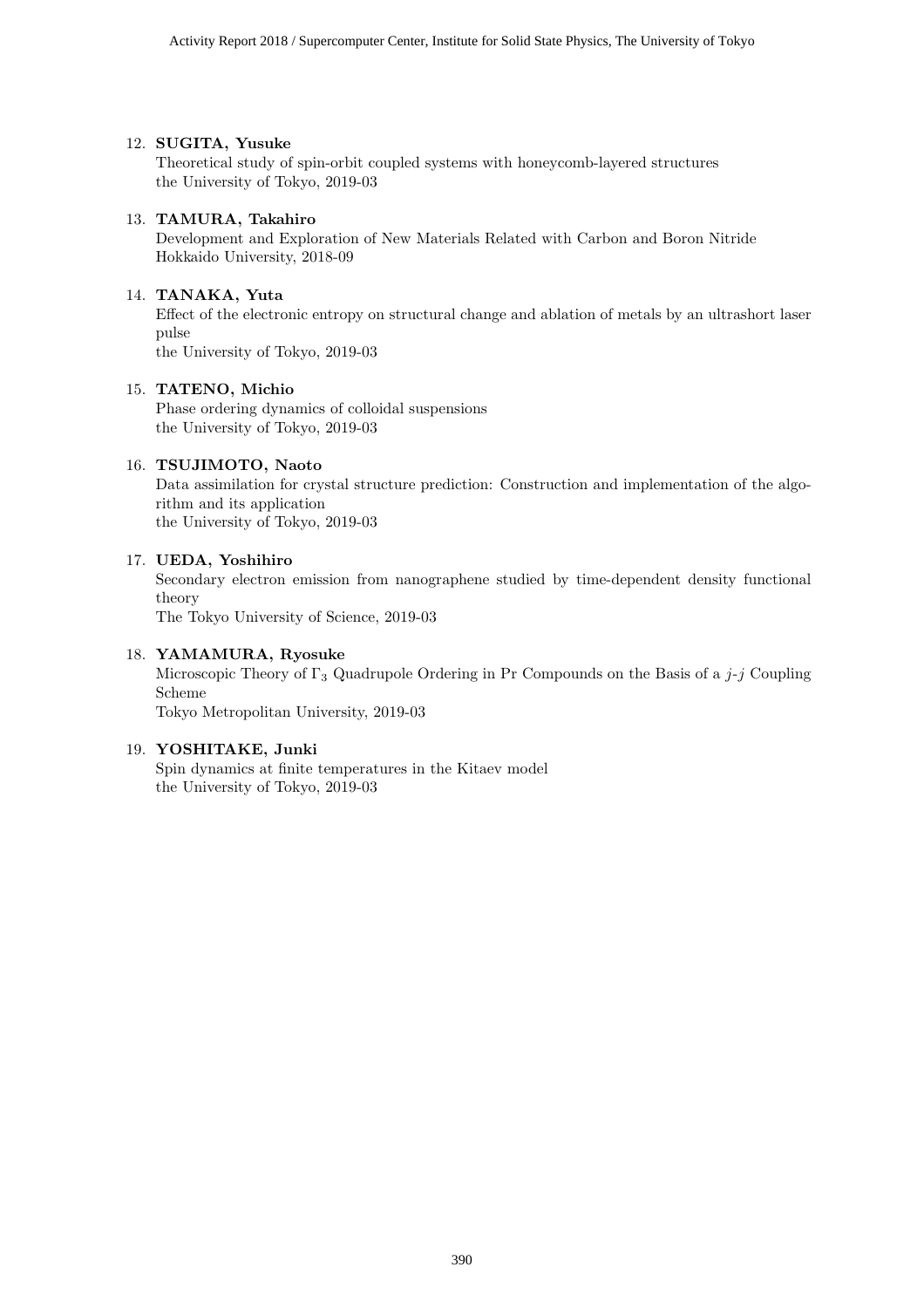# □ Master Theses

# 1. AKAI, Satoshi

First-principles calculation of doping properties in Pb-perovskite halide semiconductors Chiba University, 2019-03

# 2. CHANG, Yong Lik

Elucidation of Reaction Mechanism of Polyalcohol Dehydration in High Temperature Water with Metadynamics the University of Tokyo, 2019-03

# 3. CHRISTIVANA, Mega

First-Principles Calculation on Crystal Structure and Magnetism in β-phase Solid Oxygen Kanazawa University, 2018-09

# 4. FUJIMOTO, Jun

First-principles Study on the Isotope Effect in Hydrocarbons Adsorbed on Noble Metal Surfaces Osaka University, 2019-03

# 5. FPUTRA, Septia Eka Marsha

Theoretical Study of Formic Acid (HCOOH)) on the Cu(111) Surface: Single Molecule and Polymeric Structures

Osaka University, 2018-09

# 6. HASEGAWA, Miki

Analysis on the Catalytic Effect of Pt for Etching of Ga at Stepped and Kinked GaN(0001) Surfaces

Osaka University, 2019-03

# 7. HIZUME, Yuma

Theoretical study on the effect of spin-fluctuation in superconductivity in iron under high pressure the University of Tokyo, 2019-03

# 8. IWAHASHI, Daichi

Analysis of Cu ion migration in amorphous  $Ta_2O_5$  using neural network potentials the University of Tokyo, 2019-03

# 9. KANEHIRA, Shinichi

Development of descriptor for crystal structure prediction using deep learning Osaka University, 2019-03

# 10. KANG, Gun-Woo

Construction of neural network potentials to analyze ion migration in non-stoichiometric amorphous  $TaO_r$ 

the University of Tokyo, 2019-03

# 11. KIMURA, Kazuhiro

Topological magnetic phases protected by crystalline symmetry in heavy fermion systems Kyoto University, 2019-03

# 12. KIRIKOSHI, Akimitsu

Construction of a Variational Approach for Incorporating Many-Body Effects Self-Consistently in Bose–Einstein Condensed Phase at Finite Temperature Hokkaido University, 2019-03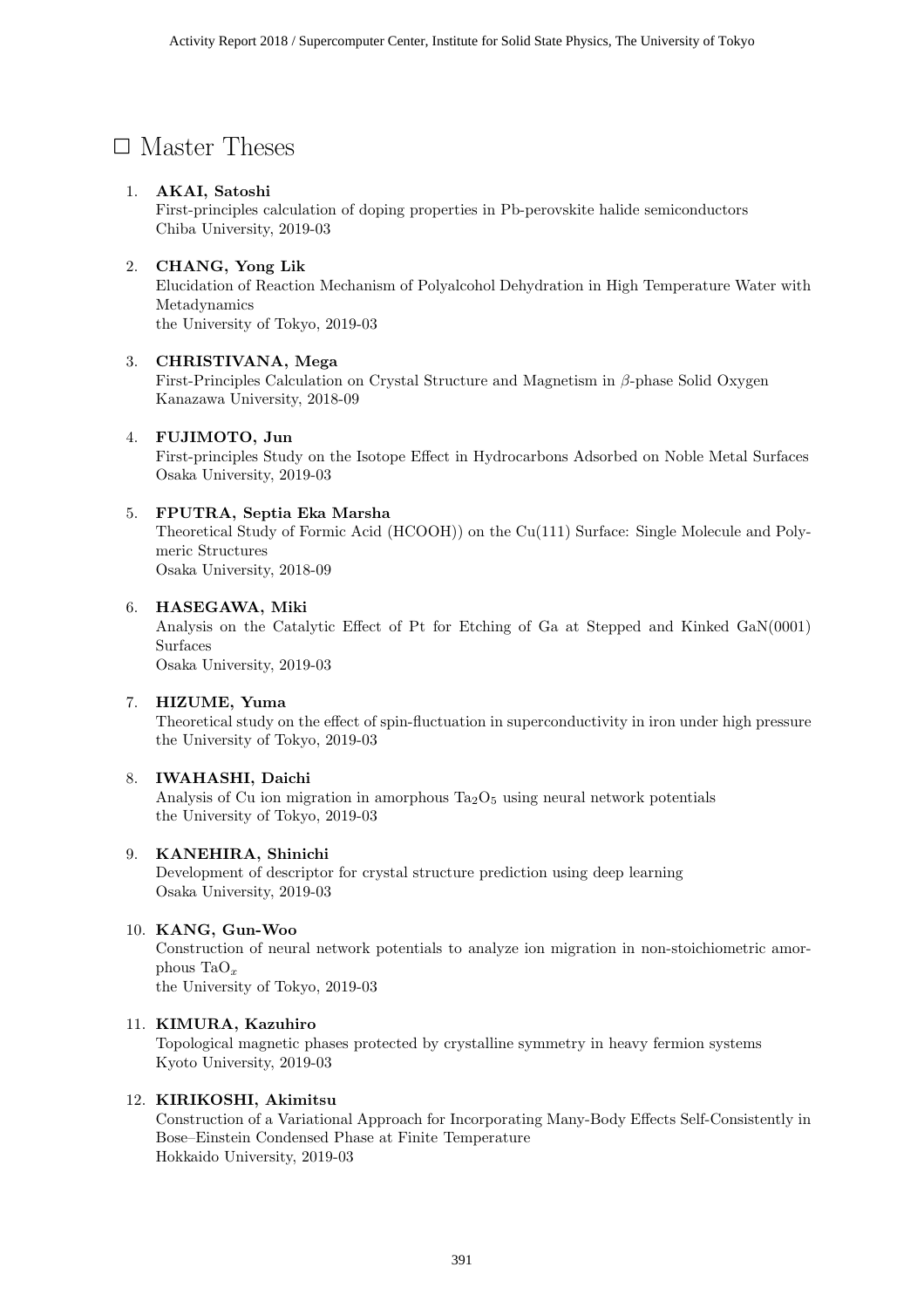#### 13. KITAGUCHI, Tomohiro

First-principles analysis on magnetic properties of systems consisting of transition metal dichalcogenides and adsorbed magnetic metal atoms the University of Tokyo, 2019-03

#### 14. KURODA, Yuki

Hybridization Effects of Molecular Orbitals on Valence Band of Organic Semiconductors University of Tsukuba, 2019-03

#### 15. MICHISHITA, Yoshihiro

The impacts of Rashba spin-orbit coupling, non-hermiticity and periodic laser driving on f-electron materials

Kyoto University, 2019-03

#### 16. MOCHIHARA, Kosuke

Magnetic properties of Fe/Pd(001) bilayer affected by quantum-well states formed in Pd layer Keio University, 2019-03

#### 17. MORIYA, Tomotaka

Construction of high-dimensional neural network potentials to analyze Li ion migration in  $Li_3PO_4$ under applied electric fields the University of Tokyo, 2019-03

#### 18. MURATA, Itsuki

Implementation and extension of the band-unfolding method in supercell electronic structure calculation

Kanazawa University, 2019-03

# 19. NAGASAWA, Riki

Defect formation at metal/semiconductor interfaces in electric field: first-principles study Chiba University, 2019-03

#### 20. NAITO, Tomoya

Density functional theory with finite-light-speed correction the University of Tokyo, 2019-03

# 21. NAKAMURA, Kengo

Research of Kondo effect in two-orbital Anderson model using numerical renormalization group method

Tokyo Metropolitan University, 2019-03

# 22. NAKANISHI, Ken M.

Quantum-classical hybrid algorithm for estimating excited energies of quantum many-body systems

the University of Tokyo, 2019-03

# 23. NAKAYAMA, Takafumi

Evaluation of Optical Activity of Chiral Perylene Derivative (Chiral-PTCDI) Using Classical Molecular Dynamics and Machine Learning Techniques Osaka University, 2019-03

# 24. NISHIMOTO, Toshiki

Origin of Fermi-level depinning at metal/Ge interfaces: first-principles study Chiba University, 2019-03